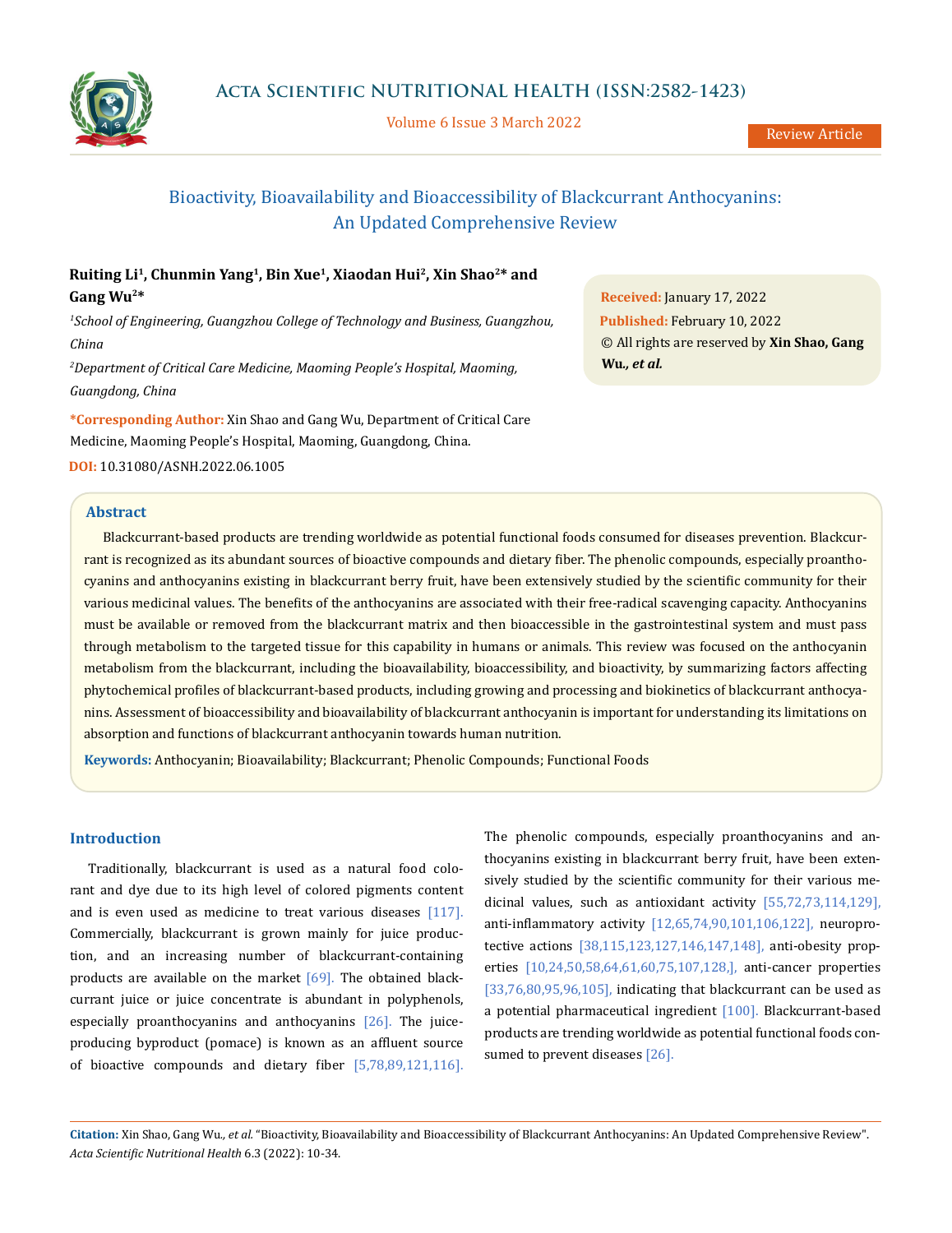Anthocyanin is the main responsible compound in blackcurrant to have potential health benefits. The compound is biologically and pharmacologically capable of being antimicrobials, reducing oxidative stress, and counteracting the development of numerous noncommunicable illnesses, according to *in vitro*, animal, and clinical studies  $[85]$ . The beneficial health of the anthocyanins is also associated with their free-radical scavenging capacity. Anthocyanins need to be available or extracted from the blackcurrant matrix and then become bioaccessible in the gastrointestinal system, extending into the target tissue to have this capacity in humans or animals [37]. These processes are called bioaccessibility and bioavailability of anthocyanins.

The assessment of bioaccessibility and bioavailability is important for understanding of the relationship between food and nutrition [85]. Therefore, this review focused on the anthocyanin metabolism from the blackcurrant, including bioavailability, bioaccessibility and bioactivity, by summarizing factors affecting phytochemical profiles of blackcurrant-based products, including growing and processing and biokinetic of blackcurrant anthocyanins. Development of blackcurrant-based ingredients and food products and their future potential applications were also be reviewed. Understanding this mechanism is important to enhance the efficacy of compounds from various processed products of blackcurrant.

#### **Chemical profiles of blackcurrant**

# **Bioactive profiles of blackcurrant berry, juice (concentrate) or extracts, and pomace**

The product tree of the blackcurrant products and their processing has been shown in figure 1. Blackcurrants can be processed to be a variety of berry products, e.g., juice  $[53]$ , extract  $[23,135]$ , juice fortified [139], polyphenol-rich drink [19], polyphenol nectars [24].

The processed products with the content of anthocyanin, polyphenols and ascorbic acid are described to have potential health benefits, as overviewed in table 1. Products processed in juice, drink and nectars have polyphenols and ascorbic acid as the effective compounds on the health benefits, e.g., anti-atherosclerosis [53] and hypoglycemic response [138]. The intake of black currant juice with high ascorbic acid content and free radical-scavenging capacity in plasma enhances the state of postprandial antioxidant [53] in addition to postprandial glycemic control [138]. The polyphenol intake reduces the postprandial glycemic associated with intestinal glucose inhibition  $[19]$ . The inhibition of intestinal absorption of glucose is also found in the blackcurrant nectars containing high polyphenols [138]. Furthermore, in the blackcurrant extract, anthocyanins play role in the main benefits of blackcurrant consumption for cardiovascular protection, cognitive performance, repairment of endothelial dysfunction, and fat oxidation increase. Cook., *et al.* [24] reported that cardiovascular responses, muscle oxygen saturation, muscle activity were modified and enhanced fat oxidation with the anthocyanin during a cycle of 120 minutes at 65% CO2 max in endurance-trained male cyclists, following ingestion of blackcurrant extracts for 7 days. Consumption of blackcurrant extracts improves cognitive performance and mood as the anthocyanin substantially alters the neuroendocrinological and cognitive benefits conveyed [146]. Besides the clinical report, few studies reported that the blackcurrant extracts have benefits on sport performance, as shown in table 2. The anthocyanin improves team sports performance with repeated maximal sprints [149], the sprint performance of football players [45], exercise performance [23], the overall performance of cycling [94] and climbing performance [113]. The consumption of blackcurrant extract influences physiological responses and does not have detrimental side effects [113].



**Figure 1:** The diagram of blackcurrant processing.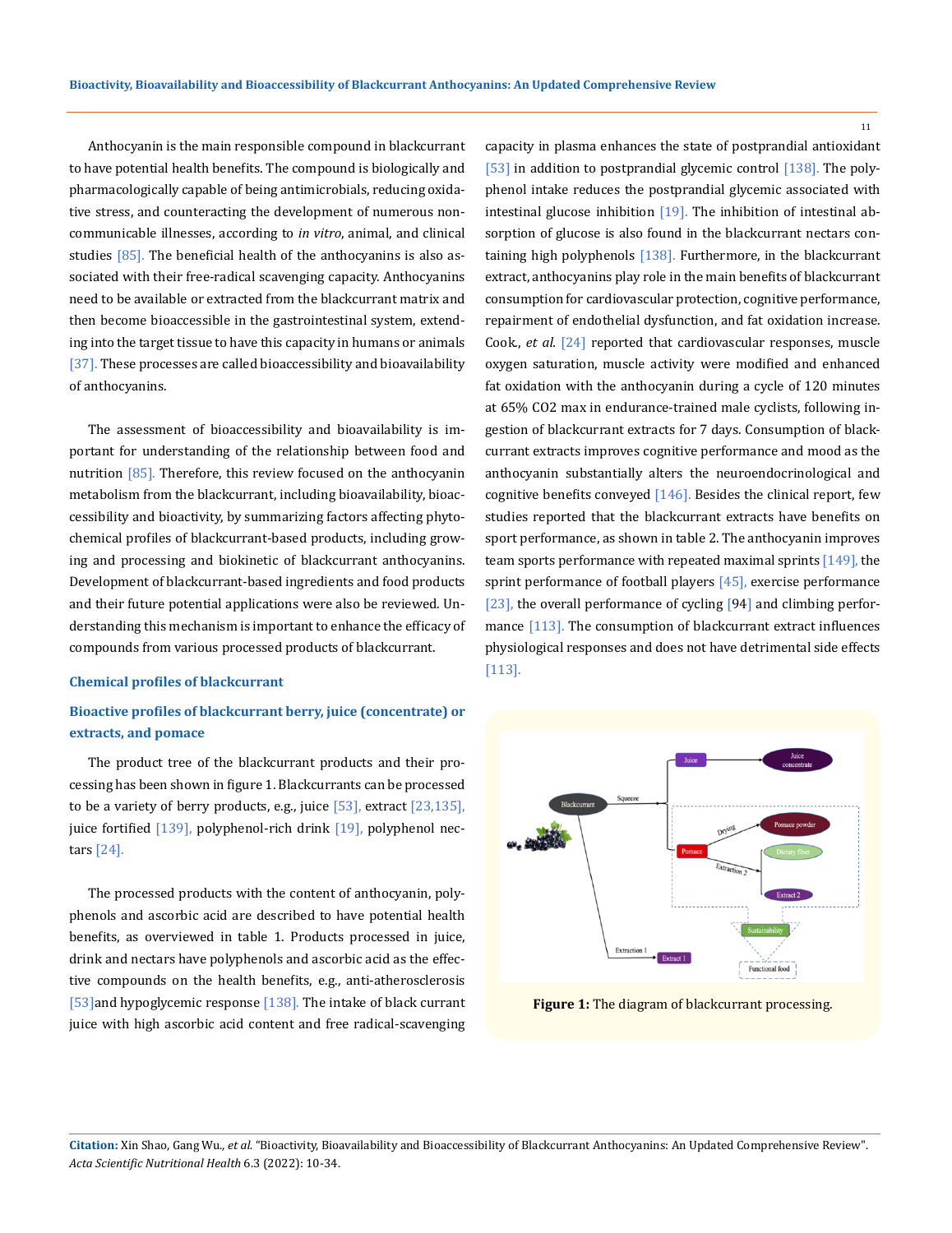|                              |                              |                                  |                                                                                                                                                                                                    |                                                                                                                                                                                                                                                                                                                                                                                                                                                                                                                                                                  | 12                         |
|------------------------------|------------------------------|----------------------------------|----------------------------------------------------------------------------------------------------------------------------------------------------------------------------------------------------|------------------------------------------------------------------------------------------------------------------------------------------------------------------------------------------------------------------------------------------------------------------------------------------------------------------------------------------------------------------------------------------------------------------------------------------------------------------------------------------------------------------------------------------------------------------|----------------------------|
| <b>Main benefits</b>         | <b>Materials</b>             | <b>Effective factors</b>         | <b>Main methodologies</b>                                                                                                                                                                          | <b>Conclusions</b>                                                                                                                                                                                                                                                                                                                                                                                                                                                                                                                                               | Reference                  |
| Anti-atheroscle-<br>rosis    | blackcurrant<br>(BC) juice   | Polyphenols and<br>ascorbic acid | In human subjects with<br>an atherosclerosis-prone<br>phenotype (after con-<br>sumption of a high-energy<br>meal).                                                                                 | Blackcurrant juice consumption<br>may improve postprandial an-<br>tioxidant status as indicated by<br>higher ascorbic acid levels and<br>free radical-scavenging capacity<br>in plasma.                                                                                                                                                                                                                                                                                                                                                                          | Huebbe., et al.<br>$[53]$  |
| Cardiovascular<br>protection | blackcurrant<br>extract      | Anthocyanins                     | Cardiovascular function<br>(i.e., blood pressure, heart<br>rate, ejection time, cardiac<br>output, stroke volume, and<br>total peripheral resis-<br>tance) during supine rest<br>was examined      | 7-days intake of New Zealand<br>blackcurrant extract demonstrat-<br>ed dose-dependent changes on<br>some cardiovascular parameters<br>during supine rest in endurance-<br>trained male cyclists.                                                                                                                                                                                                                                                                                                                                                                 | Cook., et al.<br>$[22]$    |
|                              | blackcurrant<br>extract      | Anthocyanins                     | The effect of 7-day intake<br>of New Zealand blackcur-<br>rant extract on arterial<br>functions, e.g., arterial<br>stiffness, and serum lipids.                                                    | Short-term New Zealand black-<br>currant intake reduces central<br>arterial stiffness and central<br>blood pressure in older adults.<br>Anthocyanin-rich blackcurrants<br>might be beneficial for maintain-<br>ing or improving cardiovascular<br>health as an alternative to phar-<br>maceutical medications.                                                                                                                                                                                                                                                   | Okamoto., et<br>al. [102]  |
| Cognitive perfor-<br>mance   | blackcurrant<br>extract      | Anthocyanins                     | The effects of two<br>blackcurrant extracts on<br>cognitive outcomes, mood,<br>autonomic measures,<br>peripheral and central<br>monoamine tone, and an-<br>thocyanin bioavailability<br>to plasma. | A cognitive benefit of acute<br>blackcurrant supplementa-<br>tion in healthy young humans<br>and the first description of a<br>clinically significant inhibition<br>of monoamine oxidase-B and<br>monoamine oxidase-A using a<br>commonly consumed fruit.<br>Compounds other than antho-<br>cyanins may be responsible for<br>the observed in vivo monoamine<br>oxidase inhibition and that the<br>degree of processing and the<br>cultivar of blackcurrant fruit<br>used substantially alter the neu-<br>roendocrinological and cognitive<br>benefits conveyed. | Watson., et al.<br>$[146]$ |
|                              | blackcurrant<br>anthocyanins | Anthocyanins                     | The changes of IGF-1 be-<br>fore and after the supple-<br>mentation                                                                                                                                | The blackcurrant anthocyanin<br>has the potential to be developed<br>to treat neurological conditions<br>with IGF-1 deficiency.                                                                                                                                                                                                                                                                                                                                                                                                                                  | Fan., et al.<br>$[38]$     |
|                              | blackcurrant<br>extract      | Anthocyanins                     | The influence of the acute<br>administration of antho-<br>cyanin-rich blackcurrant<br>juice, standardized at 500<br>mg of polyphenols, on<br>mood and attention                                    | Highlighting an anxiolytic effect<br>of the consumption of a single<br>serve blackcurrant juice, and an<br>indication of greater alertness<br>and lower fatigue in healthy<br>young adults.<br>These changes did not improve<br>cognitive performance and<br>slowed responses in the choice<br>reaction time task                                                                                                                                                                                                                                                | Watson., et al.<br>$[147]$ |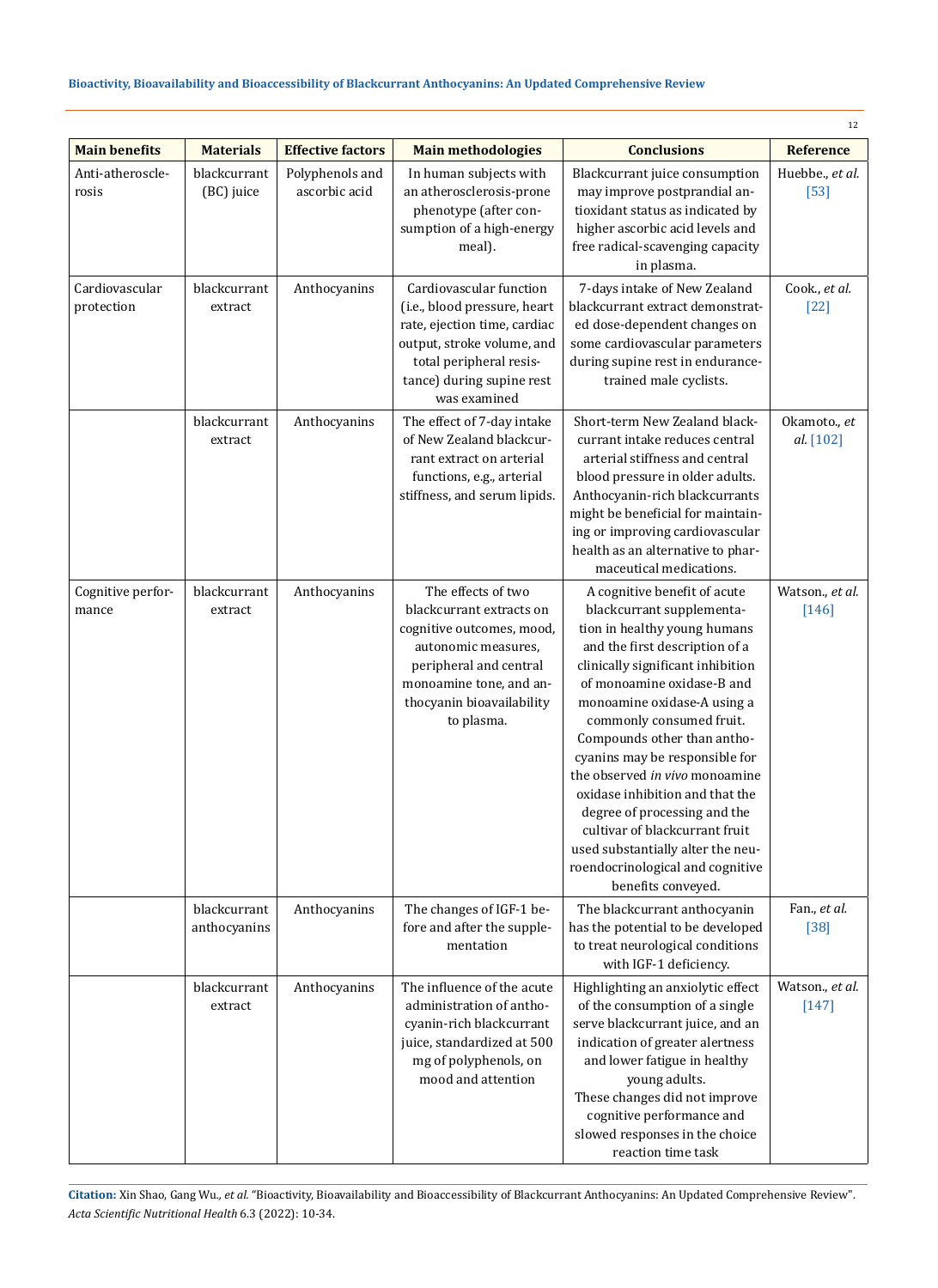| <b>Main benefits</b>     | <b>Materials</b>                                                                                          | <b>Effective factors</b>                                                                                  | <b>Main methodologies</b>                                                                                                                                                                                                                      | <b>Conclusions</b>                                                                                                                                                                                                                                                                                                                                                                                                  | <b>Reference</b>                 |
|--------------------------|-----------------------------------------------------------------------------------------------------------|-----------------------------------------------------------------------------------------------------------|------------------------------------------------------------------------------------------------------------------------------------------------------------------------------------------------------------------------------------------------|---------------------------------------------------------------------------------------------------------------------------------------------------------------------------------------------------------------------------------------------------------------------------------------------------------------------------------------------------------------------------------------------------------------------|----------------------------------|
| Hypoglycemic<br>response | A basic black-<br>currant juice<br>and a black-<br>currant juice<br>fortified with<br>crowberry<br>powder | Bioactive polyphe-<br>nols                                                                                | Evaluate postprandial<br>glycemic responses to a<br>basic blackcurrant juice<br>and a blackcurrant juice<br>fortified with crowberry<br>powder (respective poly-<br>phenol contents 159 and<br>293 mg/100 mL), both<br>sweetened with sucrose. | Fortification of blackcur-<br>rant juice with crowberry<br>doubled the polyphenol<br>content and improved post-<br>prandial glycemic control in<br>healthy subjects.                                                                                                                                                                                                                                                | Torronen.,<br>et al. [140]       |
|                          | Blackcurrant                                                                                              | Anthocyanins                                                                                              | Determine the dose<br>dependent effects of<br>blackcurrant extract on<br>postprandial glycemia.                                                                                                                                                | Consumption of blackcur-<br>rant extract in amounts<br>roughly equivalent to 100<br>g of blackcurrants reduced<br>postprandial glycemia,<br>insulinemia and incretin<br>secretion.                                                                                                                                                                                                                                  | Castro-Acos-<br>ta., et al. [18] |
|                          | Apple and<br>blackcurrant<br>polyphenol-rich<br>drinks                                                    | Combinations of<br>polyphenols may<br>be particularly<br>effective through<br>complementary<br>mechanisms | A randomized, controlled,<br>double-blinded cross-over<br>trial was conducted in<br>healthy volunteers.                                                                                                                                        | Ingestion of apple and<br>blackcurrant polyphenols<br>decreased postprandial gly-<br>cemia, which may be partly<br>related to inhibition of<br>intestinal glucose transport.                                                                                                                                                                                                                                        | Castro-Acos-<br>ta., et al. [20] |
|                          | Blackcurrant<br>nectars                                                                                   | Polyphenols                                                                                               | A total of 18 healthy<br>volunteers participated in<br>a randomized, controlled,<br>cross-over study.<br>Blood samples were<br>collected at fasting and<br>six times postprandially<br>during 120 min.                                         | The attenuated glycemic<br>response after the black-<br>currant nectar may be<br>explained by inhibition of<br>intestinal absorption of<br>glucose by blackcurrant<br>anthocyanins.                                                                                                                                                                                                                                 | Torronen., et<br>al. [137]       |
|                          | Blackcurrant<br>nectars                                                                                   | Polyphenols                                                                                               | The effects of daily New<br>Zealand blackcurrant<br>intake over 7 days on fast-<br>ing glucose and insulin<br>levels and the responses<br>of glucose and insulin<br>during an oral glucose<br>tolerance test.                                  | A trend for lower fasting<br>insulin with normal glucose<br>and lower areas under the<br>curve for glucose and insu-<br>lin suggests that repeated<br>intake of New Zealand<br>blackcurrant powder in-<br>creased insulin sensitivity.<br>Regular intake of New Zea-<br>land blackcurrant powder<br>may be beneficial for the<br>postprandial responses in<br>people with type 2 diabetes<br>or metabolic syndrome. | Willems., et<br>al. [151]        |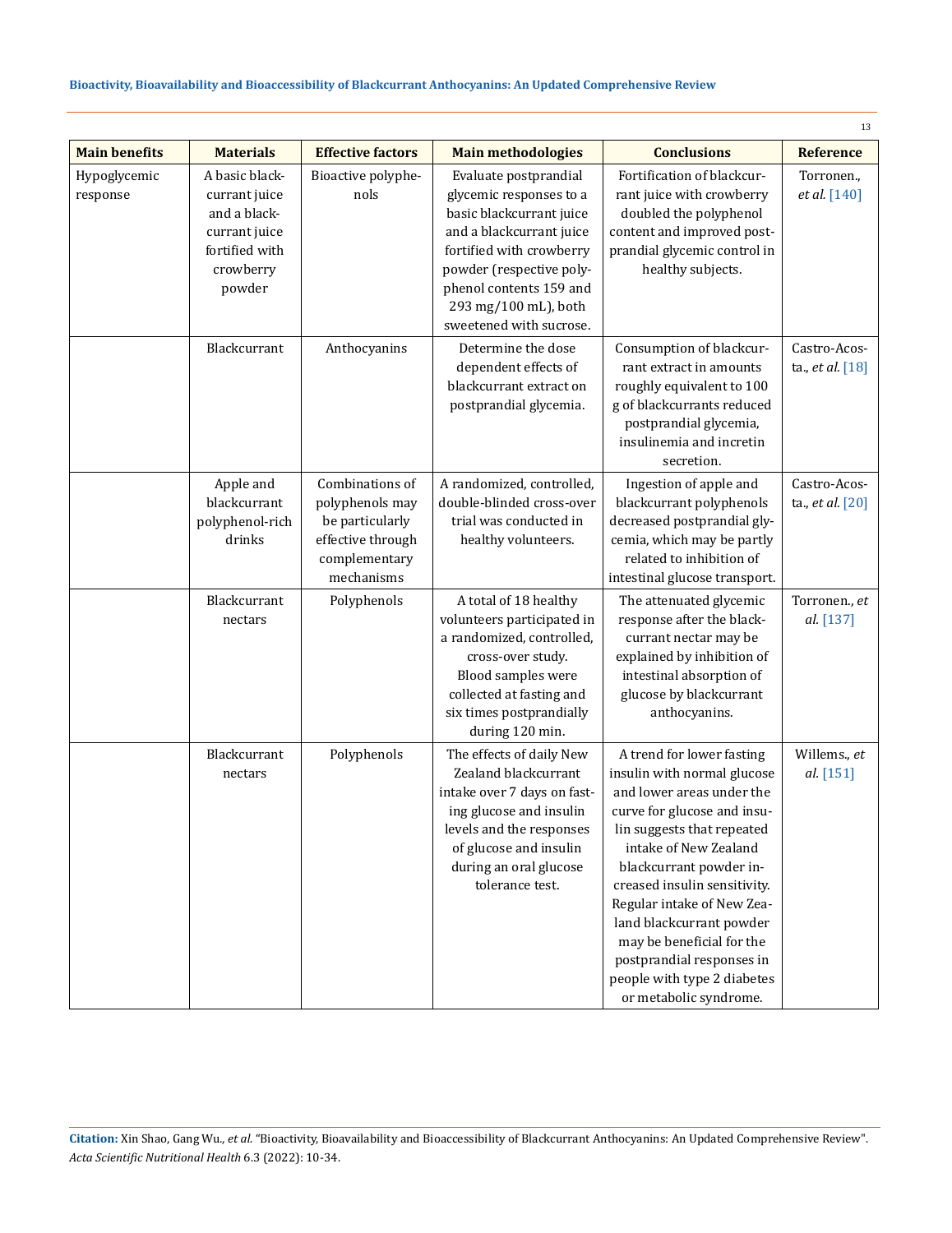|              |              |                           |                              | 14             |
|--------------|--------------|---------------------------|------------------------------|----------------|
| Blackcurrant | Anthocyanins | 25 overweight (BMI >      | Repeated intake, rather      | Nolan., et al. |
| extract      |              | 25) sedentary individuals | than a single dose of New    | [98]           |
|              |              | participated in a double- | Zealand blackcurrant         |                |
|              |              | blinded, randomized       | extract, was required to     |                |
|              |              | controlled trials         | induce beneficial effects    |                |
|              |              |                           | on insulin sensitivity and   |                |
|              |              |                           | postprandial glucose         |                |
|              |              |                           | handling in individuals with |                |
|              |              |                           | overweight or obesity.       |                |
|              |              |                           | Continuous glucose moni-     |                |
|              |              |                           | toring enabled an effect of  |                |
|              |              |                           | New Zealand blackcurrant     |                |
|              |              |                           | extract to be observed       |                |
|              |              |                           | under free-living conditions |                |
|              |              |                           | and highlighted the poten-   |                |
|              |              |                           | tial of anthocyanin-rich     |                |
|              |              |                           | supplements as a viable      |                |
|              |              |                           | strategy to reduce insulin   |                |
|              |              |                           | resistance.                  |                |

## **Table 1:** Clinical report.

| <b>Sport</b>        | <b>Materials</b>               | <b>Effective factors</b> | <b>Conclusions</b>                                                                                                                                                                                                                                                               | <b>Reference</b>         |
|---------------------|--------------------------------|--------------------------|----------------------------------------------------------------------------------------------------------------------------------------------------------------------------------------------------------------------------------------------------------------------------------|--------------------------|
| Undefined<br>sports | Blackcurrant<br>extract        | Anthocyanins             | The present study provided insight into the potential<br>mechanisms for enhanced exercise performance with<br>intake of blackcurrant.                                                                                                                                            | Cook., et al. [25]       |
| Football            | <b>Blackcurrant</b><br>extract | Anthocyanins             | New Zealand blackcurrant extract seemed to benefit<br>repeated sprint performance only in trained football<br>players.                                                                                                                                                           | Godwin., et al. [44]     |
| Cycling             | Blackcurrant<br>extract        | Anthocyanins             | New Zealand blackcurrant extract seemed to be ben-<br>eficial in repeated short distance cycling time trials for<br>overall performance.                                                                                                                                         | Murphy., et al. [93]     |
| Cycling             | <b>Blackcurrant</b><br>extract | Anthocyanins             | Intake of New Zealand blackcurrant extract for 7 days<br>elevated resting concentrations of plasma glycerol,<br>indicative of higher lipolytic rates.<br>This may underpin the observed increase in fat oxida-<br>tion during prolonged cycling in endurance-trained<br>females. | Strauss., et al. [128]   |
| Exercise            | Blackcurrant<br>extract        | Anthocyanins             | This study provided data to underpin a larger study<br>designed to evaluate the efficacy of timed blackcurrant<br>anthocyanins consumption on post-exercise recovery<br>and innate immunity.                                                                                     | Hurst., et al. [55]      |
| Cycling             | <b>Blackcurrant</b><br>extract | Anthocyanins             | 7 days intake of New Zealand blackcurrant extract does<br>not change exercise-induced metabolic responses and<br>16.1 km cycling time trial performance for moderately<br>endurance-trained men in normobaric hypoxia.                                                           | Willems., et al. $[150]$ |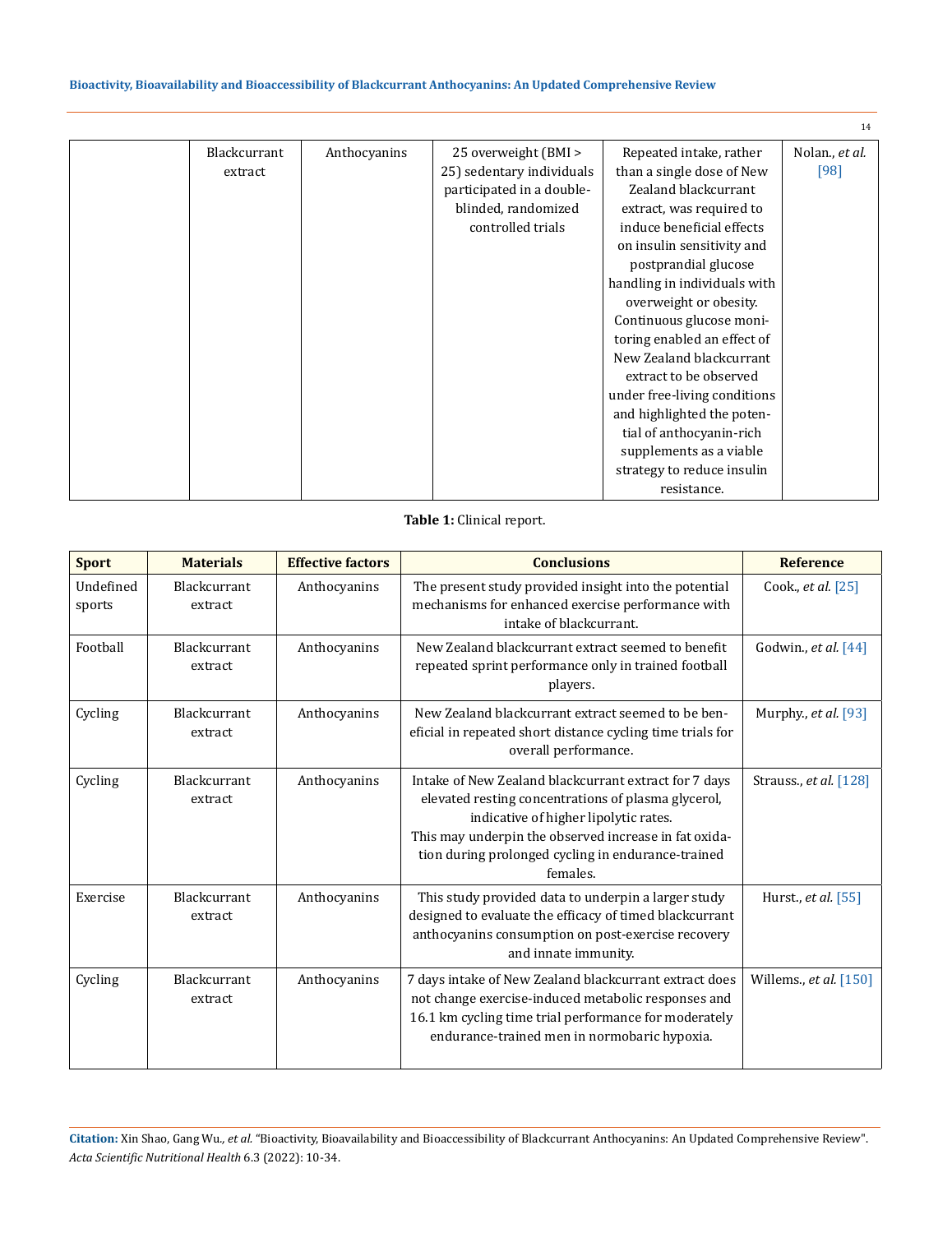|          |                                |              |                                                                                                                                                                                                                                                                                                             | 15                           |
|----------|--------------------------------|--------------|-------------------------------------------------------------------------------------------------------------------------------------------------------------------------------------------------------------------------------------------------------------------------------------------------------------|------------------------------|
| Exercise | <b>Blackcurrant</b><br>extract | Anthocyanins | Blackcurrant had a small, but significant, effect on<br>sport performance, with no known detrimental side<br>effects.                                                                                                                                                                                       | Braakhuis., et al. [13]      |
| Exercise | Blackcurrant<br>extract        | Anthocyanins | Daily consumption of blackcurrant anthocyanins for<br>5 weeks served to enhance the exercise recovery ef-<br>fectiveness of a single consumption of blackcurrant<br>anthocyanins and promoted beneficial/protective<br>antioxidant/anti-inflammatory cellular events that<br>facilitated exercise recovery. | Hurst., <i>et al.</i> [56]   |
| Climbing | <b>Blackcurrant</b><br>extract | Anthocyanins | Blackcurrant anthocyanin-derived metabolites seemed<br>to affect physiological responses that facilitate sport<br>climbing performance.                                                                                                                                                                     | Potter., <i>et al.</i> [113] |

**TABLE 2:** Blackcurrant anthocyanins for exercise.

Blackcurrants contain different compositions of anthocyanin and therefore generate possible biological and metabolic impacts [65]. The chemical profiles and functionality of blackcurrant juice (concentrate) and pomace are mainly decided at blackcurrant growing stages and processing strategies.

The intrinsic chemical compositions profiles (vitamins, minerals, and polyphenols) of blackcurrant berry fruits depends on various factors at the growing stage, including, most importantly, genotypes [1,59,84,100,126,134,103], geographical conditions [84,134,155], whether conditions [2]. For instance, blackcurrant cultivars in New Zealand have about 1.5 times more anthocyanins due to their exposure to UV light. Interestingly, Khoo., *et al.* [63] found that the application of pesticide treatment impacted the phytochemical profiles of blackcurrant berry fruits. Piechowiak, Balawejder <a>[112]</a> reported that ozonation treatment could change the total phenolic content of blackcurrant berry fruit after exposure at different concentrations for a specific duration.

For all the blackcurrant-containing products, their chemical components are affected by different processing strategies. Enzyme treatment  $[68]$ , high-pressure treatment  $[141]$ , microwave treatment  $[89]$ , ozonation treatment  $[112]$ , pulse electric field treatment  $[42]$ , supercritical carbon dioxide extraction  $[7]$ , and ultra sound treatment  $[41]$ , in singular or in combination  $[7,8,118]$ , were reported as promising strategies to improve the rate of juice or the recovery of the bioactive compounds from the matrix.

Additionally, solvents applied for extraction, and providing acidic conditions were decisive factors for the chemical components and extracts stability [4,40,72,100,117]. Nour., *et al.* [100] compared the effects of the different ratio (40%, 60%, and 90%) of organic solvent (ethanol) on the blackcurrant anthocyanins extraction rates and concluded that 60% was of the highest number in terms of the concentration of the four major anthocyanins. Lee., *et al.* [72] reported that ethanol was favored than methanol to extract anthocyanins from blackcurrant. For the stability of anthocyanins, it is important to control the pH (acidic condition). The low stability of anthocyanins in pasteurized juice and frozen pulp causes a difficulty when the juice is being stored due to pigment degradation [31]. The reduction of the pigment degradation can be prevented with the addition of anthocyanin co-factors [14] and the presence of ascorbic acid  $[43,77]$ . The stabilization of the anthocyanin pigments with pH control needs to be taken into consideration to prevent discoloration and pigment degradation during manufacturing the blackcurrant berries concentrate.

# **Unfavorable existence of bitterness and astringency, and sugar addition**

Blackcurrants are known for their characteristic bitter and astringent flavor, which is associated with proanthocyanins and anthocyanins [70]. Blackcurrants with substantial quantity of added sugar are often found with pectinolytic enzyme treatments, which increased the perception of bitterness and astringency. The enzymes additionally enhance the average degree of proanthocyanins polymerization [70], while greater levels of proanthocyanins were undesirable owing to their taste. Liu., *et al.* [79] reported the direct binding of proanthocyanins to oral epithelial cells *in vitro*. This binding occurs more intensively at higher concentrations, lower pH, and a higher temperature.

**Citation:** Xin Shao, Gang Wu*., et al.* "Bioactivity, Bioavailability and Bioaccessibility of Blackcurrant Anthocyanins: An Updated Comprehensive Review". *Acta Scientific Nutritional Health* 6.3 (2022): 10-34.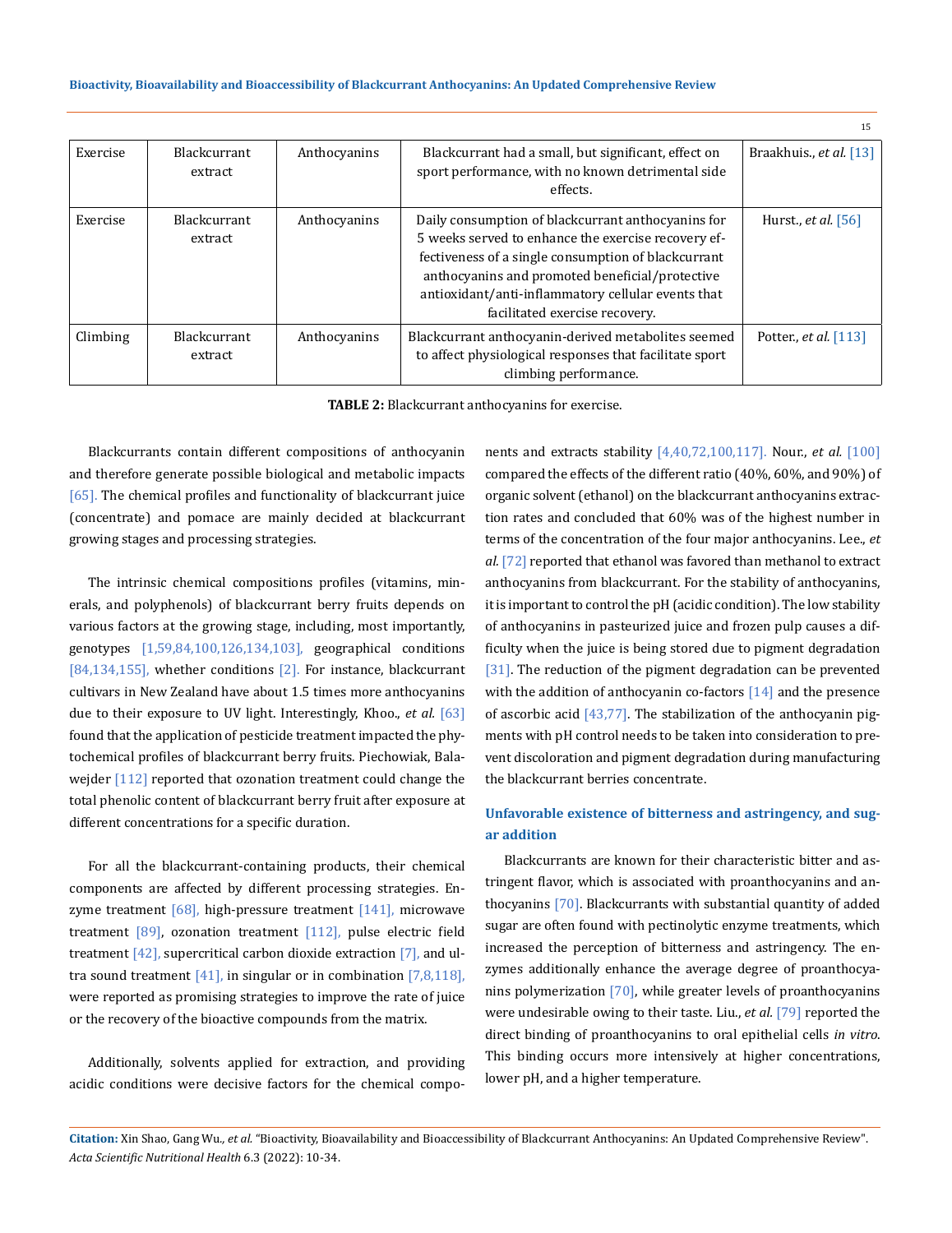Furthermore, the addition of sugar to the blackcurrant juice influences the perception of the consumers in terms of acidity. Laaksonen., *et al.* [70] reported the most abundant sugars in the blackcurrant juices are fructose and glucose, and the degradation of sugars was caused by enzymatic treatment. On the other hand, the enzyme-aided juices contain more citric acid, which dominates the acid content in the juices, followed by malic and quinic acids with minor contents, than the non-enzymatic juices. These issues lead to companies concern about gaining health-conscious consumers' attention. In relation to consumer health and liking, therefore, it is important to consider those factors by manipulating the enzymes added during the processing as this compound also has more benefits for the health of consumers.

#### **Anthocyanins, anthocyanidins, and proanthocyanidins**

Blackcurrant has a high concentration of flavonoids, in particular anthocyanins, which give a purple color for the blackcurrant [4]. Anthocyanins are a group of water-soluble polyphenols with glycosides, while anthocyanidins are sugar free counterparts of anthocyanins [99]. The edible parts of the fruits include six main anthocyanidins, namely cyanidin (50%), pelargonidin (12%), peonidin (12%), delphinidin (12%), petunidin (7%), and malvidin (7%) [66]. The anthocyanin properties vary depending on the type of berry. The majority of anthocyanidins found in blackcurrant berry fruit are cyanidin and delphinidin, which are glycosylated with glucose or rutinoside during the process of ripening, resulting in the formation of the four major anthocyanins, namely delphinidin 3-Orutinoside (D3R), delphinidin 3-O-glucoside (D3G), cyanidin 3-Oglucoside (C3G), and cyanidin 3-O-rutinoside (C3R), accounting for approximately 90% of blackcurrant total polyphenols content [110]. Figure 2 shows the molecular structures of the four main blackcurrant anthocyanin. This categorization relies on the hydroxyl and methoxyl groups' number and position on the flavanic nucleus. The bulk of anthocyanins are obviously found in rutinoside forms of delphinidin and cyanidin  $[110]$ . Proanthocyanidins, often referred to as condensed tannins, are also an important polyphenolic component in the blackcurrants [125].

Anthocyanins have monomeric flavan-3-ols units as common structural units and can be found as oligomers or polymers. The monomers are commonly (+)-catechin or (-)-epicatechin (referred to procyanidins) or (+) -gallocatechin or (-)-epigallocatechin (prodelphinidins). Proanthocyanidin monomers and oligomers are sometimes referred to catechins. The component is characterized as having biochemical and pharmacological actions "pleiotropically", including antioxidant, anti-inflammatory, immune-stimulative, anti-apoptotic, cell cycle arrest inducing, anti-invasive, and anti- angiogenic properties through modulation of multiple signal transduction pathways [29,92].



**Figure 2:** The molecular structures of the four main blackcurrant anthocyanins. Delphinidin 3-O-rutinoside (D3R), Delphinidin 3-O-glucoside (D3G), Cyanidin 3-O-glucoside (C3G), Cyanidin 3-Orutinoside (C3R).

The main phytochemicals in the blackcurrant are these anthocyanins and proanthocyanidins [47], which are effective to be antioxidants [145]. These two classes of flavonoids represent a large part of the total flavonoids consumed in Western foods and have a nutrition and medical interest of their potential protective effects against diseases [145]. The average daily consumption of anthocyanins in the United States is estimated to be ∼200 mg per person, and the average consumption of proanthocyanidins in the United States is estimated to be 58 mg/day [47].

Enzymatic treatments are often employed in the manufacture of juice, particularly in the processing of blackcurrant juices as the juice produces up to 91% [69]. These treatments also reduce the viscosity of the juice, and enhance bioactive components extraction, such as phenolics. Procyanidins and prodelphinindins in en-

**Citation:** Xin Shao, Gang Wu*., et al.* "Bioactivity, Bioavailability and Bioaccessibility of Blackcurrant Anthocyanins: An Updated Comprehensive Review". *Acta Scientific Nutritional Health* 6.3 (2022): 10-34.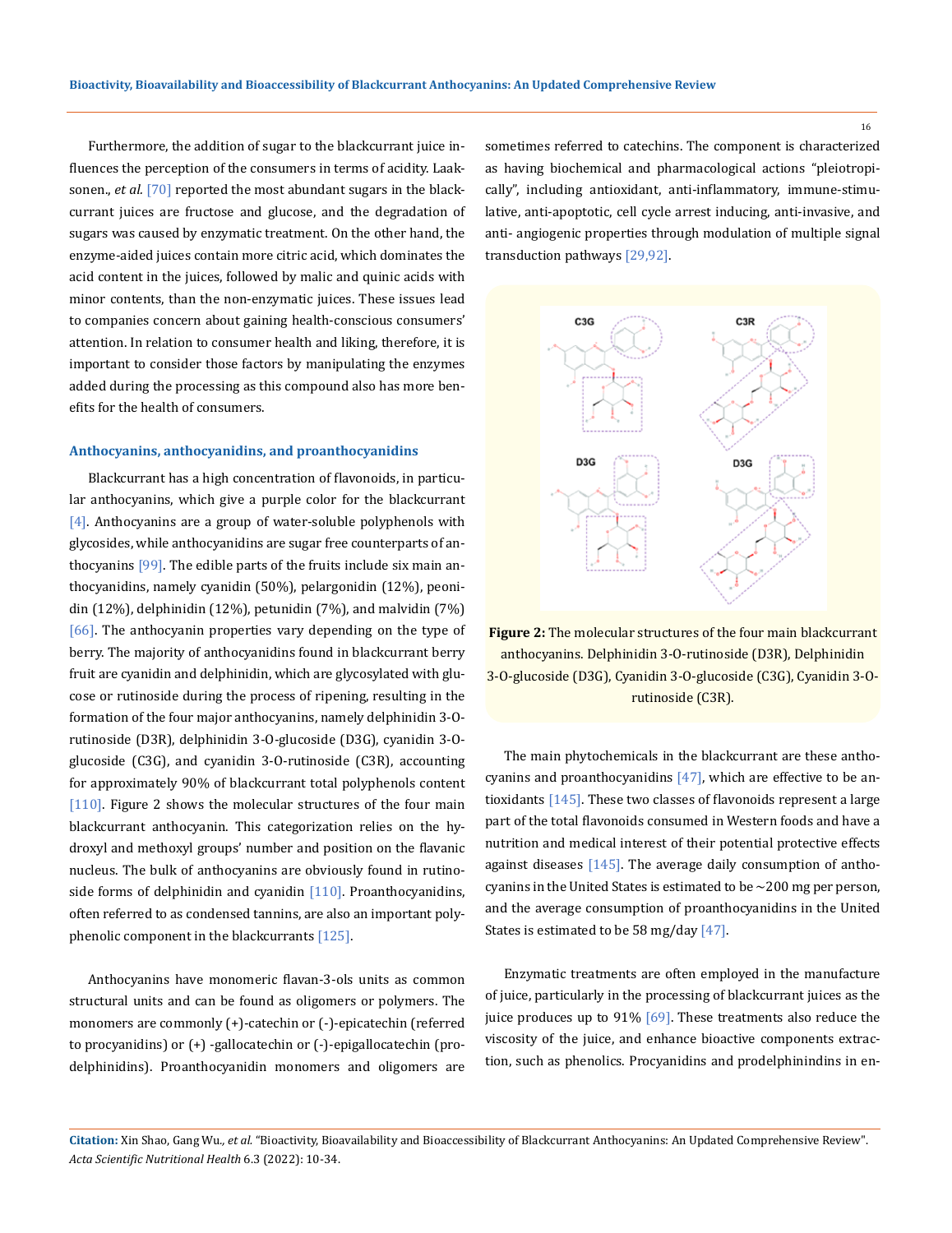zymatic maceration are significantly greater with than maceration without enzymes. One potential reason is that the bioactive compounds trapped in the pectin networks are extracted with the enzyme effects.

Naturally hydrophilic anthocyanins have limited potential in foods and cosmetics that include fats or oils. Artificial structure alter hydrophilicity by increasing lipophilicity, making them preferable for lipid-based foods and cosmetics  $[4,154]$ . Further studies on t bioactivity alteration are required.

# **Biokinetic of blackcurrant anthocyanins - from** *in vitro* **bioaccessibility to** *in vivo* **bioavailability**

Bioaccessibility along with bioavailability are two related but often misunderstood concepts. Bioaccessibility is commonly used to evaluate the amount of nutrient or compound available for absorption after undergoing the digestion process, while bioavailability is the proportion of the nutrient or compound which, after being metabolized and distributed via tissues, reaches the systemic circulation and exerts its effect [3,46]. Thus, *in vitro* simulated gastric intestinal models evaluate bioaccessibility, whereas bioavailability is valued through *in vivo* studies.

The key issue in investigating the bioavailability of food biocomponents and pharmaceuticals is assessing methods for the three major bioavailability limiting factors: bioaccessibility, absorption, and biomolecule transformation  $[34]$ . Variability is considerable between *in vitro* studies obtained from different methodologies, highlighting the need for standardization. The *in vitro* methodologies can determine the bioavailability and bioaccessibility of bioactive compounds (simulated gastrointestinal digestion), ex-vivo methodologies (under controlled laboratory conditions, gastrointestinal organs), in-situ methodologies (intestinal perfusion in animals), and *in vivo* methodologies (studies of humans and animals) [17]. Although *in vitro* digestion methodologies are most frequently used, *in vitro* methods have low accuracy compared to *in vivo* methods because the differences between the biological and actual biological processes in the human body have different conditions. For full measurement of absorption, distribution, metabolism, and excretion of bioactive substances into the human body, *in vitro* conditions are not accessible, while conditions *in vivo* tests have biological mechanisms similar to the human body [109]. The *in vivo* tests are known as initial and most effective tests performed on humans and animals, and are considered as "gold standard" for the assessment of the adsorption, distribution, metabolism, excretion, and toxicity (ADMET) processes.

In order to investigate the bioavailability and potential health impacts of phenolic compounds, in particular anthocyanins, their absorption, metabolism, tissue distribution and excretion, as well as their biochemical activities and interactions with other nutrients are essential to be assessed.

#### **Bioavailability, absorption, and metabolism**

It is arguable in several studies that anthocyanins are absorbed but their absorption rate is depending on their chemical structure, by the dose ingested/administered, and by the food source matrix, one of the main variables impacting stability of anthocyanins. The bioavailability of anthocyanins to absorb the intestines is quite difficult and changes according to processing circumstances and interaction with other compounds, chemical status of the nutrient, release from the food matrix, the food suppressors or co-factor composition, the formation of stable, gradually metabolizing complexes [109]. Mazza., *et al.* [87] discovered that the human body's absorption of anthocyanin was studied after of a high fat diet was consumed with the ground freeze-dried blueberry in which 75% of the anthocyanins were identified in blood serum and the presence of them is linked with the rise in serum antioxidant capacity. This study indicates that the anthocyanin can be absorbed in the intact glycosylated form and potentially acylated in human subjects. Exposure to variations in pH, oxygen and a heating combination *in vitro* significantly reduces the availability of raspberry anthocyanins (extracts) to the serum fraction, although co-digestion with popular foodstuffs (e.g., bread, cooking cereals, ice cream, and cooked mince) may help. Protects the labile anthocyanins and definitely does not decrease the level of serum bioavailability polyphenols [87]. The polyphenols bind the food matrix within the digestion that protecting the unstable anthocyanins from degradation [24]. The artificial food matrix may enhance nutritional stability during storage, boost digestive effectivity, and guarantee optimal dose. Therefore, the selection of food matrix where the compounds are incorporated is important to give an optimal dosage in the human body.

Many investigations have shown that the absorption rate of total or individual anthocyanin was virtually undetected in either

**Citation:** Xin Shao, Gang Wu*., et al.* "Bioactivity, Bioavailability and Bioaccessibility of Blackcurrant Anthocyanins: An Updated Comprehensive Review". *Acta Scientific Nutritional Health* 6.3 (2022): 10-34.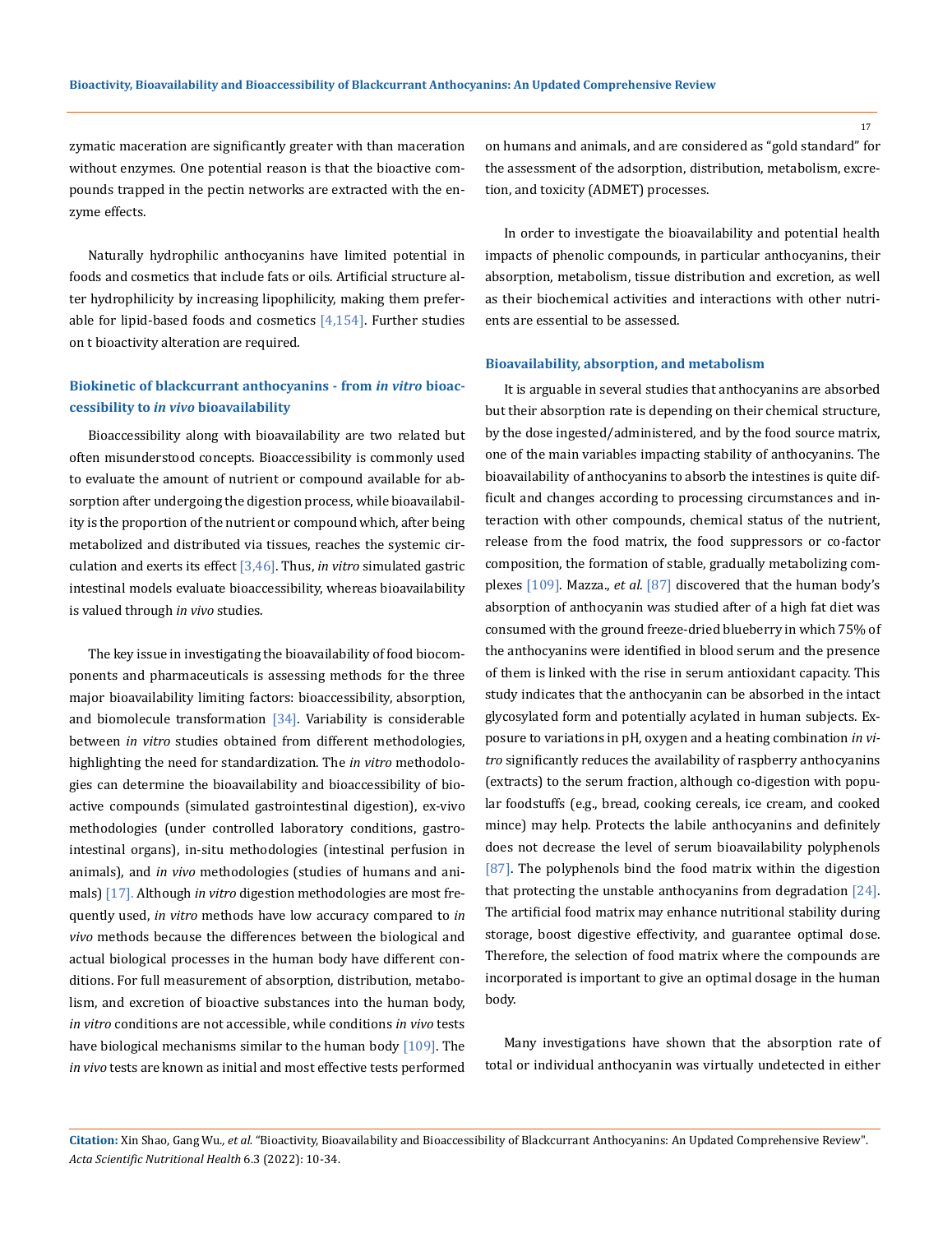humans or animals. This may vary in the level of processing of the anthocyanin-containing fruit (freeze-dried blueberry powder versus spray-dried elderberry juice concentrate) and/or in the dietary variations supplemented with anthocyanin-rich material. Table 3 presented the current studies of anthocyanins' absorption from the Vaccinium species derivation. Another stage, that is the quantity of food source or extract supplied, should be addressed to assess the absorption of anthocyanins since the simultaneous intake of other substances may impact the absorption of certain nutrients, xenobiotics, and medicines. Moreover, it was recognized that sources rich in phenolic compounds regulate organic cation intestinal absorption, which was an excellent illustration of food-food interactions, taking into consideration the fact that most vitamins, nutrients, and xenobiotics cross intestinal barriers as organic cations.

On the other hand, bioavailability of anthocyanins related to the dietary sources, in relation to the glycoside type in the molecule. Several studies demonstrated that in rats and humans, anthocyanins are mainly absorbed in their intact forms of glycoside. However, other studies indicated that they were maintained in their aglycone forms [124,143]. A review study indicates that aglycones may be absorbed faster than glycosidic forms. Besides, the bioavailability of nonacylated anthocyanins is greater than that of acylated anthocyanins  $[21]$ . It is also stated that the glucose transporters such as the glucose transporter 2 (GLUT2) may absorb anthocyanins into the intestinal epithelial cells [39], potentially the cotransporter Na+/glucose 1 (SGLT1) [144], and actively transported from the intestine and endothelia, where their bioavailability is restricted in circulation [36].

It is recognized that the efficiency of transport and absorption of anthocyanins differed in each type. Other influence variables were the dosage ingested/administered and the period of exposure, depending on the organ/tissue, in addition to the chemical structure were studied. The efficiency of transport may be characterized by more free hydroxyl groups and less OCH3 groups, reducing the bioavailability of anthocyanins. Talavéra., *et al.* [132] demonstrated that aglycone structure influenced intestinal absorption of anthocyanin induced by the presence of methoxylated groups that reduced intestinal absorption. In addition, a previous study revealed that anthocyanins glycosides were highly absorbed in the stomach due to the favorable environmental condition for their stability. A recent *in vitro* study using a stomach cell line verified the absorption of anthocyanin and that M3G was evaluated with better transport efficiency in the anthocyanin. Anthocyanins come in touch with various pH conditions during the passage of anthocyanins via the gastrointestinal tract and may thus occur in different forms. This translates into a rate-limiting step to comprehend the forms of anthocyanin in different parts of the body. Ziberna., *et al.* [158] suggested that bilitranslocase (organic anion carrier) expressed in the gastric epithelium of rats may be involved in stomach anthocyanin absorption. On the other hand, the transport route of sugar movement may be involved in the absorption of anthocyanins. In human studies, Drakou., *et al.* [35] concluded that the sugar moiety is a major source of human absorption of dietary flavonoid glycosides, i.e., absorption of aglycones via glucose enhanced, may be through sodium-dependent glucose transport system absorption (SLGT1). Furthermore, an *in vitro* study suggested the involvement of GLUT2 (the facilitative glucose transporter) in intestinal absorption of anthocyanins.

The cation group's existence seems to affect their intestinal metabolism. Anthocyanins are present in the stomach and intestine in different forms, which are anthocyanins absorption sites [88]. The red flavylium cation form is the form with greater stability in the acidic gastric environment. The flavylium cation, however, is most likely converted to carbinol pseudo, which, after entering the basic environment of the upper small intestine has a limited absorption rate [28]. Their glycosidic forms are hydrolyzed into the colon via microflora, and the aglycones into phenolic acids and/or other unidentified metabolites metabolized  $[62]$ . Therefore, the labeling of isotopes of anthocyanins is suggested to evaluate their absorption and metabolism more effectively [81].

In addition, the anthocyanin structure's electron deficit renders anthocyanidins extremely reactive and its stability depends on the pH and temperature. The nutrients in the gut lumen interact with the anthocyanins and other polyphenols, and create stable complexes with non-heme dietary iron, limiting its absorption in the gut [130]. Nevertheless, the length of time that the anthocyanins are exposed to via food or incubation period in cell experiments seems to be a crucial component in their bioavailability [97]. Despite the fact that anthocyanins have a poor bioavailability when compared to other blackberry polyphenols, these modest amounts of anthocyanins may be bioavailable and well maintained in tissues. Nonetheless, the metabolites produced by the consumption of an-

**Citation:** Xin Shao, Gang Wu*., et al.* "Bioactivity, Bioavailability and Bioaccessibility of Blackcurrant Anthocyanins: An Updated Comprehensive Review". *Acta Scientific Nutritional Health* 6.3 (2022): 10-34.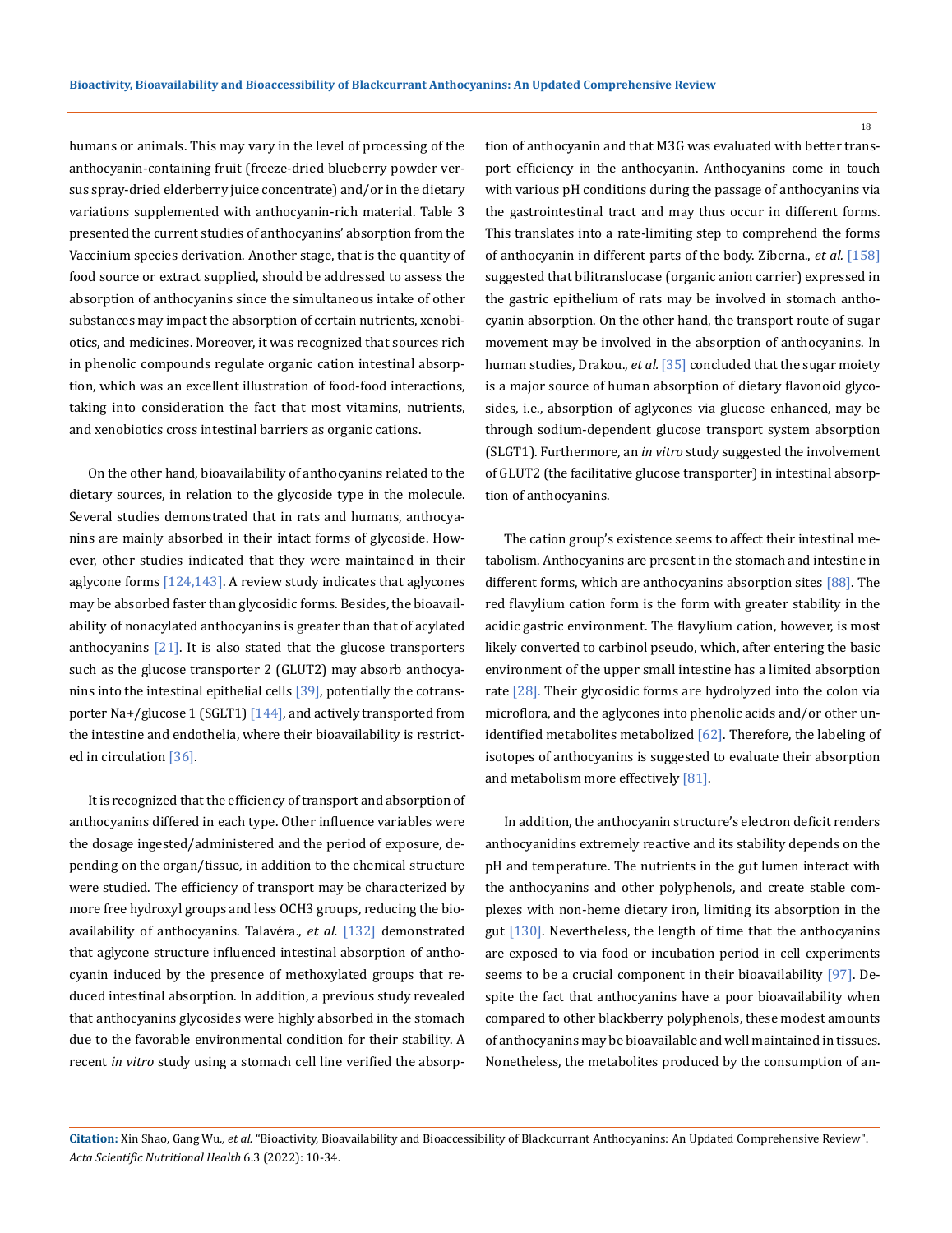thocyanin-rich meals have yet to be fully characterized  $[49]$ . There is a chance that undiscovered anthocyanin metabolites are contributing to the observed biologic effects of anthocyanins. However, urine and serum studies [104] (after an oral dosage of 120-230 g of whole berries (fresh weight)) revealed that parent chemicals and their metabolites exhibited comparable kinetic characteristics. Anthocyanins discharged in the urine account for less than 1% of the entire eaten dosage, according to studies. Relatively urinary excretion is usually employed to establish the minimum absorption rate but, when phenolic chemicals appear in the blood circulation or are strongly excreted in bile and in urine, this parameter for quantitative assessment might lead to an underestimated absorption. Since many of these studies were carried out in animals and cell cultures, further studies including the metabolites of anthocyanins are needed to fully characterize biokinetics of anthocyanins.

### **Biotransformation**

Prior to consumption, anthocyanins can be biotransformed, which occurs naturally during processing and storage. This transformation resulted in conjugates of anthocyanin-flavan-3-ol. Consequently, the anthocyanins ingested in processed foods might contain different compounds in plants utilized for manufacturing. Anthocyanins are rapidly absorbed into the stomach wall as glycosides after ingestion  $[132]$ . The glycosidic forms of anthocyanins can begin metabolic alteration before they are absorbed owing to bacterial digestion of the glycosidic linkage of anthocyanins by the gastrointestinal system. Biological fluids include metabolites of anthocyanins occur predominantly in methylated, glucuronidated, and sulfoconjugated forms.

Certain studies have identified glucuronidated and methylated anthocyanins in human and animal models' urine and blood. The intact glycosidic form reaches the circulatory system rapidly (6 to 20 min), and is eliminated in the urine  $[88]$ . Anthocyanins are absorbed and distributed as metabolites in human serum and urine. The predominant metabolic reaction with anthocyanins is O-methylation after gastric absorption  $[142]$ . There was no analysis of anthocyanin metabolites in urine, including aglycons and conjugates. The intact substance and its 4'-O-methyl derivatives were only detected  $[83]$ . A 721 mg oral C3G dosage was observed in humans, 32.7% of intact C3G were identified, and an average of 67.3% of conjugated metabolites were identified in the serum. Bile samples showed that methylated conjugated metabolites of C3G were present, absorbed and further metabolized rapidly [34]. Nevertheless, whereas D3G was the most recovered anthocyanin in bile, it was

not discovered in plasma even after 30 min from the aorta. Consequently, C3G gained the methylated form in the liver and tended to be eliminated by bile rather than being distributed into the blood. While rat liver had significant levels of methylated anthocyanins, no [48]traces were found in plasma.

The anthocyanins in blackcurrants may be digested in the gastrointestinal tract, then absorbed into the blood, and finally metabolized. The small intestine only absorbed lower quantities, and most of the anthocyanins are present in the large intestine, where they are metabolized and altered. During the intestine, different enzymes can also modify anthocyanins before entering the blood circulation  $[120]$ . Phase I metabolites have been identified as chloroglucinaldehyde,3,4-dihydroxybenzaldehyde, and glucuronidated and methylated cyanidins have been mainly recognized as phase II metabolites [9]. The *in vitro* and live cell biotransformation of anthocyanins is crucial for evaluating the bioavailability of blackcurrant anthocyanins to maximize their potential for health promotion.

### *In vitro* **and** *in vivo* **studies of metabolic syndrome**

Blackcurrants are connected to diets high in anthocyanins and have a vital role in health, as well as in treatment and prevention of diseases, such as cardiovascular and metabolic syndrome incidence, including glucose tolerance, dyslipidemia, high blood pressure, abdominal obesity, and insulin resistance, this increases the risk of diabetes and cardiovascular diseases. Most investigations are *in vitro* studies and only a few studies have been conducted *in vivo* [30]. This section will review the *in vitro* and *in vivo* metabolic syndrome studies as indicated in (Table 3,4).

#### *In vitro* **studies**

Table 3 summarizes the numerous alleged health advantages of blackcurrant conducted *in vitro*. Kim., *et al.* [64] revealed the hypocholesterolemia effect of blackcurrant extract, by modulating the genes involved in intestinal cholesterol transport. utilizing Caco-2 cells as an *in vitro* model. Antibacterial activities on bacteria that ruin food, including Listeria monocytogenes [114], and Salmonella [110]. Blackcurrant extract with rich anthocyanin has an excellent perspective as an antibacterial additive in food. Parkar., *et al.* [110] has found the inhibitory function of intestinal epithelial cells adhesion *in vitro* and an increase in the proliferation of gut probiotics (Lactobacillus rhamnosus). Blackcurrant juice can therefore be utilized to control intestinal health.

**Citation:** Xin Shao, Gang Wu*., et al.* "Bioactivity, Bioavailability and Bioaccessibility of Blackcurrant Anthocyanins: An Updated Comprehensive Review". *Acta Scientific Nutritional Health* 6.3 (2022): 10-34.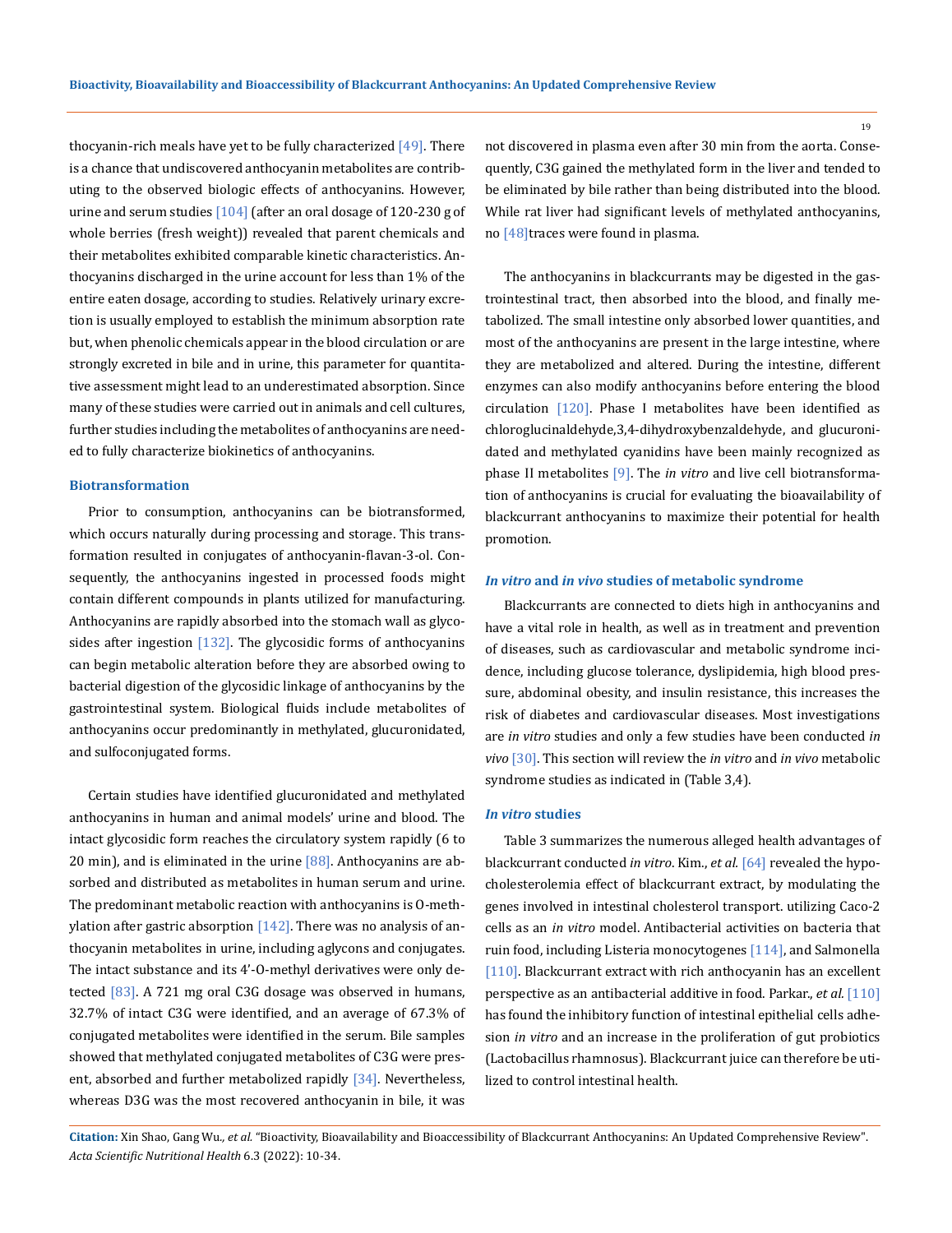|                                 |                                               |                                                                                |                                                                                                                                                                                                |                                                                                                                                                                                                                                                                 | 20                                  |
|---------------------------------|-----------------------------------------------|--------------------------------------------------------------------------------|------------------------------------------------------------------------------------------------------------------------------------------------------------------------------------------------|-----------------------------------------------------------------------------------------------------------------------------------------------------------------------------------------------------------------------------------------------------------------|-------------------------------------|
| <b>Main benefits</b>            | <b>Materials</b>                              | <b>Effective factors</b>                                                       | <b>Methods</b>                                                                                                                                                                                 | <b>Conclusions</b>                                                                                                                                                                                                                                              | <b>Reference</b>                    |
| Promoting gut<br>health         | Blackcurrant juice                            | Cyanidin rutinoside                                                            | A gut epithelium<br>model                                                                                                                                                                      | Blackcurrant juice inhibited<br>salmonella proliferation and<br>adhesion to gut cells                                                                                                                                                                           | Parkar., et al.<br>$[110]$          |
| Neuroprotec-<br>tive activity   | Blackcurrant<br>extract                       | Anthocyanin and<br>proanthocyanidin                                            | Rotenone treated<br>dopaminergic cell                                                                                                                                                          | Blackcurrant extract alleviated<br>neurodegeneration in Parkin-<br>son's disease via enhancement<br>of mitochondrial function                                                                                                                                   | Strathearn., et<br>al. [127]        |
| Hypocholester-<br>olemic effect | Blackcurrant<br>extract                       | Anthocyanins                                                                   | Caco-2 cells model                                                                                                                                                                             | Blackcurrant extract modulated<br>genes involved in intestinal<br>cholesterol transport                                                                                                                                                                         | Kim., et al. [64]                   |
| Antibacterial<br>effect         | Blackcurrant<br>extract                       | Anthocyanins                                                                   | Listeria mono-<br>cytogenes and<br>other food-spoiling<br>bacteria                                                                                                                             | Anthocyanin-rich berries would<br>have potential as both antibac-<br>terial additives in food                                                                                                                                                                   | Raudsepp., et al.<br>$[114]$        |
| Hypoglycemic<br>effects         | Blackcurrant en-<br>riched cookies            | bioactive com-<br>pounds                                                       | In vitro glycemic<br>glucose equivalent<br>assay                                                                                                                                               | A significant $(p < 0.05)$<br>decrease in glucose release<br>was observed in blackcurrant<br>enriched cookies after in vitro<br>digestion compared to the<br>control.                                                                                           | Mofasser Hos-<br>sain., et al. [91] |
|                                 | Blackcurrant<br>extract                       | Anthocyanins and<br>their acid hydroly-<br>sates (anthocyani-<br>dins)         | In vitro enzymes<br>inhibitory activities<br>assay                                                                                                                                             | Anthocyanidins had a bet-<br>ter $\alpha$ -glucosidase inhibitory<br>activity than their correspond-<br>ing anthocyanins after acid<br>hydrolysis                                                                                                               | Zhang., et al.<br>$[156]$           |
| Cardiovascular<br>protection    | Blackcurrant<br>juices                        | Total anthocyanin or<br>individual anthocy-<br>anin contents                   | Endothelium-de-<br>pendent relaxation<br>of isolated coro-<br>nary arteries can<br>be related to their<br>antioxidant capac-<br>ity and/or phenolic<br>content.                                | Correlations between relax-<br>ation amplitude and total<br>anthocyanin or individual<br>anthocyanin contents are of<br>interest for the development<br>of functional blackcurrant<br>beverages with the potential to<br>promote vascular protection.           | Tabart., et al.<br>$[131]$          |
|                                 | Blackcurrant<br>juices                        | Total polyphenol<br>content and/or<br>individual phenolic<br>compound contents | Rat aorta segments<br>immersed in an<br>organ bath                                                                                                                                             | Blackcurrant juice caused the<br>most marked vasorelaxation.<br>Kaempferol, epigallocatechin<br>gallate and peonidin-3-0-<br>glucoside seemed to emerge as<br>the interesting phenolic com-<br>pounds likely to be responsible<br>for the potent vasorelaxation | Matute., et al.<br>$[86]$           |
|                                 | Blackcurrant<br>extract and antho-<br>cyanins | <b>Blackcurrant</b> extract<br>and anthocyanins                                | The effects of black-<br>currant extract on<br>the regulation of<br>eNOS expression<br>and NO synthesis in<br>human endothelial<br>cells as key regula-<br>tors in cardiovascu-<br>lar disease | Blackcurrant extract and<br>anthocyanin may regulate NO<br>synthesis via eNOS expression.                                                                                                                                                                       | Horie., et al.<br>$[52]$            |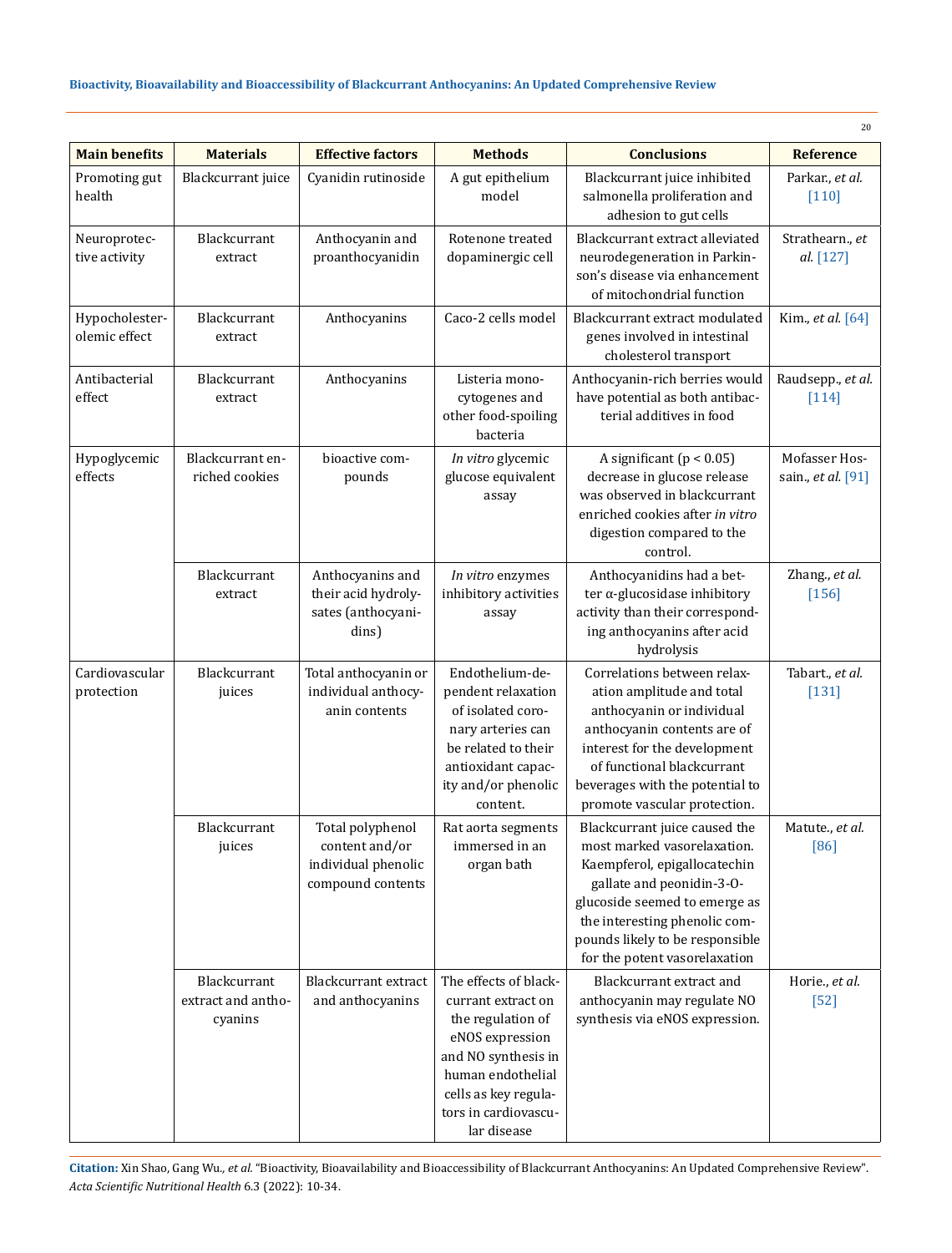|                        |                                                     |                                                                      |                                                                                                    |                                                                                                                                                                                                                                                                                                                                                                                                                                                                                    | 21                                    |
|------------------------|-----------------------------------------------------|----------------------------------------------------------------------|----------------------------------------------------------------------------------------------------|------------------------------------------------------------------------------------------------------------------------------------------------------------------------------------------------------------------------------------------------------------------------------------------------------------------------------------------------------------------------------------------------------------------------------------------------------------------------------------|---------------------------------------|
| <b>Main benefits</b>   | <b>Materials</b>                                    | <b>Effective factors</b>                                             | <b>Methods</b>                                                                                     | <b>Conclusions</b>                                                                                                                                                                                                                                                                                                                                                                                                                                                                 | <b>Reference</b>                      |
| Anti-inflamma-<br>tion | <b>Blackcurrant</b><br>juice                        | Anthocyanins and<br>ascorbic acid                                    | RAW 264.7 macro-<br>phages                                                                         | Anthocyanins and ascorbic acid<br>in blackcurrant juice repressed<br>inflammatory biomarkers                                                                                                                                                                                                                                                                                                                                                                                       | Huebbe., et<br>al. [53]               |
|                        | Blackcurrant<br>extract                             | Delphinidin-3-ru-<br>tinoside (44%)                                  | RAW 264.7 macro-<br>phages                                                                         | Blackcurrant extract partly<br>inhibited nuclear translocation of<br>NF-kB independent of the Nrf2-<br>mediated pathways.                                                                                                                                                                                                                                                                                                                                                          | Lee et al.<br>$[71]$                  |
|                        | Blackcurrant<br>extract                             | Anthocyanins                                                         | A two-component cell<br>culture system of intes-<br>tinal epithelial cells and<br>macrophages      | Blackcurrant extract downregu-<br>lated the expression of inflamma-<br>tory mediators                                                                                                                                                                                                                                                                                                                                                                                              | Olejnik., et al.<br>$[106]$           |
|                        | Purified black-<br>currant antho-<br>cyanin samples | Anthocyanins                                                         | Human endothelial<br>cells                                                                         | Blackcurrant anthocyanins re-<br>duced the expression of endothe-<br>lial inflammatory antigens                                                                                                                                                                                                                                                                                                                                                                                    | Blando., et al.<br>$[12]$             |
|                        | Blackcurrant<br>extract                             | Blackcurrant<br>extract                                              | Mouse bone marrow-<br>derived macrophages<br>and human THP-1<br>macrophages                        | Blackcurrant extract metabo-<br>lites inhibited the production of<br>obesity-associated inflammatory<br>factors.                                                                                                                                                                                                                                                                                                                                                                   | Lee, Lee $[74]$                       |
|                        | Blackcurrant<br>enriched cook-<br>ies extract       | Phenolic extracts                                                    | Cancer cell line, HepG2<br>model                                                                   | Phenolic extracts suppressed<br>the regulation of inflammatory<br>cytokine IL-1 $\beta$ (about 3 to 4-fold),<br>IL-6 (about 2-fold) and tran-<br>scription signalling factor NF-kB<br>(about 2-fold).                                                                                                                                                                                                                                                                              | Mofasser<br>Hossain., et<br>al. [90]  |
| Anticancer             | Blackcurrant<br>extract                             | Phenolic com-<br>pounds                                              | In vitro simulated up-<br>per intestinal tract di-<br>gestion and subsequent<br>fecal fermentation | Phenolic compounds metabolites<br>retained biological activity and<br>modulated cellular processes as-<br>sociated with colon cancer.                                                                                                                                                                                                                                                                                                                                              | Brown., et al.<br>$[15]$              |
|                        | Blackcurrant<br>juice                               | Anthocyanins                                                         | Murine melanoma<br>(B16F10), ovarian<br>cancer (A2780) and<br>cervical cancer (HeLa)<br>cell lines | Blackcurrant anthocyanins<br>antioxidant potential was associ-<br>ated with their antiproliferative<br>potential                                                                                                                                                                                                                                                                                                                                                                   | Diaconeasa.,<br>et al. [33]           |
|                        | Blackcurrant                                        | Blackcurrant<br>juice, blackcur-<br>rant extract and<br>anthocyanins | Jurkat cells                                                                                       | The blackcurrant juice and black-<br>currant extract induced activa-<br>tion of caspase 3 was markedly<br>inhibited by pretreatment with<br>N-acetylcysteine.<br>Blackcurrant extract and the two<br>active anthocyanins induced the<br>formation of reactive oxygen<br>species.<br>Blackcurrant juice and its major<br>anthocyanins induced a redox-<br>sensitive caspase 3-dependent<br>apoptosis in Jurkat cells, involving<br>a dysregulation of the Akt/Bad/<br>Bcl-2 pathway | Leon-Gon-<br>zalez., et al.<br>$[76]$ |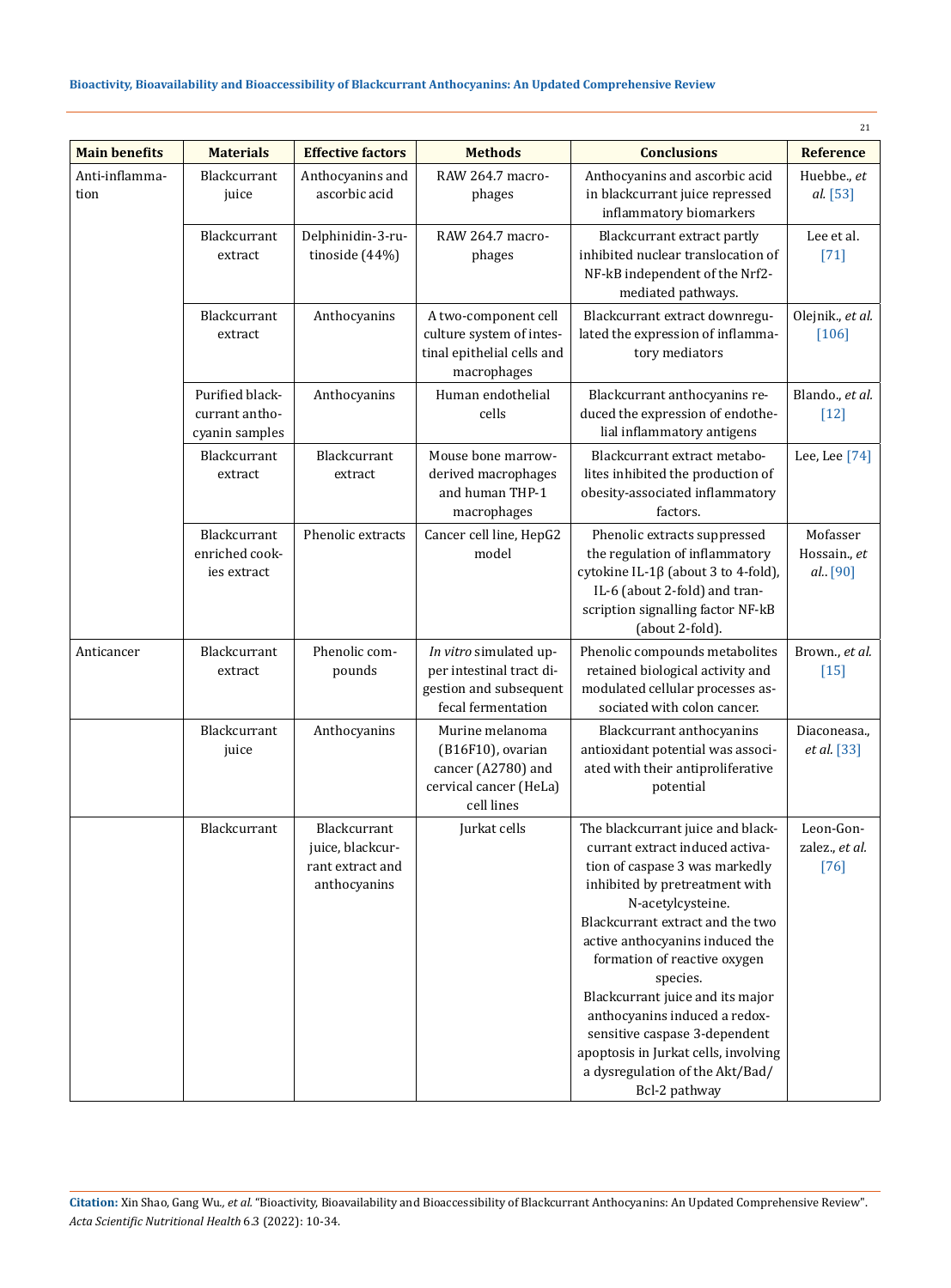|                            |                                                                                          |                                                                                      |                                                                                                                                              | 22                                |
|----------------------------|------------------------------------------------------------------------------------------|--------------------------------------------------------------------------------------|----------------------------------------------------------------------------------------------------------------------------------------------|-----------------------------------|
| Blackcurrant<br>extract    | Phytoestrogenic<br>effects of black-<br>currant extract                                  | Breast cancer (MCF-7)<br>and human endome-<br>trial cancer (Ishikawa)<br>cell lines  | Blackcurrant anthocyanins acted<br>as phytoestrogens in vitro.                                                                               | Nanashima.,<br><i>et al.</i> [96] |
| Blackcurrant<br>fruit wine | Blackcurrant fruit<br>wine                                                               | Human breast (MCF-<br>7), colon (CaCo-2) and<br>cervical (HeLa) cancer<br>cell lines | Blackcurrant fruit wine could act<br>as an effective anti-proliferative<br>agent.                                                            | Ljevar., et al.<br>[80]           |
| Blackcurrant<br>extract    | <b>Blackcurrant</b><br>extract digested<br>in an artificial<br>gastrointestinal<br>tract | Colon cancer HT-29<br>cells                                                          | The anticancer effect of the black-<br>currant extract was related to the<br>dose-dependent modulation of<br>intracellular ROS accumulation. | Olejnik., et al.<br>$[105]$       |

**Table 3:** *In vitro* investigations.

| <b>Main benefits</b>         | <b>Materials</b>                | <b>Effective</b><br>factors        | <b>Methods</b>                                                                    | <b>Conclusions</b>                                                                                                                                                                                                                     | <b>Reference</b>                     |
|------------------------------|---------------------------------|------------------------------------|-----------------------------------------------------------------------------------|----------------------------------------------------------------------------------------------------------------------------------------------------------------------------------------------------------------------------------------|--------------------------------------|
| Cardiovascular<br>protection | Blackcurrant<br>extract         | Anthocyanins                       | Ovariectomized (OVX)<br>rats, a widely used<br>animal model of meno-<br>pause.    | Anthocyanin-rich blackcurrant extract<br>significantly upregulated eNOS mRNA levels<br>and NO synthesis through phytoestrogenic<br>activity and therefore promoted blood ves-<br>sel health in OVX rats as a postmenopausal<br>model.  | Horie., et<br>al. [52]               |
| Hepatoprotec-<br>tion        | Blackcurrant<br>extract         | Anthocyanins                       | Acetaminophen<br>induced acute hepatic<br>damage in rat models                    | Treatment with anthocyanins normalized<br>blood activities of glutamate oxaloacetate<br>and glutamate pyruvate transaminase and<br>prevented APAP-induced plasmatic and tis-<br>sular alterations in biomarkers of oxidative<br>stress | Cristani., et<br>al. [27]            |
| Neuroprotec-<br>tive effects | Blackcurrant<br>extract         | Anthocyanins                       | 19-month-old male<br>Fischer rats                                                 | Blackcurrant extract enhanced neuronal<br>functioning and restored the brain's ability<br>to generate a neuroprotective response to<br>stress.                                                                                         | Shukitt-<br>Hale., et al.<br>$[123]$ |
| Obesity                      | Blackcurrant<br>pomaces         | Blackcurrant<br>pomaces<br>extract | 20 male New Zealand<br>white rabbits                                              | A polyphenol-rich extract from blackcurrant<br>pomace ingested at relatively high amounts<br>may be a useful therapeutic option in the<br>reversal of dysfunctions related to obesity<br>and its complications.                        | Jurgonski.,<br>et al. [61]           |
|                              | Whole<br>blackcurrant<br>powder |                                    | Male C57BL/6J mice                                                                | Blackcurrant consumption prevented<br>obesity-induced steatosis, inflammation, and<br>fibrosis in the liver.                                                                                                                           | Lee., et al.<br>$[75]$               |
| Bone health                  | Blackcurrant<br>extract         | Anthocyanins                       | An estrogen deficiency<br>mouse model.                                            | Blackcurrant may be effective in mitigating<br>osteoclast-induced postmenopausal bone<br>loss                                                                                                                                          | Zheng., et<br>al. [157]              |
|                              | Blackcur-<br>rants              | Anthocyanins                       | A mouse model of age-<br>related bone loss.                                       | Early consumption of blackcurrant may pro-<br>tect from aging-associated bone loss.                                                                                                                                                    | Sakaki., et<br>al. [119]             |
| Hypocholes-<br>terolaemic    | Blackcurrant<br>extract         | Anthocyanins                       | High fat/high cho-<br>lesterol diet-induced<br>metabolic disturbances<br>in mice. | Blackcurrant extract supplementation de-<br>creased glucose, and inhibited liver steatosis,<br>suggesting that this berry may be consumed<br>to prevent metabolic dysfunctions induced<br>by diets high in fat and cholesterol.        | Benn., et al.<br>$\lceil 10 \rceil$  |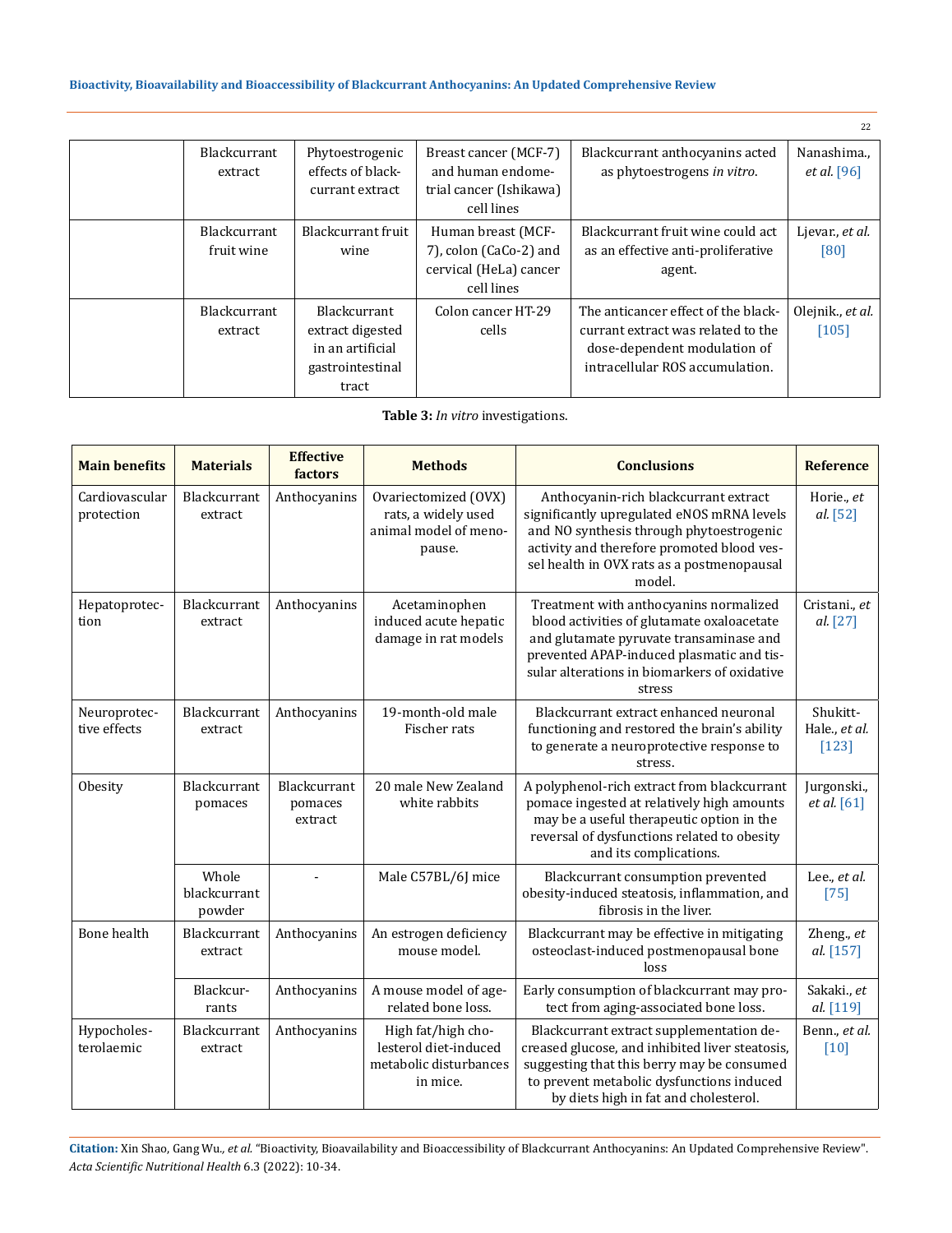|                    |                         |                                                                                     |                                                                                   |                                                                                                                                                                                                                                                                                     | 23                                  |
|--------------------|-------------------------|-------------------------------------------------------------------------------------|-----------------------------------------------------------------------------------|-------------------------------------------------------------------------------------------------------------------------------------------------------------------------------------------------------------------------------------------------------------------------------------|-------------------------------------|
|                    | Blackcurrant<br>pomaces | Blackcurrant<br>pomaces<br>containing<br>variable level<br>of phenolic<br>compounds | Wistar rats                                                                       | Better hypocholesterolemia effect was<br>observed after supplementation of the diet<br>with unprocessed preparation of blackcur-<br>rant pomaces.                                                                                                                                   | Jaroslaws-<br>ka., et al.<br>$[58]$ |
|                    | Blackcurrant<br>pomaces | 66.5%<br>dietary fibers<br>and 4.9%<br>polyphenols                                  | Rats fed a high-fat diet                                                          | The 8-week supplementation with blackcur-<br>rant fiber decreased body weight, whereas<br>both fibers decreased epididymal fat mass,<br>increased the fecal concentration of short-<br>chain fatty acids, prevented hyperinsu-<br>linemia and decreased cholesterolaemia.           | Jurgonski.,<br><i>et al.</i> [60]   |
| Hypoglycae-<br>mic | Blackcurrant<br>extract | Anthocyanins                                                                        | High fat/high cho-<br>lesterol diet-induced<br>metabolic disturbances<br>in mice. | Blackcurrant extract supplementation<br>decreased plasma total cholesterol and glu-<br>cose, and inhibited liver steatosis.                                                                                                                                                         | Benn., et al.<br>$[10]$             |
|                    | Blackcurrant<br>extract | Delphinidin<br>3-rutinoside                                                         | Rats fed a high-fat diet                                                          | The novel biological function of delphinidin<br>3-rutinoside-rich blackcurrant extract as a<br>GLP-1 secretagogue.<br>An increase in endogenous GLP-1 secretion<br>induced by blackcurrant extract may help<br>to reduce the dosages of diabetic medicines<br>and prevent diabetes. | Tani., et al.<br>$[133]$            |
|                    | Blackcurrant<br>extract | Delphinidin<br>3-rutinoside                                                         | Type 2 diabetic mice<br>$(KK-A(y)).$                                              | Delphinidin 3-rutinoside-rich blackcurrant<br>extract may help prevent diabetes and allow<br>the dosages of diabetes drugs to be reduced.                                                                                                                                           | Iizuka., et<br>al. [57]             |

| Main<br><b>benefits</b> | <b>Materials</b>    | <b>Effective</b><br>factors | <b>Methods</b>      | <b>Conclusions</b>                        | <b>Reference</b>    |
|-------------------------|---------------------|-----------------------------|---------------------|-------------------------------------------|---------------------|
| Anti-inflam-            | <b>Blackcurrant</b> | Four major                  | Stimulated human    | All blackcurrant polyphenolic extracts    | Nyanhanda.,         |
| mation                  | extract             | anthocyanins                | alveolar epithelial | suppressed CCL26 secretion by lung        | <i>et al.</i> [101] |
|                         |                     |                             | cells.              | alveolar cells                            |                     |
|                         |                     |                             |                     | Delphinidin glycosides to cyanidin gly-   |                     |
|                         |                     |                             |                     | cosides in the blackcurrant cultivars was |                     |
|                         |                     |                             |                     | an important determinant in influencing   |                     |
|                         |                     |                             |                     | CCL26 suppression in lung cells.          |                     |
|                         |                     |                             |                     | The development of specific cultivars as  |                     |
|                         |                     |                             |                     | functional foods/ingredients with benefi- |                     |
|                         |                     |                             |                     | cial biological activities                |                     |
|                         | Freeze-dried        | Anthocyanins                | A diet-induced      | Blackcurrant significantly reduced F4/80  | Kim., et al.        |
|                         | blackcurrant        |                             | obesity (DIO) mouse | mRNA and the number of CLS in the         | [65]                |
|                         |                     |                             | model.              | epididymal fat pad, indicative of less    |                     |
|                         |                     |                             |                     | macrophage infiltration.                  |                     |
|                         |                     |                             |                     | Varying anthocyanin composition differ-   |                     |
|                         |                     |                             |                     | entially affect plasma lipids and adipose |                     |
|                         |                     |                             |                     | macrophage infiltration in DIO mice, but  |                     |
|                         |                     |                             |                     | with no differences in their antioxidant  |                     |
|                         |                     |                             |                     | capacity and anti-inflammatory potential. |                     |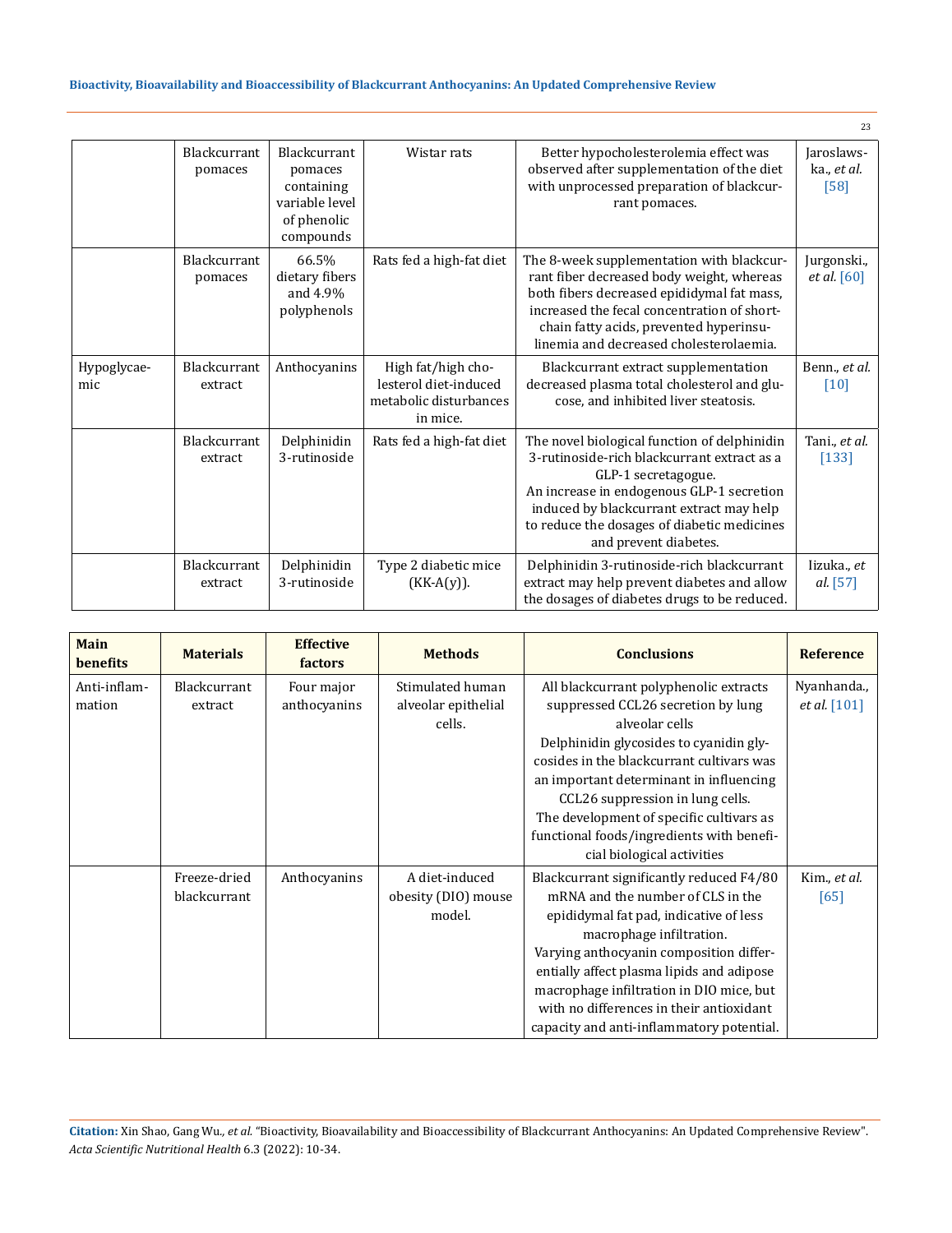|                         |                                |                                                                                                                     |                                                                                                                                                                                       |                                                                                                                                                                                                                                                                                                                                               | 24                                  |
|-------------------------|--------------------------------|---------------------------------------------------------------------------------------------------------------------|---------------------------------------------------------------------------------------------------------------------------------------------------------------------------------------|-----------------------------------------------------------------------------------------------------------------------------------------------------------------------------------------------------------------------------------------------------------------------------------------------------------------------------------------------|-------------------------------------|
|                         | <b>Blackcurrants</b>           | Anthocyanins.                                                                                                       | A mouse model of<br>acute allergic lung<br>inflammation.                                                                                                                              | Oral supplementation with New Zealand<br>blackcurrant was effective in reducing<br>lung inflammation, and highlighted the<br>potential benefit of developing cultivars<br>with specific polyphenolic profiles for the<br>creation of functional foods with desir-<br>able biological activity                                                 | Shaw., et al.<br>$[122]$            |
| Promoting<br>gut health | <b>Blackcurrant</b><br>pomaces | Blackcurrant<br>pomaces con-<br>taining variable<br>level of phenolic<br>compounds                                  | Wistar rats                                                                                                                                                                           | Blackcurrant pomaces selectively<br>modulated the enzymatic activity of the<br>colon microflora, reduced the activity of<br>enzymes with potentially harmful proper-<br>ties and promoted activities of enzymes<br>that might increase the use of carbo-<br>hydrates that escaped digestion in the<br>upper gastrointestinal tract            | Jaroslawska.,<br><i>et al.</i> [58] |
|                         | Blackcurrant                   | Mono- and<br>di-glycosylated<br>cyanidins and<br>delphinidins                                                       | C57BL/6 mouse<br>model of polygenic<br>obesity                                                                                                                                        | Consumption of berries resulted in<br>a strong shift in the gastrointestinal<br>bacterial communities towards obligate<br>anaerobes that correlated with decrease<br>in the gastrointestinal luminal oxygen<br>and oxidative stress.                                                                                                          | Overall., et<br>al. [107]           |
|                         | Blackcurrants                  | Anthocyanin-<br>rich blackcur-<br>rant extract and<br>dietary fibers<br>individually and<br>their combina-<br>tions | The effects of<br>anthocyanin-rich<br>blackcurrant extract<br>and dietary fibers<br>individually and their<br>combinations on<br>biomarkers of large<br>intestinal health in<br>rats. | Blackcurrants significantly altered the<br>bacterial populations by increasing the<br>abundance of Bacteroides-Prevotella-<br>Porphyromonas group and Lactobacillus<br>spp., while decreasing the abundance<br>of Bifidobacterium spp. and Clostridium<br>perfringens.<br>Dietary fiber increased the number of<br>goblet cells in the colon. | Paturi., et al.<br>$[111]$          |
|                         | Blackcurrant                   | Anthocyanins                                                                                                        | 3-8 months old fe-<br>male mice<br>Gut microbiome<br>profiles using 16S<br>sequencing of their<br>feces.                                                                              | Blackcurrant supplementation favorably<br>modulated gut microbiome, but there<br>were distinct age-specific differences                                                                                                                                                                                                                       | Cao., et al.<br>$[16]$              |

**Table 4:** *In vivo* (mouse) investigations.

### **Vascular protection**

The potent vasorelaxation effects of anthocyanins-rich blackcurrant juice on porcine coronary artery rings was tested by Tabart., *et al.* [131]. The authors have found that blackcurrant anthocyanins induced vasorelaxation by improving the endothelial function. Most recently, Matute., *et al.* [86] investigated the vasorelaxation effects of anthocyanin-rich fruit juices under *in vitro* experimental conditions and highlighted that blackcurrant peonidin-3-Oglucoside was probably responsible for powerful vasorelaxation. Further clinical studies are required to properly explore the favorable endothelium-dependent cardiovascular benefits after the consumption of vegetable and fruit juice.

### **Hypoglycemic effects**

The treatment of diabetes mellitus could benefit from a diet rich in delphinidin and/or cyanidin. Mofasser Hossain., *et al.* [91] added blackcurrant powder, which is high in anthocyanins, to cookies, and it was found that reduced sugar level after *in vitro* digestion was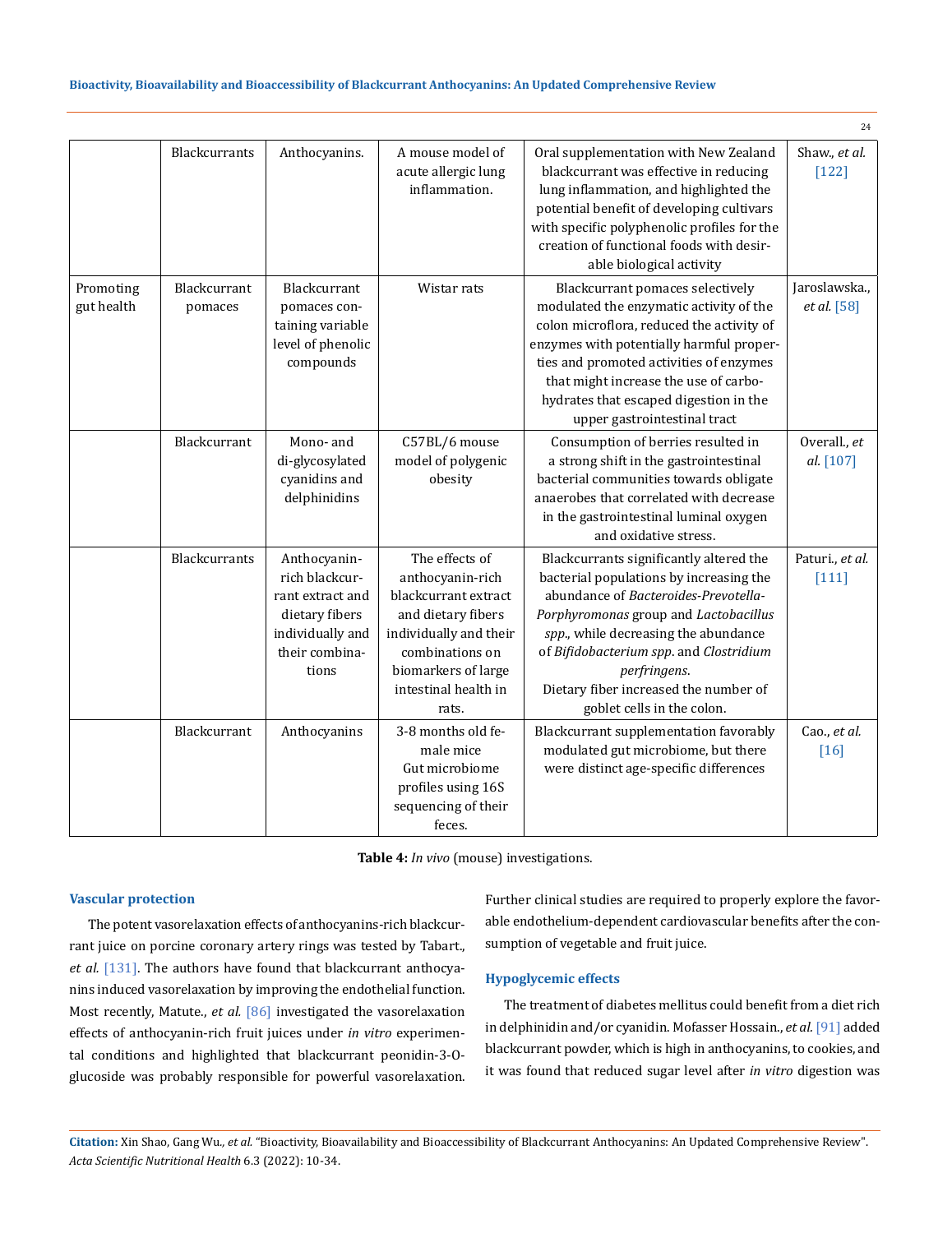substantial ( $p < 0.05$ ). This study has demonstrated the hypoglycemic effects of blackcurrant powder, which may be used to develop functional food, such as cookies, pasta, and other high starch matrix foods. Zhang., *et al.* [156] discovered the α-glucosidase inhibition activities of blackcurrant anthocyanins and anthocyanidins. Similarly, Hui., *et al.* [54] reported the inhibitory activities of blackcurrant powder extract towards α-amylase and α-glucosidase. More precisely, Hui., *et al.* [54] also concluded that the inhibition of Cya-3-Glu and Del-3-Glu from blackcurrant powder extract exhibited stronger inhibitory activities towards α-amylase and α-glucosidase when compared to Mal-3-Glu and Cya-3-Rut.

#### **Anticancer effects**

Blackcurrant polyphenol breakdown products and metabolites are beneficial against colon cancer, as Brown., *et al.* [15] reported. Olejnik., *et al.* [105] further explored the anticancer effects of blackcurrant fruits on colorectal cancer cell line. The gastrointestinal digested blackcurrant extract could still deliver a variety of biological effects, including suppression of cancer cell proliferation, cancer cell cycle arrest, and induction of apoptosis, as well as a reduction in MMP-2 and MMP-9 activities that reduces cancer cell invasion. Diaconeasa., *et al.* [33] indicated that blackcurrant extract rich in anthocyanin might potentially inhibit the proliferation of tumor cell lines. Leon-Gonzalez., *et al.* [76] have further studied the blackcurrant antiproliferative effect on Jurkat cells at molecule levels and the precise mechanism. The growth of Jurkat cells was suppressed by blackcurrant-derived products and anthocyanins in a redox-sensitive fashion by triggering apoptosis through the activation of p73 and caspase 3, and the downregulation of UHRF1, which altered the p-Akt/ p-Bad/Bcl-2 pathway. One of the factors responsible for the pro-apoptotic action is the delphinidin-3-Oglucoside and delphinidin-3-O- rutinoside, and its significantly dependent on a prooxidant event. Blackcurrant wine has found to be anti-proliferative tested cancer cells [80]. In addition, Nanashima., *et al.* [95] reported that blackcurrant extract had the potential to prevent breast cancer at gene level.

#### **Anti-inflammatory effect**

A hydroalcoholic blackcurrant extract (Ribes nigrum) has been reported to exhibit considerable anti-inflammatory efficacy without its ulcerative potential, even at high doses during chronic treatment  $\left[32\right]$ . In rats, the anti-inflammatory effect of the ethanol Ribes nigrum extract was obtained by the conventional anti-inflammatory medication indomethacin on carrageen-induced hind leg edema. Interestingly, none of the 10 extract-treated rats developed stomach ulcers for 21 days. Proanthocyanidins are also known to have anti-inflammatory properties [67].

#### *In vivo* **- Animal studies**

Table 4 depicts the various putative health benefits of blackcurrant using the *in vivo* investigation. Rich anthocyanins in berries might dramatically upregulate eNOS mRNA levels and NO synthesis along with phytoestrogenic activity in OVX rats as a postmenopausal model [51]. Anthocyanin-rich in blackcurrant may offer health advantages in postmenopausal women in the blood vessels. Another study utlizing an *in vivo* model of coronary occlusion and reperfusion has shown that rats who had a diet rich in anthocyanin have decreased infarct in their hearts (with Cy and Pg glycosides) [82]. Greater levels of myocardial glutathione and higher endogenous cardiac antioxidant defense systems might be associated with the observed cardio-protection.

The liver affects the metabolic removal of toxic substances that cause damage and decreased liver function. Anthocyanin-rich diet substantially lowered liver malondialdehyde levels, elevated the antioxidant enzyme, e.g., superoxide dismutase, and eliminated enhanced indicators of liver damage, i.e., alanine and aspartate aminotransferase [9]. Anthocyanins normalized blood activities of glutamate oxaloacetate and glutamate pyruvate transaminase, as well as prevented acetaminophen-induced plasmatic and tissue changes in biomarkers of oxidative stress [27]. Furthermore, blueberry anthocyanins reduced the production of reactive oxygen species (ROS) and oxidative tissue damage, as well as suppressed the activity of hepatic stellate cells.

Anthocyanins and anthocyanidins also exert neuroprotective activities. Anthocyanins improve neuronal function and restore the capacity of the brain to create neuroprotective stress response [123]. Anthocyanins can have effects in rats treated with D-galactose (D-gal). A lower receptor for advanced glycation end products (RAGE), decreased oxidative stress. Lower levels of inflammatory markers were produced by anthocyanins [9]. Therefore, under ischemic brain damage, the role of the anthocyanins becomes more important to provide neuroprotection instead of antioxidant properties of anthocyanins.

#### **Encapsulation of blackcurrant anthocyanins**

Blackcurrant anthocyanins are compounds that sensitive to external factors and interactions with food components such as

**Citation:** Xin Shao, Gang Wu*., et al.* "Bioactivity, Bioavailability and Bioaccessibility of Blackcurrant Anthocyanins: An Updated Comprehensive Review". *Acta Scientific Nutritional Health* 6.3 (2022): 10-34.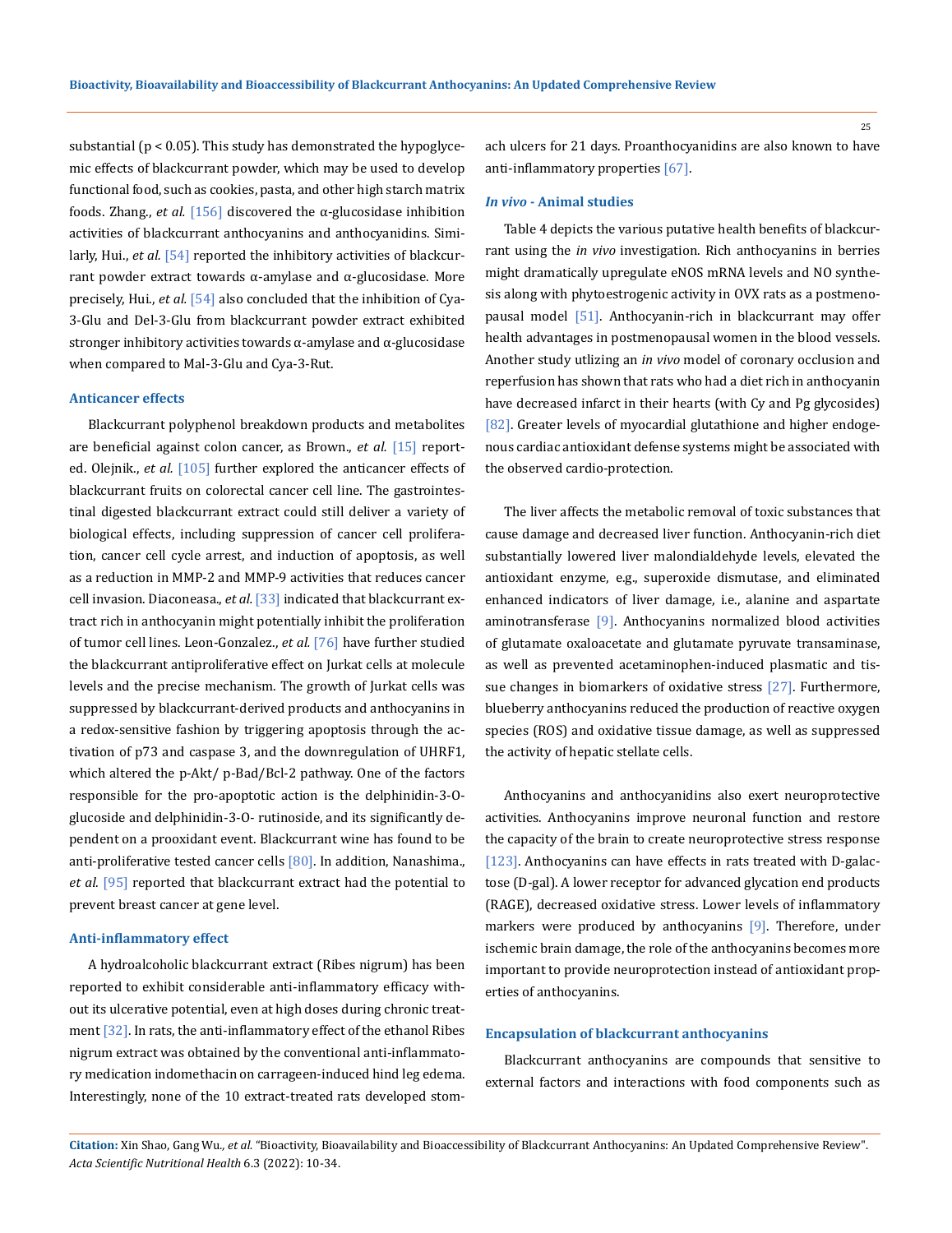enzymes pigment stability, sugars, co-pigments, and ascorbic acid, due to their chemical structure  $[25]$ . The color and stability of anthocyanins are dependent on pH, due to changes in the concentration of the four species, including chalcone, pseudo base, flavylium cation, and quinonoid base. Besides, oxidation, light, metal ions, oxygen, temperature, acylation, and enzymes are factors that affect the rate of decomposition of anthocyanin  $[11,152]$ . Several recent studies have shown that the human digestive system can absorb intact anthocyanins in the blood and are beneficial to human health by reducing the risk of cardiovascular disease and improving vision [25]. In order to maintain the physical and chemical properties of the anthocyanin complex, providing controlled release of the functional ingredients in the human body, and building a functional barrier between the anthocyanins and external environmental factors such as light, water, reactive compounds, oxygen, heat, and enzyme, it was necessary to encapsulate the anthocyanins [152]. One of the most widely used methods for encapsulating anthocyanins is the drying method. There are also other techniques such as complexation, liposomal encapsulation, emulsification, and gelation. The drying method includes two types, the first is spray drying, where low particles are used in water activities and have wall matrices that slow down the decomposition of anthocyanins in the presence of moisture, heat, and light such as maltodextrin, modified starch, gums, proteins, and their mixtures and contains. This method applies to biopolymers, polymeric compounds, and metal ions. The proteins have high surface activity properties, which ensure the stability of anthocyanins during spray drying by forming a glass film around the particles. Another example, spray-dried pectin molecules with a high degree of esterification showed higher stabilizing effects on anthocyanins  $[153]$ . The second, freeze-drying, is a suitable encapsulation method for heat-sensitive bioactive such as anthocyanins. many works compared this method with spray drying one. The results showed that the lyophilized particles confer higher and more stable antioxidant activity for anthocyanins. However, this method still has limitations, which are presented by the higher permeability of the lyophilized particles generated by ice sublimation during the freeze-drying process, and the difficulty of controlling the particle size due to grinding or clumping of the material after drying technique  $[108]$ . Each encapsulation technique has advantages and disadvantages in relation to the applicable equipment, the feasibility of large-scale production, preparation conditions, and encapsulation wall materials. Some studies revealed that the encapsulation could impair the color quality of anthocyanins, owing to the thick encapsulated outer walls, the interactions between encapsulating agents, as well as the increased turbidity derived from emulsion-based delivery systems. There is still an urgent need to develop new strategies to manufacture robust delivery systems for anthocyanins, which can not only improve the color stability but also maintain food matrix quality [153]. Incorporating pigmentation and encapsulation may overcome the limitations of using a single technique. It has been shown that the combined use of fitting agents and encapsulation agents enables the simultaneous achievement of color intensification, and higher encapsulation [6]. The development of these strategies is necessary to meet consumer demand for both health awareness and benefits to achieve sustainable food engineering.

### **Concluding remarks and future perspectives**

This study provides an insight into the bioavailability and biokinetics of blackcurrant anthocyanins, with specific emphasis on its implications in metabolic diseases. The main approach of this review is focusing on the metabolism of the anthocyanins from the blackcurrant, including the bioavailability, bioaccessibility, and bioactivity, by summarizing factors affecting phytochemical profiles of blackcurrant-based products, including growing and processing and biokinetic of blackcurrant anthocyanins. Anthocyanin absorption into the human body has been examined following intake of high-fat meals along with ground freeze-dried blackcurrant. However, in humans and animals, the absorption rate of total or individual anthocyanins was estimated to be extremely low because there were differences in the degree of anthocyanin processing of fruit product, and/or differences in diets supplemented by anthocyanin rich matter. Therefore, anthocyanins need to be biotransformed to anthocyanin-flavan-3-ols conjugates before consumption. In addition, the biotransformation of anthocyanins *in vitro* and living cells is important to assess the bioavailability of blackcurrant anthocyanins to optimize their health promotion effectiveness. Further studies using metabolites of anthocyanins are required for the comprehensive characterization of biokinetics of anthocyanins. Furthermore, the involvement of practical food processing, food matrices, and food digestion processes need to be taken into consideration.

### **Acknowledgements**

We thank supports from Foundation for Distinguished Young Talents in Higher Education of Guangdong, China (No. 2018KQNCX306).

**Citation:** Xin Shao, Gang Wu*., et al.* "Bioactivity, Bioavailability and Bioaccessibility of Blackcurrant Anthocyanins: An Updated Comprehensive Review". *Acta Scientific Nutritional Health* 6.3 (2022): 10-34.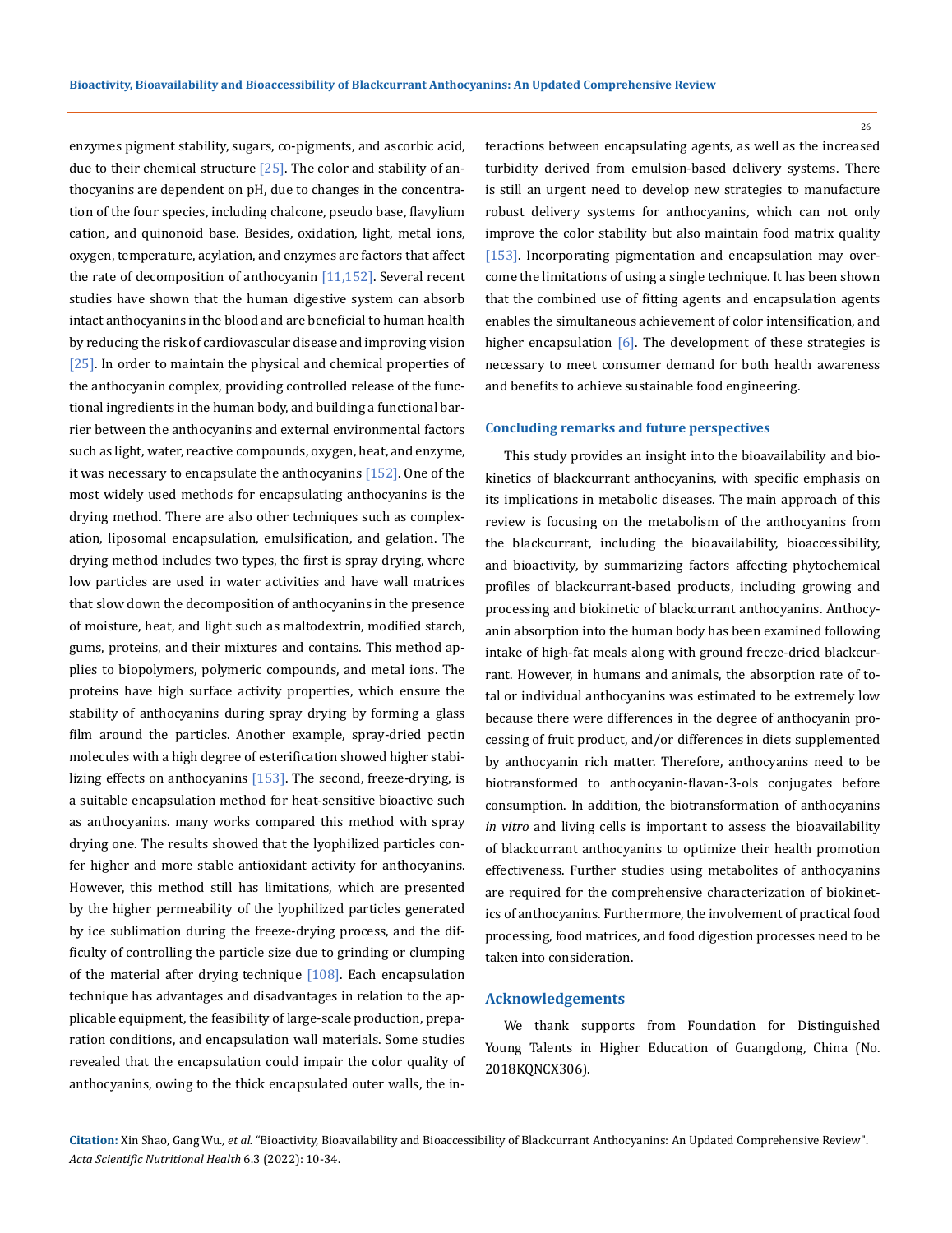### **Conflicts of Interest**

There are none to declare.

## **Bibliography**

- 1. Abreu IN., *et al*[. "Quantitative trait loci mapping of polyphenol](https://pubmed.ncbi.nlm.nih.gov/32030531/)  [metabolites in blackcurrant \(Ribes nigrum L.\)".](https://pubmed.ncbi.nlm.nih.gov/32030531/) *Metabolomics*  [16 \(2020\): 23.](https://pubmed.ncbi.nlm.nih.gov/32030531/)
- 2. Allwood JW., *et al*[. "Application of HPLC-PDA-MS metabolite](https://link.springer.com/article/10.1007/s11306-018-1462-5)  [profiling to investigate the effect of growth temperature and](https://link.springer.com/article/10.1007/s11306-018-1462-5)  [day length on blackcurrant fruit".](https://link.springer.com/article/10.1007/s11306-018-1462-5) *Metabolomics* 15 (2019): 17.
- 3. Angelino D., *et al*[. "Bioaccessibility and bioavailability of phe](https://pubmed.ncbi.nlm.nih.gov/28664202/)[nolic compounds in bread: a review".](https://pubmed.ncbi.nlm.nih.gov/28664202/) *Food and Function* 8 [\(2017\): 2368-2393.](https://pubmed.ncbi.nlm.nih.gov/28664202/)
- 4. Archaina D., *et al*[. "Physical and functional properties of spray](https://pubmed.ncbi.nlm.nih.gov/28899204/)[dried powders from blackcurrant juice and extracts obtained](https://pubmed.ncbi.nlm.nih.gov/28899204/)  [from the waste of juice processing".](https://pubmed.ncbi.nlm.nih.gov/28899204/) *Food Science and Technol[ogy International](https://pubmed.ncbi.nlm.nih.gov/28899204/)* 24 (2018): 78-86.
- 5. Azman EM., *et al*[. "Effect of dehydration on phenolic com](https://ifst.onlinelibrary.wiley.com/doi/abs/10.1111/ijfs.14762)[pounds and antioxidant activity of blackcurrant \(Ribes nigrum](https://ifst.onlinelibrary.wiley.com/doi/abs/10.1111/ijfs.14762)  L.) pomace". *[International Journal of Food Science and Technol](https://ifst.onlinelibrary.wiley.com/doi/abs/10.1111/ijfs.14762)ogy* [56 \(2020\): 600-607.](https://ifst.onlinelibrary.wiley.com/doi/abs/10.1111/ijfs.14762)
- 6. [Bakowska-Barczak AM and Kolodziejczyk PP. "Black currant](https://www.sciencedirect.com/science/article/abs/pii/S0926669010002475)  [polyphenols: Their storage stability and microencapsulation".](https://www.sciencedirect.com/science/article/abs/pii/S0926669010002475)  *[Industrial Crops and Products](https://www.sciencedirect.com/science/article/abs/pii/S0926669010002475)* 34 (2011): 1301-1309.
- 7. Basegmez HIO., *et al*[. "Biorefining of blackcurrant pomace](https://www.sciencedirect.com/science/article/abs/pii/S0896844616305666)  [into high value functional ingredients using supercritical CO2,](https://www.sciencedirect.com/science/article/abs/pii/S0896844616305666)  [pressurized liquid and enzyme assisted extractions".](https://www.sciencedirect.com/science/article/abs/pii/S0896844616305666) *The Jour[nal of Supercritical Fluids](https://www.sciencedirect.com/science/article/abs/pii/S0896844616305666)* 124 (2017): 10-19.
- 8. Bender C., *et al*[. "Effect of mash enzyme and heat treatments](https://www.researchgate.net/publication/311440890_Effect_of_mash_enzyme_and_heat_treatments_on_the_cellular_antioxidant_activity_of_blackcurrant_Ribes_nigrum_raspberry_Rubus_idaeus_and_blueberry_Vaccinium_myrtillus_juices)  [on the cellular antioxidant activity of black currant \(Ribes ni](https://www.researchgate.net/publication/311440890_Effect_of_mash_enzyme_and_heat_treatments_on_the_cellular_antioxidant_activity_of_blackcurrant_Ribes_nigrum_raspberry_Rubus_idaeus_and_blueberry_Vaccinium_myrtillus_juices)[grum\), raspberry \(Rubus idaeus\), and blueberry \(Vaccinium](https://www.researchgate.net/publication/311440890_Effect_of_mash_enzyme_and_heat_treatments_on_the_cellular_antioxidant_activity_of_blackcurrant_Ribes_nigrum_raspberry_Rubus_idaeus_and_blueberry_Vaccinium_myrtillus_juices)  myrtillus) juices". *[CyTA - Journal of Food](https://www.researchgate.net/publication/311440890_Effect_of_mash_enzyme_and_heat_treatments_on_the_cellular_antioxidant_activity_of_blackcurrant_Ribes_nigrum_raspberry_Rubus_idaeus_and_blueberry_Vaccinium_myrtillus_juices)* 15 (2017): 277-283.
- 9. Bendokas V., *et al*[. "Anthocyanins: From the Field to the Anti](https://pubmed.ncbi.nlm.nih.gov/32887513/)[oxidants in the Body".](https://pubmed.ncbi.nlm.nih.gov/32887513/) *Antioxidants* 9 (2020): 819.
- 10. Benn T., *et al*[. "Polyphenol-rich blackcurrant extract exerts](https://pubmed.ncbi.nlm.nih.gov/25899149/)  [hypocholesterolaemic and hypoglycaemic effects in mice fed](https://pubmed.ncbi.nlm.nih.gov/25899149/)  [a diet containing high fat and cholesterol".](https://pubmed.ncbi.nlm.nih.gov/25899149/) *British Journal of Nutrition* [113 \(2015\): 1697-1703.](https://pubmed.ncbi.nlm.nih.gov/25899149/)
- 11. Bishayee A., *et al*[. "Anthocyanin-rich black currant \(Ribes ni](https://pubmed.ncbi.nlm.nih.gov/21216582/)[grum L.\) extract affords chemoprevention against diethylni](https://pubmed.ncbi.nlm.nih.gov/21216582/)[trosamine-induced hepatocellular carcinogenesis in rats".](https://pubmed.ncbi.nlm.nih.gov/21216582/) *The [Journal of Nutritional Biochemistry](https://pubmed.ncbi.nlm.nih.gov/21216582/)* 22 (2011): 1035-1046.
- 12. Blando F., *et al*[. "Radical Scavenging and Anti-Inflammatory](https://www.ncbi.nlm.nih.gov/pmc/articles/PMC5796118/)  [Activities of Representative Anthocyanin Groupings from](https://www.ncbi.nlm.nih.gov/pmc/articles/PMC5796118/)  [Pigment-Rich Fruits and Vegetables".](https://www.ncbi.nlm.nih.gov/pmc/articles/PMC5796118/) *International Journal of [Molecular Sciences](https://www.ncbi.nlm.nih.gov/pmc/articles/PMC5796118/)* 19 (2018): 15.
- 13. Braakhuis AJ., *et al*[. "The effect of New Zealand blackcurrant](https://pubmed.ncbi.nlm.nih.gov/32460873/)  [on sport performance and related biomarkers: a systematic](https://pubmed.ncbi.nlm.nih.gov/32460873/)  review and meta-analysis". *[Journal of the International Society](https://pubmed.ncbi.nlm.nih.gov/32460873/)  [of Sports Nutrition](https://pubmed.ncbi.nlm.nih.gov/32460873/)* 17 (2020): 10.
- 14. Brenes CH., *et al*[. "Stability of Copigmented Anthocyanins and](https://pubs.acs.org/doi/10.1021/jf049857w)  [Ascorbic Acid in a Grape Juice Model System".](https://pubs.acs.org/doi/10.1021/jf049857w) *Journal of Agri[cultural and Food Chemistry](https://pubs.acs.org/doi/10.1021/jf049857w)* 53 (2005): 49-56.
- 15. Brown EM., *et al*[. "Persistence of Anticancer Activity in Berry](https://pubmed.ncbi.nlm.nih.gov/23185422/)  [Extracts after Simulated Gastrointestinal Digestion and Colon](https://pubmed.ncbi.nlm.nih.gov/23185422/)[ic Fermentation".](https://pubmed.ncbi.nlm.nih.gov/23185422/) *PLoS One* 7 (2012): 10.
- 16. Cao L., *et al*[. "Long-Term Blackcurrant Supplementation Modi](https://pubmed.ncbi.nlm.nih.gov/31973241/)[fied Gut Microbiome Profiles in Mice in an Age-Dependent](https://pubmed.ncbi.nlm.nih.gov/31973241/)  [Manner: An Exploratory Study".](https://pubmed.ncbi.nlm.nih.gov/31973241/) *Nutrients* 12 (2020): 13.
- 17. Carbonell-Capella JM., *et al*[. "Quality parameters, bioactive](https://journals.sagepub.com/doi/abs/10.1177/1082013213492523)  [compounds and their correlation with antioxidant capacity of](https://journals.sagepub.com/doi/abs/10.1177/1082013213492523)  [commercial fruit-based baby foods".](https://journals.sagepub.com/doi/abs/10.1177/1082013213492523) *Food Science and Technol[ogy International](https://journals.sagepub.com/doi/abs/10.1177/1082013213492523)* 20 (2014): 479-487.
- 18. Castro-Acosta ML., *et al*[. "Drinks containing anthocyanin-rich](https://pubmed.ncbi.nlm.nih.gov/27764725/)  [blackcurrant extract decrease postprandial blood glucose, in](https://pubmed.ncbi.nlm.nih.gov/27764725/)[sulin and incretin concentrations".](https://pubmed.ncbi.nlm.nih.gov/27764725/) *Journal of Nutritional Biochemistry* [38 \(2016\): 154-161.](https://pubmed.ncbi.nlm.nih.gov/27764725/)
- 19. Castro-Acosta ML., *et al*[. "Apple and blackcurrant polyphenol](https://pubmed.ncbi.nlm.nih.gov/28886437/)[rich drinks decrease postprandial glucose, insulin and incre](https://pubmed.ncbi.nlm.nih.gov/28886437/)[tin response to a high-carbohydrate meal in healthy men and](https://pubmed.ncbi.nlm.nih.gov/28886437/)  women". *[The Journal of Nutritional Biochemistry](https://pubmed.ncbi.nlm.nih.gov/28886437/)* 49 (2017): [53-62.](https://pubmed.ncbi.nlm.nih.gov/28886437/)
- 20. Castro-Acosta ML., *et al*[. "Apple and blackcurrant polyphenol](https://pubmed.ncbi.nlm.nih.gov/28886437/)[rich drinks decrease postprandial glucose, insulin and incre](https://pubmed.ncbi.nlm.nih.gov/28886437/)[tin response to a high-carbohydrate meal in healthy men and](https://pubmed.ncbi.nlm.nih.gov/28886437/)  women". *[Journal of Nutritional Biochemistry](https://pubmed.ncbi.nlm.nih.gov/28886437/)* 49 (2017): 53-62.
- 21. Charron CS., *et al*[. "Bioavailability of Anthocyanins from Pur](https://pubmed.ncbi.nlm.nih.gov/19166298/)[ple Carrot Juice: Effects of Acylation and Plant Matrix".](https://pubmed.ncbi.nlm.nih.gov/19166298/) *Journal [of Agricultural and Food Chemistry](https://pubmed.ncbi.nlm.nih.gov/19166298/)* 57 (2009): 1226-1230.
- 22. Cook MD., *et al*[. "Cardiovascular function during supine rest](https://pubmed.ncbi.nlm.nih.gov/28013387/)  [in endurance-trained males with New Zealand blackcurrant: a](https://pubmed.ncbi.nlm.nih.gov/28013387/)  dose-response study". *[European Journal of Applied Physiology](https://pubmed.ncbi.nlm.nih.gov/28013387/)*  [117 \(2017\): 247-254.](https://pubmed.ncbi.nlm.nih.gov/28013387/)

**Citation:** Xin Shao, Gang Wu*., et al.* "Bioactivity, Bioavailability and Bioaccessibility of Blackcurrant Anthocyanins: An Updated Comprehensive Review". *Acta Scientific Nutritional Health* 6.3 (2022): 10-34.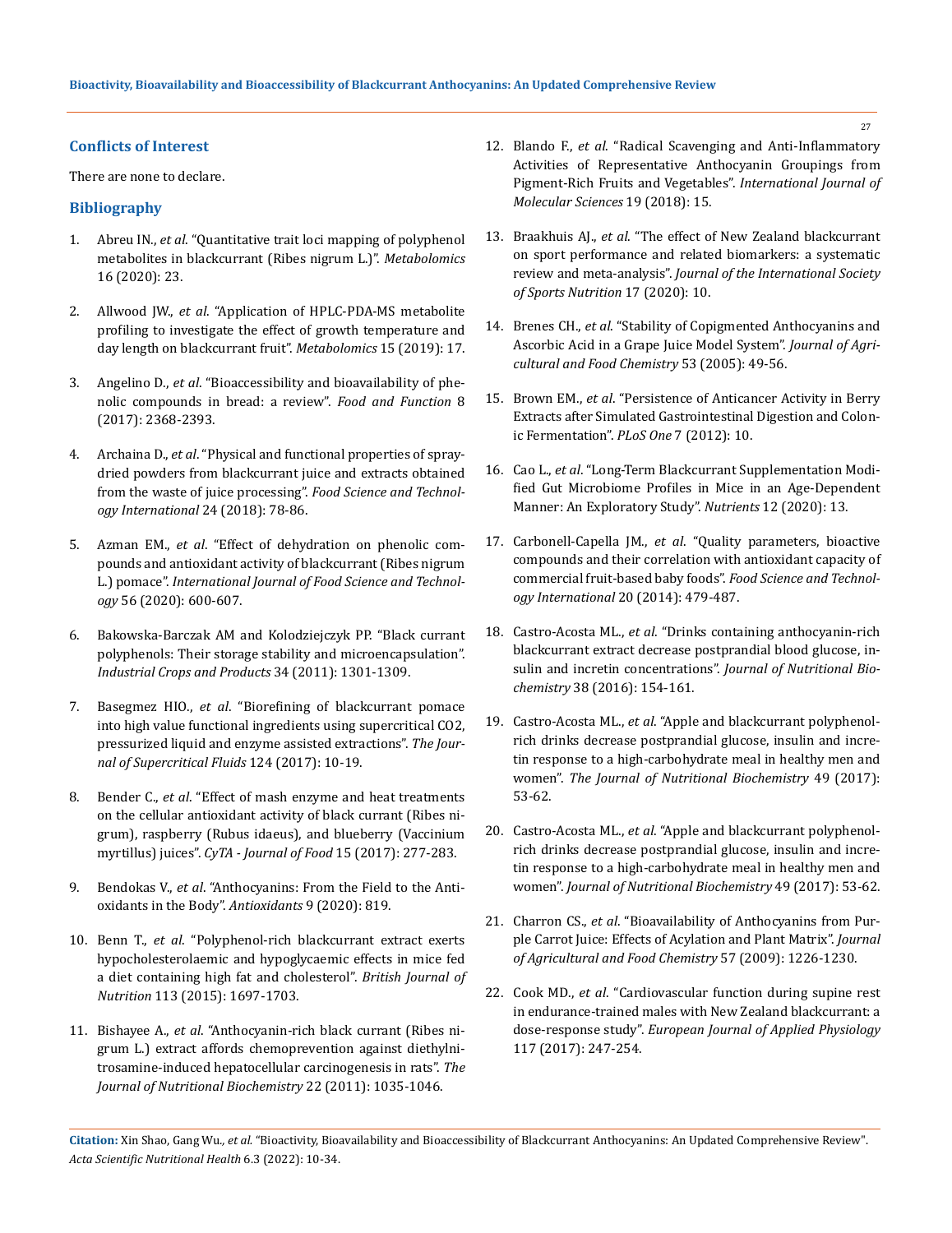- 23. Cook MD., *et al*[. "Cardiovascular function during supine rest](https://pubmed.ncbi.nlm.nih.gov/28013387/)  [in endurance-trained males with New Zealand blackcurrant: a](https://pubmed.ncbi.nlm.nih.gov/28013387/)  dose–response study". *[European Journal of Applied Physiology](https://pubmed.ncbi.nlm.nih.gov/28013387/)*  [117 \(2017\): 247-254.](https://pubmed.ncbi.nlm.nih.gov/28013387/)
- 24. Cook MD., *et al*[. "Dose effects of New Zealand blackcurrant on](https://pubmed.ncbi.nlm.nih.gov/28391393/)  [substrate oxidation and physiological responses during pro](https://pubmed.ncbi.nlm.nih.gov/28391393/)longed cycling". *[European Journal of Applied Physiology](https://pubmed.ncbi.nlm.nih.gov/28391393/)* 117 [\(2017\): 1207-1216.](https://pubmed.ncbi.nlm.nih.gov/28391393/)
- 25. Cook MD., *et al*[. "Blackcurrant Alters Physiological Responses](https://www.ncbi.nlm.nih.gov/pmc/articles/PMC5490535/)  [and Femoral Artery Diameter during Sustained Isometric Con](https://www.ncbi.nlm.nih.gov/pmc/articles/PMC5490535/)traction". *Nutrients* [9 \(2017\): 14.](https://www.ncbi.nlm.nih.gov/pmc/articles/PMC5490535/)
- 26. Cortez RE., *et al*[. "Blackcurrants \(Ribes nigrum\): A Review on](https://ift.onlinelibrary.wiley.com/doi/full/10.1111/1750-3841.14781)  [Chemistry, Processing, and Health Benefits".](https://ift.onlinelibrary.wiley.com/doi/full/10.1111/1750-3841.14781) *Journal of Food Science* [84 \(2019\): 2387-2401.](https://ift.onlinelibrary.wiley.com/doi/full/10.1111/1750-3841.14781)
- 27. Cristani M., *et al*[. "Protective activity of an anthocyanin-rich](https://pubmed.ncbi.nlm.nih.gov/26998559/)  [extract from bilberries and blackcurrants on acute acetamin](https://pubmed.ncbi.nlm.nih.gov/26998559/)[ophen-induced hepatotoxicity in rats".](https://pubmed.ncbi.nlm.nih.gov/26998559/) *Natural Product Research* [30 \(2016\): 2845-2849.](https://pubmed.ncbi.nlm.nih.gov/26998559/)
- 28. Crozier A., *et al*[. "Dietary phenolics: chemistry, bioavailabil](https://pubmed.ncbi.nlm.nih.gov/19636448/)ity and effects on health". *[Natural Product Reports](https://pubmed.ncbi.nlm.nih.gov/19636448/)* 26 (2009): [1001-1043.](https://pubmed.ncbi.nlm.nih.gov/19636448/)
- 29. David SG., *et al*[. "Laboratory and clinical studies of cancer che](https://pubmed.ncbi.nlm.nih.gov/18544560/)[moprevention by antioxidants in berries".](https://pubmed.ncbi.nlm.nih.gov/18544560/) *Carcinogenesis* 29 [\(2008\): 1665-1674.](https://pubmed.ncbi.nlm.nih.gov/18544560/)
- 30. [De Pascual-Teresa S and Sanchez-Ballesta MT. "Anthocyanins:](https://link.springer.com/article/10.1007/s11101-007-9074-0)  from plant to health". *[Phytochemistry Reviews](https://link.springer.com/article/10.1007/s11101-007-9074-0)* 7 (2008): 281- [299.](https://link.springer.com/article/10.1007/s11101-007-9074-0)
- 31. [De Rosso VV and Mercadante AZ. "The high ascorbic acid con](https://www.sciencedirect.com/science/article/abs/pii/S0308814606007710)[tent is the main cause of the low stability of anthocyanin ex](https://www.sciencedirect.com/science/article/abs/pii/S0308814606007710)tracts from acerola". *Food Chemistry* [103 \(2007\): 935-943.](https://www.sciencedirect.com/science/article/abs/pii/S0308814606007710)
- 32. [Declume C. "Anti-inflammatory evaluation op a hydroalcoholic](https://eurekamag.com/research/039/290/039290527.php)  [extract op black currant leaves \(Ribes nigrum\)".](https://eurekamag.com/research/039/290/039290527.php) *Journal of Eth[nopharmacology](https://eurekamag.com/research/039/290/039290527.php)* 27 (1989): 91-98.
- 33. Diaconeasa Z., *et al*[. "Antiproliferative and Antioxidant Proper](https://pubmed.ncbi.nlm.nih.gov/25622252/)[ties of Anthocyanin Rich Extracts from Blueberry and Black](https://pubmed.ncbi.nlm.nih.gov/25622252/)currant Juice". *[International Journal of Molecular Sciences](https://pubmed.ncbi.nlm.nih.gov/25622252/)* 16 [\(2015\): 2352-2365.](https://pubmed.ncbi.nlm.nih.gov/25622252/)
- 34. Dima C., *et al*[. "Bioavailability and bioaccessibility of food bio](https://ift.onlinelibrary.wiley.com/doi/abs/10.1111/1541-4337.12623)[active compounds; overview and assessment by in vitro meth](https://ift.onlinelibrary.wiley.com/doi/abs/10.1111/1541-4337.12623)ods". *[Comprehensive Reviews in Food Science and Food Safety](https://ift.onlinelibrary.wiley.com/doi/abs/10.1111/1541-4337.12623)*  [19 \(2020\): 2862-2884.](https://ift.onlinelibrary.wiley.com/doi/abs/10.1111/1541-4337.12623)
- 35. Drakou CE., *et al*[. "Affinity Crystallography Reveals Binding of](https://pubmed.ncbi.nlm.nih.gov/32840370/)  [Pomegranate Juice Anthocyanins at the Inhibitor Site of Gly](https://pubmed.ncbi.nlm.nih.gov/32840370/)[cogen Phosphorylase: The Contribution of a Sugar Moiety to](https://pubmed.ncbi.nlm.nih.gov/32840370/)  [Potency and Its Implications to the Binding Mode".](https://pubmed.ncbi.nlm.nih.gov/32840370/) *Journal of [Agricultural and Food Chemistry](https://pubmed.ncbi.nlm.nih.gov/32840370/)* 68 (2020): 10191-10199.
- 36. Dreiseitel A., *et al*[. "Berry anthocyanins and anthocyanidins](https://pubmed.ncbi.nlm.nih.gov/19922539/)  [exhibit distinct affinities for the efflux transporters BCRP and](https://pubmed.ncbi.nlm.nih.gov/19922539/)  MDR1". *[British Journal of Pharmacology](https://pubmed.ncbi.nlm.nih.gov/19922539/)* 158 (2009): 1942- [1950.](https://pubmed.ncbi.nlm.nih.gov/19922539/)
- 37. Espín JC., *et al*[. "Nutraceuticals: Facts and fiction".](https://pubmed.ncbi.nlm.nih.gov/17976666/) *Phytochemistry* [68 \(2007\): 2986-3008.](https://pubmed.ncbi.nlm.nih.gov/17976666/)
- 38. Fan DW., *et al*[. "Supplementation of Blackcurrant Anthocya](https://pubmed.ncbi.nlm.nih.gov/29865234/)[nins Increased Cyclic Glycine-Proline in the Cerebrospinal](https://pubmed.ncbi.nlm.nih.gov/29865234/)  [Fluid of Parkinson Patients: Potential Treatment to Improve](https://pubmed.ncbi.nlm.nih.gov/29865234/)  [Insulin-Like Growth Factor-1 Function".](https://pubmed.ncbi.nlm.nih.gov/29865234/) *Nutrients* 10 (2018): [11.](https://pubmed.ncbi.nlm.nih.gov/29865234/)
- 39. Faria A., *et al*[. "Absorption of anthocyanins through intestinal](https://pubmed.ncbi.nlm.nih.gov/19785001/)  [epithelial cells – Putative involvement of GLUT2".](https://pubmed.ncbi.nlm.nih.gov/19785001/) *Molecular [Nutrition and Food Research](https://pubmed.ncbi.nlm.nih.gov/19785001/)* 53 (2009): 1430-1437.
- 40. Farooque S., *et al*[. "Enhancing the Potential Exploitation of](https://pubs.acs.org/doi/10.1021/acs.jafc.8b04373)  [Food Waste: Extraction, Purification, and Characterization of](https://pubs.acs.org/doi/10.1021/acs.jafc.8b04373)  [Renewable Specialty Chemicals from Blackcurrants \(Ribes](https://pubs.acs.org/doi/10.1021/acs.jafc.8b04373)  nigrum L.)". *[Journal of Agricultural and Food Chemistry](https://pubs.acs.org/doi/10.1021/acs.jafc.8b04373)* 66 [\(2018\): 12265-12273.](https://pubs.acs.org/doi/10.1021/acs.jafc.8b04373)
- 41. Gagneten M., *et al*[. "Spray-dried powders from berries extracts](https://www.sciencedirect.com/science/article/abs/pii/S0032591018307757)  [obtained upon several processing steps to improve the bio](https://www.sciencedirect.com/science/article/abs/pii/S0032591018307757)[active components content".](https://www.sciencedirect.com/science/article/abs/pii/S0032591018307757) *Powder Technology* 342 (2019): [1008-1015.](https://www.sciencedirect.com/science/article/abs/pii/S0032591018307757)
- 42. Gagneten M., *et al*[. "Optimization of Pulsed Electric Field](https://ri.conicet.gov.ar/bitstream/handle/11336/150197/CONICET_Digital_Nro.8bb1e7fb-cc51-45ef-8e39-43a682d0dea5_A.pdf?sequence=2)  [Treatment for the Extraction of Bioactive Compounds from](https://ri.conicet.gov.ar/bitstream/handle/11336/150197/CONICET_Digital_Nro.8bb1e7fb-cc51-45ef-8e39-43a682d0dea5_A.pdf?sequence=2)  Blackcurrant". *[Food and Bioprocess Technology](https://ri.conicet.gov.ar/bitstream/handle/11336/150197/CONICET_Digital_Nro.8bb1e7fb-cc51-45ef-8e39-43a682d0dea5_A.pdf?sequence=2)* 12 (2019): [1102-1109.](https://ri.conicet.gov.ar/bitstream/handle/11336/150197/CONICET_Digital_Nro.8bb1e7fb-cc51-45ef-8e39-43a682d0dea5_A.pdf?sequence=2)
- 43. [Garzón GA and Wrolstad RE. "Comparison of the Stability of](https://ift.onlinelibrary.wiley.com/doi/abs/10.1111/j.1365-2621.2002.tb10277.x)  [Pelargonidin-based Anthocyanins in Strawberry Juice and](https://ift.onlinelibrary.wiley.com/doi/abs/10.1111/j.1365-2621.2002.tb10277.x)  Concentrate". *[Journal of Food Science](https://ift.onlinelibrary.wiley.com/doi/abs/10.1111/j.1365-2621.2002.tb10277.x)* 67 (2002): 1288-1299.
- 44. Godwin C., *et al*[. "Effect of New Zealand Blackcurrant Extract](https://www.researchgate.net/publication/319856674_Effect_of_New_Zealand_Blackcurrant_Extract_on_Performance_during_the_Running_Based_Anaerobic_Sprint_Test_in_Trained_Youth_and_Recreationally_Active_Male_Football_Players)  [on Performance during the Running Based Anaerobic Sprint](https://www.researchgate.net/publication/319856674_Effect_of_New_Zealand_Blackcurrant_Extract_on_Performance_during_the_Running_Based_Anaerobic_Sprint_Test_in_Trained_Youth_and_Recreationally_Active_Male_Football_Players)  [Test in Trained Youth and Recreationally Active Male Football](https://www.researchgate.net/publication/319856674_Effect_of_New_Zealand_Blackcurrant_Extract_on_Performance_during_the_Running_Based_Anaerobic_Sprint_Test_in_Trained_Youth_and_Recreationally_Active_Male_Football_Players)  Players". *Sports* [5 \(2017\): 10.](https://www.researchgate.net/publication/319856674_Effect_of_New_Zealand_Blackcurrant_Extract_on_Performance_during_the_Running_Based_Anaerobic_Sprint_Test_in_Trained_Youth_and_Recreationally_Active_Male_Football_Players)
- 45. Godwin C., *et al*[. "Effect of New Zealand Blackcurrant Extract](https://pubmed.ncbi.nlm.nih.gov/29910429/)  [on Performance during the Running Based Anaerobic Sprint](https://pubmed.ncbi.nlm.nih.gov/29910429/)  [Test in Trained Youth and Recreationally Active Male Football](https://pubmed.ncbi.nlm.nih.gov/29910429/)  Players". *Sports* [5 \(2017\): 69.](https://pubmed.ncbi.nlm.nih.gov/29910429/)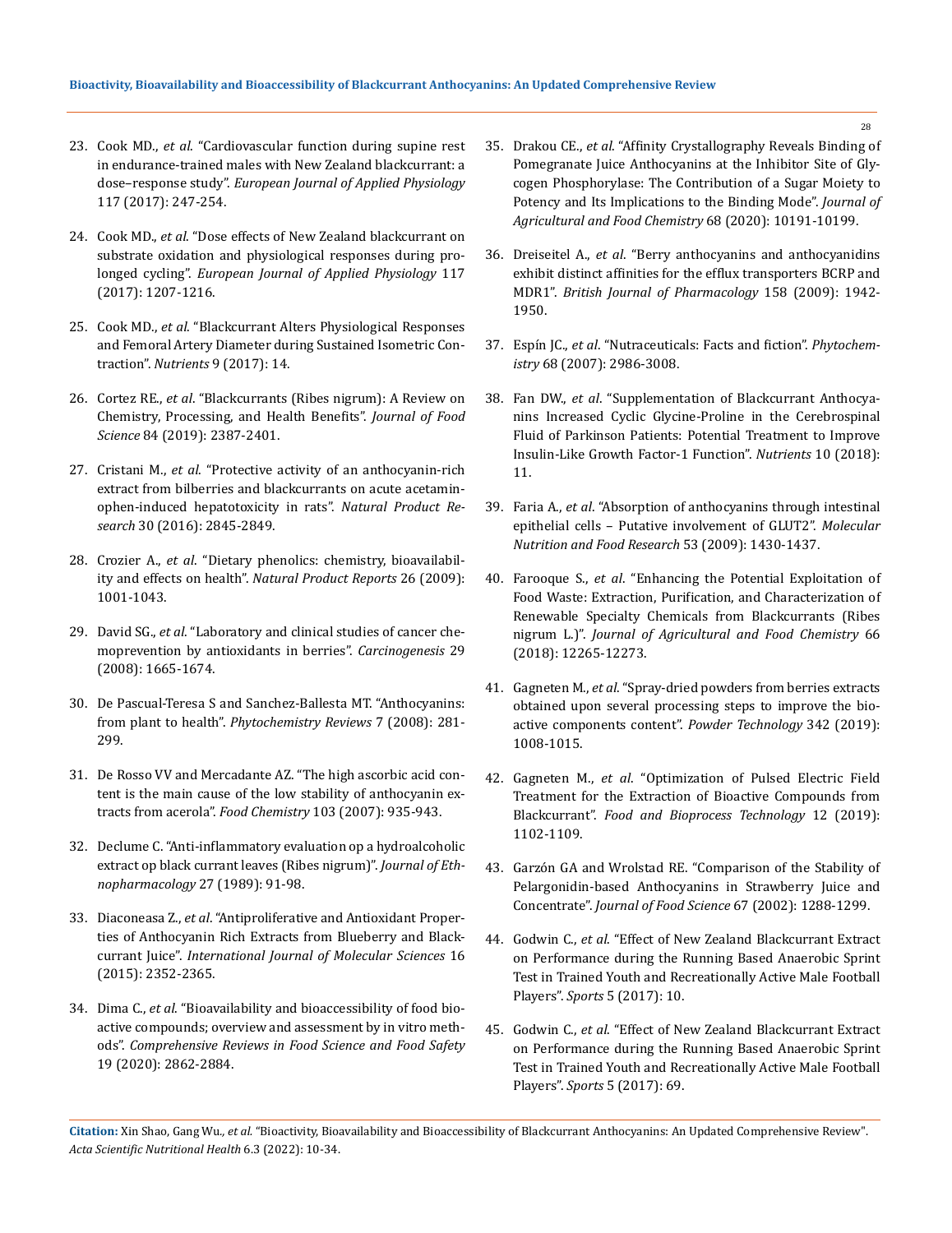- 46. Gonçalves J., *et al*[. "Assessment of the Bioaccessibility and Bio](https://pubs.acs.org/doi/10.1021/acsomega.8b03499)[availability of the Phenolic Compounds of Prunus avium L. by](https://pubs.acs.org/doi/10.1021/acsomega.8b03499)  [in Vitro Digestion and Cell Model".](https://pubs.acs.org/doi/10.1021/acsomega.8b03499) *ACS Omega* 4 (2019): 7605- [7613.](https://pubs.acs.org/doi/10.1021/acsomega.8b03499)
- 47. Gu L., *et al*[. "Concentrations of proanthocyanidins in common](https://pubmed.ncbi.nlm.nih.gov/14988456/)  [foods and estimations of normal consumption".](https://pubmed.ncbi.nlm.nih.gov/14988456/) *The Journal of Nutritional* [134 \(2004\): 613-617.](https://pubmed.ncbi.nlm.nih.gov/14988456/)
- 48. Han F., *et al*[. "Digestion and absorption of red grape and wine](https://www.sciencedirect.com/science/article/abs/pii/S0924224418304990)  [anthocyanins through the gastrointestinal tract".](https://www.sciencedirect.com/science/article/abs/pii/S0924224418304990) *Trends in [Food Science and Technology](https://www.sciencedirect.com/science/article/abs/pii/S0924224418304990)* 83 (2019): 211-224.
- 49. Hélder Oliveira., *et al*[. "Comparison of the in vitro gastrointes](https://www.researchgate.net/publication/327958714_Comparison_of_the_in_vitro_gastrointestinal_bioavailability_of_acylated_and_non-acylated_anthocyanins_Purple-Fleshed_Sweet_Potato_vs_Red_Wine)[tinal bioavailability of acylated and non-acylated anthocya](https://www.researchgate.net/publication/327958714_Comparison_of_the_in_vitro_gastrointestinal_bioavailability_of_acylated_and_non-acylated_anthocyanins_Purple-Fleshed_Sweet_Potato_vs_Red_Wine)[nins: Purple-fleshed sweet potato vs red wine".](https://www.researchgate.net/publication/327958714_Comparison_of_the_in_vitro_gastrointestinal_bioavailability_of_acylated_and_non-acylated_anthocyanins_Purple-Fleshed_Sweet_Potato_vs_Red_Wine) *Food Chemistry*  [276 \(2018\): 410-418.](https://www.researchgate.net/publication/327958714_Comparison_of_the_in_vitro_gastrointestinal_bioavailability_of_acylated_and_non-acylated_anthocyanins_Purple-Fleshed_Sweet_Potato_vs_Red_Wine)
- 50. Hiles AM., *et al*[. "Dietary supplementation with New Zealand](https://pubmed.ncbi.nlm.nih.gov/32171647/)  [blackcurrant extract enhances fat oxidation during submaxi](https://pubmed.ncbi.nlm.nih.gov/32171647/)mal exercise in the heat". *[Journal of Science and Medicine in](https://pubmed.ncbi.nlm.nih.gov/32171647/)  Sport* [23 \(2020\): 908-912.](https://pubmed.ncbi.nlm.nih.gov/32171647/)
- 51. Horie K., *et al*[. "Phytoestrogenic Effects of Blackcurrant Antho](https://www.researchgate.net/publication/332148450_Phytoestrogenic_Effects_of_Blackcurrant_Anthocyanins_Increased_Endothelial_Nitric_Oxide_Synthase_eNOS_Expression_in_Human_Endothelial_Cells_and_Ovariectomized_Rats)[cyanins Increased Endothelial Nitric Oxide Synthase \(eNOS\)](https://www.researchgate.net/publication/332148450_Phytoestrogenic_Effects_of_Blackcurrant_Anthocyanins_Increased_Endothelial_Nitric_Oxide_Synthase_eNOS_Expression_in_Human_Endothelial_Cells_and_Ovariectomized_Rats)  [Expression in Human Endothelial Cells and Ovariectomized](https://www.researchgate.net/publication/332148450_Phytoestrogenic_Effects_of_Blackcurrant_Anthocyanins_Increased_Endothelial_Nitric_Oxide_Synthase_eNOS_Expression_in_Human_Endothelial_Cells_and_Ovariectomized_Rats)  Rats". *Molecules* [24 \(2019\): 1259.](https://www.researchgate.net/publication/332148450_Phytoestrogenic_Effects_of_Blackcurrant_Anthocyanins_Increased_Endothelial_Nitric_Oxide_Synthase_eNOS_Expression_in_Human_Endothelial_Cells_and_Ovariectomized_Rats)
- 52. Horie K., *et al*[. "Phytoestrogenic Effects of Blackcurrant Antho](https://www.ncbi.nlm.nih.gov/pmc/articles/PMC6480453/)[cyanins Increased Endothelial Nitric Oxide Synthase \(eNOS\)](https://www.ncbi.nlm.nih.gov/pmc/articles/PMC6480453/)  [Expression in Human Endothelial Cells and Ovariectomized](https://www.ncbi.nlm.nih.gov/pmc/articles/PMC6480453/)  Rats". *Molecules* [24 \(2019\): 11.](https://www.ncbi.nlm.nih.gov/pmc/articles/PMC6480453/)
- 53. Huebbe P., *et al*[. "Effects of blackcurrant-based juice on ath](https://pubmed.ncbi.nlm.nih.gov/22011640/)[erosclerosis-related biomarkers in cultured macrophages and](https://pubmed.ncbi.nlm.nih.gov/22011640/)  [in human subjects after consumption of a high-energy meal".](https://pubmed.ncbi.nlm.nih.gov/22011640/)  *[British Journal of Nutrition](https://pubmed.ncbi.nlm.nih.gov/22011640/)* 108 (2012): 234-244.
- 54. Hui X., *et al*[. "The effects of bioactive compounds from blue](https://www.sciencedirect.com/science/article/abs/pii/S096399692030781X)[berry and blackcurrant powders on the inhibitory activities](https://www.sciencedirect.com/science/article/abs/pii/S096399692030781X)  [of oat bran pastes against α-amylase and α-glucosidase linked](https://www.sciencedirect.com/science/article/abs/pii/S096399692030781X)  to type 2 diabetes". *[Food Research International](https://www.sciencedirect.com/science/article/abs/pii/S096399692030781X)* 138 (2020): [109756.](https://www.sciencedirect.com/science/article/abs/pii/S096399692030781X)
- 55. Hurst RD., *et al*[. "Consumption of an Anthocyanin-Rich Extract](https://www.researchgate.net/publication/333446190_Consumption_of_an_Anthocyanin-Rich_Extract_Made_From_New_Zealand_Blackcurrants_Prior_to_Exercise_May_Assist_Recovery_From_Oxidative_Stress_and_Maintains_Circulating_Neutrophil_Function_A_Pilot_Study)  [Made From New Zealand Blackcurrants Prior to Exercise May](https://www.researchgate.net/publication/333446190_Consumption_of_an_Anthocyanin-Rich_Extract_Made_From_New_Zealand_Blackcurrants_Prior_to_Exercise_May_Assist_Recovery_From_Oxidative_Stress_and_Maintains_Circulating_Neutrophil_Function_A_Pilot_Study)  [Assist Recovery From Oxidative Stress and Maintains Circulat](https://www.researchgate.net/publication/333446190_Consumption_of_an_Anthocyanin-Rich_Extract_Made_From_New_Zealand_Blackcurrants_Prior_to_Exercise_May_Assist_Recovery_From_Oxidative_Stress_and_Maintains_Circulating_Neutrophil_Function_A_Pilot_Study)[ing Neutrophil Function: A Pilot Study".](https://www.researchgate.net/publication/333446190_Consumption_of_an_Anthocyanin-Rich_Extract_Made_From_New_Zealand_Blackcurrants_Prior_to_Exercise_May_Assist_Recovery_From_Oxidative_Stress_and_Maintains_Circulating_Neutrophil_Function_A_Pilot_Study) *Frontiers in Nutrition*  [6 \(2019\): 14.](https://www.researchgate.net/publication/333446190_Consumption_of_an_Anthocyanin-Rich_Extract_Made_From_New_Zealand_Blackcurrants_Prior_to_Exercise_May_Assist_Recovery_From_Oxidative_Stress_and_Maintains_Circulating_Neutrophil_Function_A_Pilot_Study)
- 56. Hurst RD., *et al*[. "Daily Consumption of an Anthocyanin-Rich](https://www.frontiersin.org/articles/10.3389/fnut.2020.00016/full)  [Extract Made From New Zealand Blackcurrants for 5 Weeks](https://www.frontiersin.org/articles/10.3389/fnut.2020.00016/full)  [Supports Exercise Recovery Through the Management of Oxi](https://www.frontiersin.org/articles/10.3389/fnut.2020.00016/full)[dative Stress and Inflammation: A Randomized Placebo Con](https://www.frontiersin.org/articles/10.3389/fnut.2020.00016/full)trolled Pilot Study". *[Frontiers in Nutrition](https://www.frontiersin.org/articles/10.3389/fnut.2020.00016/full)* 7 (2020): 15.
- 57. Iizuka Y., *et al*[. "Blackcurrant Extract Ameliorates Hypergly](https://pubmed.ncbi.nlm.nih.gov/30175788/)[cemia in Type 2 Diabetic Mice in Association with Increased](https://pubmed.ncbi.nlm.nih.gov/30175788/)  [Basal Secretion of Glucagon-Like Peptide-1 and Activation of](https://pubmed.ncbi.nlm.nih.gov/30175788/)  AMP-Activated Protein Kinase". *[Journal of Nutritional Science](https://pubmed.ncbi.nlm.nih.gov/30175788/)  [and Vitaminology](https://pubmed.ncbi.nlm.nih.gov/30175788/)* 64 (2018): 258-264.
- 58. Jaroslawska J., *et al*[. "Protective effects of polyphenol-rich](https://www.researchgate.net/publication/275837066_Protective_effects_of_polyphenol-rich_blackcurrant_preparation_on_biochemical_and_metabolic_biomarkers_of_rats_fed_a_diet_high_in_fructose)  [blackcurrant preparation on biochemical and metabolic bio](https://www.researchgate.net/publication/275837066_Protective_effects_of_polyphenol-rich_blackcurrant_preparation_on_biochemical_and_metabolic_biomarkers_of_rats_fed_a_diet_high_in_fructose)[markers of rats fed a diet high in fructose".](https://www.researchgate.net/publication/275837066_Protective_effects_of_polyphenol-rich_blackcurrant_preparation_on_biochemical_and_metabolic_biomarkers_of_rats_fed_a_diet_high_in_fructose) *Journal of Animal [Physiology and Animal Nutrition](https://www.researchgate.net/publication/275837066_Protective_effects_of_polyphenol-rich_blackcurrant_preparation_on_biochemical_and_metabolic_biomarkers_of_rats_fed_a_diet_high_in_fructose)* 100 (2016): 136-145.
- 59. Jarret DA., *et al*[. "A Transcript and Metabolite Atlas of Black](https://www.frontiersin.org/articles/10.3389/fpls.2018.01235/full)[currant Fruit Development Highlights Hormonal Regulation](https://www.frontiersin.org/articles/10.3389/fpls.2018.01235/full)  [and Reveals the Role of Key Transcription Factors".](https://www.frontiersin.org/articles/10.3389/fpls.2018.01235/full) *Frontiers [in Plant Science](https://www.frontiersin.org/articles/10.3389/fpls.2018.01235/full)* 9 (2018): 22.
- 60. Jurgonski A., *et al*[. "Diet-induced disorders in rats are more ef](https://www.researchgate.net/publication/295684962_Diet-induced_disorders_in_rats_are_more_efficiently_attenuated_by_initial_rather_than_delayed_supplementation_with_polyphenol-rich_berry_fibres)[ficiently attenuated by initial rather than delayed supplemen](https://www.researchgate.net/publication/295684962_Diet-induced_disorders_in_rats_are_more_efficiently_attenuated_by_initial_rather_than_delayed_supplementation_with_polyphenol-rich_berry_fibres)[tation with polyphenol-rich berry fibres".](https://www.researchgate.net/publication/295684962_Diet-induced_disorders_in_rats_are_more_efficiently_attenuated_by_initial_rather_than_delayed_supplementation_with_polyphenol-rich_berry_fibres) *Journal of Functional Foods* [22 \(2016\): 556-564.](https://www.researchgate.net/publication/295684962_Diet-induced_disorders_in_rats_are_more_efficiently_attenuated_by_initial_rather_than_delayed_supplementation_with_polyphenol-rich_berry_fibres)
- 61. Jurgonski A., *et al*[. "Polyphenol-rich extract from blackcurrant](https://pubmed.ncbi.nlm.nih.gov/24500372/)  [pomace attenuates the intestinal tract and serum lipid chang](https://pubmed.ncbi.nlm.nih.gov/24500372/)[es induced by a high-fat diet in rabbits".](https://pubmed.ncbi.nlm.nih.gov/24500372/) *European Journal of Nutrition* [53 \(2014\): 1603-1613.](https://pubmed.ncbi.nlm.nih.gov/24500372/)
- 62. [Keppler K and Humpf H-U. "Metabolism of anthocyanins and](https://pubmed.ncbi.nlm.nih.gov/15963727/)  [their phenolic degradation products by the intestinal micro](https://pubmed.ncbi.nlm.nih.gov/15963727/)flora". *[Bioorganic and Medicinal Chemistry](https://pubmed.ncbi.nlm.nih.gov/15963727/)* 13 (2005): 5195- [5205.](https://pubmed.ncbi.nlm.nih.gov/15963727/)
- 63. Khoo GM., *et al*[. "Bioactivity and chemical composition of](https://pubmed.ncbi.nlm.nih.gov/29243603/)  [blackcurrant \(Ribes nigrum\) cultivars with and without pesti](https://pubmed.ncbi.nlm.nih.gov/29243603/)cide treatment". *Food Chemistry* [132 \(2012\): 1214-1220.](https://pubmed.ncbi.nlm.nih.gov/29243603/)
- 64. Kim B., *et al*[. "Blackcurrant anthocyanins stimulated cholester](https://www.semanticscholar.org/paper/Blackcurrant-anthocyanins-stimulated-cholesterol-of-Kim-Bae/a80c8f1bebe9ab0c352c550e92c0fcf87fdc2f24)[ol transport via post-transcriptional induction of LDL recep](https://www.semanticscholar.org/paper/Blackcurrant-anthocyanins-stimulated-cholesterol-of-Kim-Bae/a80c8f1bebe9ab0c352c550e92c0fcf87fdc2f24)tor in Caco-2 cells". *[European Journal of Nutrition](https://www.semanticscholar.org/paper/Blackcurrant-anthocyanins-stimulated-cholesterol-of-Kim-Bae/a80c8f1bebe9ab0c352c550e92c0fcf87fdc2f24)* 57 (2018): [405-415.](https://www.semanticscholar.org/paper/Blackcurrant-anthocyanins-stimulated-cholesterol-of-Kim-Bae/a80c8f1bebe9ab0c352c550e92c0fcf87fdc2f24)
- 65. Kim B., *et al*[. "Blueberry, blackberry, and blackcurrant differ](https://www.ncbi.nlm.nih.gov/pmc/articles/PMC5037066/)[entially affect plasma lipids and pro-inflammatory markers in](https://www.ncbi.nlm.nih.gov/pmc/articles/PMC5037066/)  diet-induced obesity mice". *[Nutrition Research and Practice](https://www.ncbi.nlm.nih.gov/pmc/articles/PMC5037066/)* 10 [\(2016\): 494-500.](https://www.ncbi.nlm.nih.gov/pmc/articles/PMC5037066/)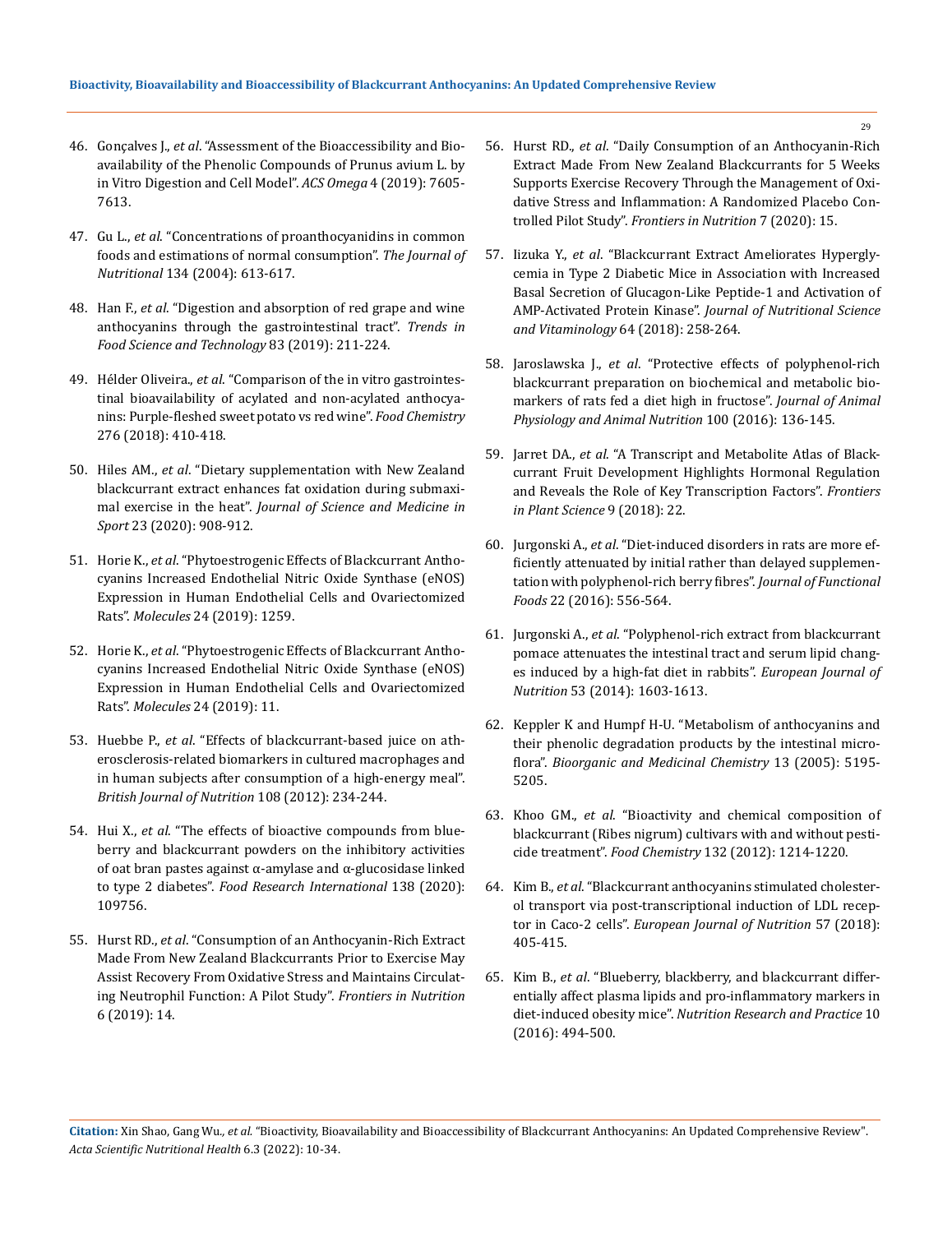- 66. Kong J-M., *et al*[. "Analysis and biological activities of anthocya](https://pubmed.ncbi.nlm.nih.gov/14561507/)nins". *Phytochemistry* [64 \(2003\): 923-933.](https://pubmed.ncbi.nlm.nih.gov/14561507/)
- 67. Kontiokari T., *et al*[. "Cranberry juice and bacterial coloniza](https://pubmed.ncbi.nlm.nih.gov/16194582/)[tion in childrenand#x2014;A placebo-controlled randomized](https://pubmed.ncbi.nlm.nih.gov/16194582/)  trial". *Clinical Nutrition* [24 \(2005\): 1065-1072.](https://pubmed.ncbi.nlm.nih.gov/16194582/)
- 68. Laaksonen O., *et al*[. "Impact of storage on sensory quality of](https://www.researchgate.net/publication/344079960_Impact_of_storage_on_sensory_quality_of_blackcurrant_juices_prepared_with_or_without_enzymatic_treatment_at_industrial_scale)  [blackcurrant juices prepared with or without enzymatic treat](https://www.researchgate.net/publication/344079960_Impact_of_storage_on_sensory_quality_of_blackcurrant_juices_prepared_with_or_without_enzymatic_treatment_at_industrial_scale)ment at industrial scale". *[European Food Research and Technol](https://www.researchgate.net/publication/344079960_Impact_of_storage_on_sensory_quality_of_blackcurrant_juices_prepared_with_or_without_enzymatic_treatment_at_industrial_scale)ogy* [\(2020\): 10.](https://www.researchgate.net/publication/344079960_Impact_of_storage_on_sensory_quality_of_blackcurrant_juices_prepared_with_or_without_enzymatic_treatment_at_industrial_scale)
- 69. Laaksonen OA., *et al*[. "Chemical-Sensory Characteristics and](https://www.researchgate.net/publication/265388768_Chemical-Sensory_Characteristics_and_Consumer_Responses_of_Blackcurrant_Juices_Produced_by_Different_Industrial_Processes)  [Consumer Responses of Blackcurrant Juices Produced by Dif](https://www.researchgate.net/publication/265388768_Chemical-Sensory_Characteristics_and_Consumer_Responses_of_Blackcurrant_Juices_Produced_by_Different_Industrial_Processes)ferent Industrial Processes". *[Food and Bioprocess Technology](https://www.researchgate.net/publication/265388768_Chemical-Sensory_Characteristics_and_Consumer_Responses_of_Blackcurrant_Juices_Produced_by_Different_Industrial_Processes)* 7 [\(2014\): 2877-2888.](https://www.researchgate.net/publication/265388768_Chemical-Sensory_Characteristics_and_Consumer_Responses_of_Blackcurrant_Juices_Produced_by_Different_Industrial_Processes)
- 70. Laaksonen OA., *et al*[. "Proanthocyanidins and Their Contribu](https://pubmed.ncbi.nlm.nih.gov/25984593/)[tion to Sensory Attributes of Black Currant Juices".](https://pubmed.ncbi.nlm.nih.gov/25984593/) *Journal of [Agricultural and Food Chemistry](https://pubmed.ncbi.nlm.nih.gov/25984593/)* 63 (2015): 5373-5380.
- 71. Lee SG., *et al*[. "Berry anthocyanins suppress the expression](https://pubmed.ncbi.nlm.nih.gov/24565673/)  [and secretion of proinflammatory mediators in macrophages](https://pubmed.ncbi.nlm.nih.gov/24565673/)  [by inhibiting nuclear translocation of NF-kappa B indepen](https://pubmed.ncbi.nlm.nih.gov/24565673/)[dent of NRF2-mediated mechanism".](https://pubmed.ncbi.nlm.nih.gov/24565673/) *Journal of Nutritional Biochemistry* [25 \(2014\): 404-411.](https://pubmed.ncbi.nlm.nih.gov/24565673/)
- 72. Lee SG., *et al*[. "Contribution of Anthocyanin Composition to](https://www.intechopen.com/chapters/53823)  [Total Antioxidant Capacity of Berries".](https://www.intechopen.com/chapters/53823) *Plant Foods for Human Nutrition* [70 \(2015\): 427-432.](https://www.intechopen.com/chapters/53823)
- 73. Lee SG., *et al*[. "Evaluation of pH differential and HPLC methods](https://link.springer.com/article/10.1007/s11694-016-9337-9)  [expressed as cyanidin-3-glucoside equivalent for measuring](https://link.springer.com/article/10.1007/s11694-016-9337-9)  [the total anthocyanin contents of berries".](https://link.springer.com/article/10.1007/s11694-016-9337-9) *Journal of Food Mea[surement and Characterization](https://link.springer.com/article/10.1007/s11694-016-9337-9)* 10 (2016): 562-568.
- 74. [Lee Y and Lee JY. "Blackcurrant \(Ribes nigrum\) Extract Exerts](https://pubmed.ncbi.nlm.nih.gov/31035378/)  [an Anti-Inflammatory Action by Modulating Macrophage Phe](https://pubmed.ncbi.nlm.nih.gov/31035378/)notypes". *Nutrients* [11 \(2019\): 11.](https://pubmed.ncbi.nlm.nih.gov/31035378/)
- 75. Lee Y., *et al*[. "Blackcurrant \(Ribes nigrum\) Prevents Obesity-](https://www.researchgate.net/publication/329813363_Blackcurrant_Ribes_nigrum_Prevents_Obesity-Induced_Nonalcoholic_Steatohepatitis_in_Mice_Prevention_of_NASH_by_Blackcurrant_in_Mice)[Induced Nonalcoholic Steatohepatitis in Mice".](https://www.researchgate.net/publication/329813363_Blackcurrant_Ribes_nigrum_Prevents_Obesity-Induced_Nonalcoholic_Steatohepatitis_in_Mice_Prevention_of_NASH_by_Blackcurrant_in_Mice) *Obesity* 27 [\(2019\): 112-120.](https://www.researchgate.net/publication/329813363_Blackcurrant_Ribes_nigrum_Prevents_Obesity-Induced_Nonalcoholic_Steatohepatitis_in_Mice_Prevention_of_NASH_by_Blackcurrant_in_Mice)
- 76. Leon-Gonzalez AJ., *et al*[. "Delphinidin-3-O-glucoside and del](https://www.researchgate.net/publication/281155148_Delphinidin-3-O-glucoside_and_delphinidin-3-O-rutinoside_mediate_the_redox-sensitive_caspase_3-related_pro-apoptotic_effect_of_blackcurrant_juice_on_leukaemia_Jurkat_cells)[phinidin-3-O-rutinoside mediate the redox-sensitive caspase](https://www.researchgate.net/publication/281155148_Delphinidin-3-O-glucoside_and_delphinidin-3-O-rutinoside_mediate_the_redox-sensitive_caspase_3-related_pro-apoptotic_effect_of_blackcurrant_juice_on_leukaemia_Jurkat_cells)  [3-related pro-apoptotic effect of blackcurrant juice on leukae](https://www.researchgate.net/publication/281155148_Delphinidin-3-O-glucoside_and_delphinidin-3-O-rutinoside_mediate_the_redox-sensitive_caspase_3-related_pro-apoptotic_effect_of_blackcurrant_juice_on_leukaemia_Jurkat_cells)mia Jurkat cells". *[Journal of Functional Foods](https://www.researchgate.net/publication/281155148_Delphinidin-3-O-glucoside_and_delphinidin-3-O-rutinoside_mediate_the_redox-sensitive_caspase_3-related_pro-apoptotic_effect_of_blackcurrant_juice_on_leukaemia_Jurkat_cells)* 17 (2015): 847- [856.](https://www.researchgate.net/publication/281155148_Delphinidin-3-O-glucoside_and_delphinidin-3-O-rutinoside_mediate_the_redox-sensitive_caspase_3-related_pro-apoptotic_effect_of_blackcurrant_juice_on_leukaemia_Jurkat_cells)
- 77. Levy R., *et al*[. "The Influence of Chemical Structure and the](https://www.mdpi.com/2304-8158/8/6/207)  [Presence of Ascorbic Acid on Anthocyanins Stability and Spec](https://www.mdpi.com/2304-8158/8/6/207)[tral Properties in Purified Model Systems".](https://www.mdpi.com/2304-8158/8/6/207) *Foods* 8 (2019): [207.](https://www.mdpi.com/2304-8158/8/6/207)
- 78. Li XR., *et al*[. "An efficient homogenate-microwave-assisted](https://www.sciencedirect.com/science/article/abs/pii/S0926669016306628)  [extraction of flavonols and anthocyanins from blackcurrant](https://www.sciencedirect.com/science/article/abs/pii/S0926669016306628)  [marc: Optimization using combination of Plackett-Burman de](https://www.sciencedirect.com/science/article/abs/pii/S0926669016306628)sign and Box-Behnken design". *[Industrial Crops and Products](https://www.sciencedirect.com/science/article/abs/pii/S0926669016306628)* [94 \(2016\): 834-847.](https://www.sciencedirect.com/science/article/abs/pii/S0926669016306628)
- 79. Liu Y., *et al*[. "Proanthocyanidin synthesis in Theobroma cacao:](https://www.ncbi.nlm.nih.gov/pmc/articles/PMC4233638/)  [genes encoding anthocyanidin synthase, anthocyanidin reduc](https://www.ncbi.nlm.nih.gov/pmc/articles/PMC4233638/)[tase, and leucoanthocyanidin reductase".](https://www.ncbi.nlm.nih.gov/pmc/articles/PMC4233638/) *BMC Plant Biology* 13 [\(2013\): 202.](https://www.ncbi.nlm.nih.gov/pmc/articles/PMC4233638/)
- 80. Ljevar A., *et al*[. "Phenolic Composition, Antioxidant Capac](https://pubmed.ncbi.nlm.nih.gov/27904404/)[ity and in vitro Cytotoxicity Assessment of Fruit Wines".](https://pubmed.ncbi.nlm.nih.gov/27904404/) *Food [Technology and Biotechnology](https://pubmed.ncbi.nlm.nih.gov/27904404/)* 54 (2016): 145-155.
- 81. Manach C., *et al*[. "Bioavailability and bioefficacy of polyphe](https://pubmed.ncbi.nlm.nih.gov/15640486/)[nols in humans. I. Review of 97 bioavailability studies1,2,3".](https://pubmed.ncbi.nlm.nih.gov/15640486/)  *[The American Journal of Clinical Nutrition](https://pubmed.ncbi.nlm.nih.gov/15640486/)* 81 (2005): 230S-[242S.](https://pubmed.ncbi.nlm.nih.gov/15640486/)
- 82. Marie-Claire Toufektsian., *et al*[. "Chronic Dietary Intake of](https://pubmed.ncbi.nlm.nih.gov/18356330/)  [Plant-Derived Anthocyanins Protects the Rat Heart against](https://pubmed.ncbi.nlm.nih.gov/18356330/)  Ischemia-Reperfusion Injury". *[The Journal of Nutrition](https://pubmed.ncbi.nlm.nih.gov/18356330/)* 138 [\(2008\): 747-752.](https://pubmed.ncbi.nlm.nih.gov/18356330/)
- 83. Matsumoto H., *et al*[. "Ingested Delphinidin-3-rutinoside Is](https://pubs.acs.org/doi/10.1021/jf052411a)  [Primarily Excreted to Urine as the Intact Form and to Bile as](https://pubs.acs.org/doi/10.1021/jf052411a)  the Methylated Form in Rats". *[Journal of Agricultural and Food](https://pubs.acs.org/doi/10.1021/jf052411a)  Chemistry* [54 \(2006\): 578-582.](https://pubs.acs.org/doi/10.1021/jf052411a)
- 84. Mattila PH., *et al*[. "High variability in flavonoid contents and](https://pubmed.ncbi.nlm.nih.gov/26988470/)  [composition between different North-European currant \(Ri](https://pubmed.ncbi.nlm.nih.gov/26988470/)[bes spp.\) varieties".](https://pubmed.ncbi.nlm.nih.gov/26988470/) *Food Chemistry* 204 (2016): 14-20.
- 85. Mattioli R., *et al*[. "Anthocyanins: A Comprehensive Review of](https://pubmed.ncbi.nlm.nih.gov/32825684/)  [Their Chemical Properties and Health Effects on Cardiovas](https://pubmed.ncbi.nlm.nih.gov/32825684/)[cular and Neurodegenerative Diseases".](https://pubmed.ncbi.nlm.nih.gov/32825684/) *Molecules* 25 (2020): [3809.](https://pubmed.ncbi.nlm.nih.gov/32825684/)
- 86. Matute A., *et al*[. "Compared Phenolic Compound Contents of](https://pubmed.ncbi.nlm.nih.gov/31978956/)  [22 Commercial Fruit and Vegetable Juices: Relationship to Ex-](https://pubmed.ncbi.nlm.nih.gov/31978956/)[Vivo Vascular Reactivity and Potential In Vivo Projection".](https://pubmed.ncbi.nlm.nih.gov/31978956/) *Antioxidants* [9 \(2020\): 18.](https://pubmed.ncbi.nlm.nih.gov/31978956/)
- 87. Mazza G., *et al*[. "Absorption of Anthocyanins from Blueberries](https://pubs.acs.org/doi/10.1021/jf020690l)  [and Serum Antioxidant Status in Human Subjects".](https://pubs.acs.org/doi/10.1021/jf020690l) *Journal of [Agricultural and Food Chemistry](https://pubs.acs.org/doi/10.1021/jf020690l)* 50 (2002): 7731-7737.
- 88. [McGhie TK and Walton MC. "The bioavailability and absorp](https://pubmed.ncbi.nlm.nih.gov/17533653/)[tion of anthocyanins: Towards a better understanding".](https://pubmed.ncbi.nlm.nih.gov/17533653/) *Mo[lecular Nutrition and Food Research](https://pubmed.ncbi.nlm.nih.gov/17533653/)* 51 (2007): 702-713.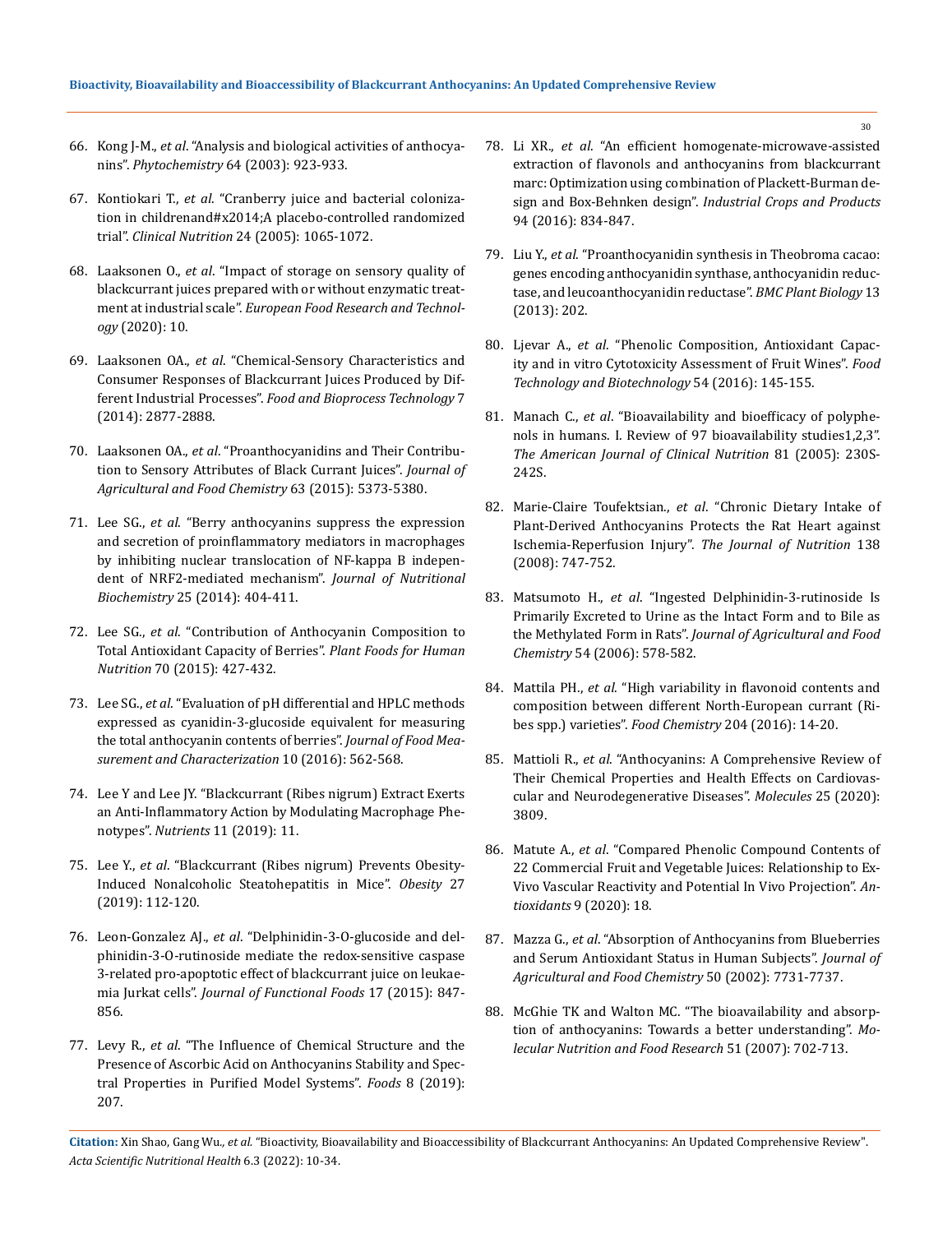- 89. Michalska A., *et al*[. "Functional relationships between phy](https://www.researchgate.net/publication/315461080_Functional_relationships_between_phytochemicals_and_drying_conditions_during_the_processing_of_blackcurrant_pomace_into_powdershttps:/www.researchgate.net/publication/315461080_Functional_relationships_between_phytochemicals_and_drying_conditions_during_the_processing_of_blackcurrant_pomace_into_powders)[tochemicals and drying conditions during the processing of](https://www.researchgate.net/publication/315461080_Functional_relationships_between_phytochemicals_and_drying_conditions_during_the_processing_of_blackcurrant_pomace_into_powdershttps:/www.researchgate.net/publication/315461080_Functional_relationships_between_phytochemicals_and_drying_conditions_during_the_processing_of_blackcurrant_pomace_into_powders)  [blackcurrant pomace into powders".](https://www.researchgate.net/publication/315461080_Functional_relationships_between_phytochemicals_and_drying_conditions_during_the_processing_of_blackcurrant_pomace_into_powdershttps:/www.researchgate.net/publication/315461080_Functional_relationships_between_phytochemicals_and_drying_conditions_during_the_processing_of_blackcurrant_pomace_into_powders) *Advanced Powder Technology* [28 \(2017\): 1340-1348.](https://www.researchgate.net/publication/315461080_Functional_relationships_between_phytochemicals_and_drying_conditions_during_the_processing_of_blackcurrant_pomace_into_powdershttps:/www.researchgate.net/publication/315461080_Functional_relationships_between_phytochemicals_and_drying_conditions_during_the_processing_of_blackcurrant_pomace_into_powders)
- 90. Mofasser Hossain AKM., *et al*[. "Cellular biological activity and](https://pubmed.ncbi.nlm.nih.gov/31901703/)  [regulation of gene expression of antioxidant dietary fibre frac](https://pubmed.ncbi.nlm.nih.gov/31901703/)[tion isolated from blackcurrant incorporated in the wholemeal](https://pubmed.ncbi.nlm.nih.gov/31901703/)  cereals cookies". *Food Chemistry* [312 \(2020\): 125829.](https://pubmed.ncbi.nlm.nih.gov/31901703/)
- 91. Mofasser Hossain AKM., *et al*[. "The Combined Effect of Black](https://pubmed.ncbi.nlm.nih.gov/28660375/)[currant Powder and Wholemeal Flours to Improve Health Pro](https://pubmed.ncbi.nlm.nih.gov/28660375/)moting Properties of Cookies". *[Plant Foods and Hum Nutrition](https://pubmed.ncbi.nlm.nih.gov/28660375/)* [72 \(2017\): 280-287.](https://pubmed.ncbi.nlm.nih.gov/28660375/)
- 92. Moskaug JØ., *et al*[. "Dietary polyphenols identified as intracel](https://link.springer.com/article/10.1007/s00394-008-0749-0)[lular protein kinase A inhibitors".](https://link.springer.com/article/10.1007/s00394-008-0749-0) *European Journal of Nutrition* [47 \(2008\): 460-469.](https://link.springer.com/article/10.1007/s00394-008-0749-0)
- 93. Murphy CA., *et al*[. "Effect of New Zealand Blackcurrant Extract](https://www.ncbi.nlm.nih.gov/pmc/articles/PMC5968979/)  [on Repeated Cycling Time Trial Performance".](https://www.ncbi.nlm.nih.gov/pmc/articles/PMC5968979/) *Sports* 5 (2017): [6.](https://www.ncbi.nlm.nih.gov/pmc/articles/PMC5968979/)
- 94. Murphy CA., *et al*[. "Effect of New Zealand Blackcurrant Extract](https://www.ncbi.nlm.nih.gov/pmc/articles/PMC5968979/)  [on Repeated Cycling Time Trial Performance".](https://www.ncbi.nlm.nih.gov/pmc/articles/PMC5968979/) *Sports* 5 (2017): [25.](https://www.ncbi.nlm.nih.gov/pmc/articles/PMC5968979/)
- 95. Nanashima N., *et al*[. "Anthocyanin-rich blackcurrant extract in](https://pubmed.ncbi.nlm.nih.gov/28901377/)[hibits proliferation of the MCF10A healthy human breast epi](https://pubmed.ncbi.nlm.nih.gov/28901377/)[thelial cell line through induction of G0/G1 arrest and apopto](https://pubmed.ncbi.nlm.nih.gov/28901377/)sis". *[Molecular Medicine Reports](https://pubmed.ncbi.nlm.nih.gov/28901377/)* 16 (2017): 6134-6141.
- 96. Nanashima N., *et al*[. "Phytoestrogenic activity of blackcurrant](https://pubmed.ncbi.nlm.nih.gov/26395027/)  [\(Ribes nigrum\) anthocyanins is mediated through estrogen](https://pubmed.ncbi.nlm.nih.gov/26395027/)  receptor alpha". *[Molecular Nutrition and Food Research](https://pubmed.ncbi.nlm.nih.gov/26395027/)* 59 [\(2015\): 2419-2431.](https://pubmed.ncbi.nlm.nih.gov/26395027/)
- 97. Neri-Numa IA., *et al*[. "Natural prebiotic carbohydrates, carot](https://www.sciencedirect.com/science/article/abs/pii/S2214799320300230)[enoids and flavonoids as ingredients in food systems".](https://www.sciencedirect.com/science/article/abs/pii/S2214799320300230) *Current [Opinion in Food Science](https://www.sciencedirect.com/science/article/abs/pii/S2214799320300230)* 33 (2020): 98-107.
- 98. Nolan A., *et al*[. "Short-term, but not acute, intake of New Zea](https://link.springer.com/article/10.1007/s00394-020-02329-7)[land blackcurrant extract improves insulin sensitivity and](https://link.springer.com/article/10.1007/s00394-020-02329-7)  [free-living postprandial glucose excursions in individuals with](https://link.springer.com/article/10.1007/s00394-020-02329-7)  overweight or obesity". *[European Journal of Nutrition](https://link.springer.com/article/10.1007/s00394-020-02329-7)* (2020): [10.](https://link.springer.com/article/10.1007/s00394-020-02329-7)
- 99. Norberto S., *et al*[. "Blueberry anthocyanins in health promo](https://www.sciencedirect.com/science/article/abs/pii/S1756464613001990)tion: A metabolic overview". *[Journal of Functional Foods](https://www.sciencedirect.com/science/article/abs/pii/S1756464613001990)* 5 [\(2013\): 1518-1528.](https://www.sciencedirect.com/science/article/abs/pii/S1756464613001990)
- 100. Nour V., *et al*[. "Anthocyanins profile, total phenolics and an](https://pubmed.ncbi.nlm.nih.gov/23790874/)[tioxidant activity of black currant ethanolic extracts as in](https://pubmed.ncbi.nlm.nih.gov/23790874/)[fluenced by genotype and ethanol concentration".](https://pubmed.ncbi.nlm.nih.gov/23790874/) *Food and Function* [141 \(2013\): 961-966.](https://pubmed.ncbi.nlm.nih.gov/23790874/)
- 101. Nyanhanda T., *et al*[. "Blackcurrant cultivar polyphenolic](https://www.researchgate.net/publication/260196065_Blackcurrant_cultivar_polyphenolic_extracts_suppress_CCL26_secretion_from_alveolar_epithelial_cells)  [extracts suppress CCL26 secretion from alveolar epithelial](https://www.researchgate.net/publication/260196065_Blackcurrant_cultivar_polyphenolic_extracts_suppress_CCL26_secretion_from_alveolar_epithelial_cells)  cells". *[Food and Function](https://www.researchgate.net/publication/260196065_Blackcurrant_cultivar_polyphenolic_extracts_suppress_CCL26_secretion_from_alveolar_epithelial_cells)* 5 (2014): 671-677.
- 102. Okamoto T., *et al*[. "Effects of blackcurrant extract on arterial](https://pubmed.ncbi.nlm.nih.gov/32396017/)  [functions in older adults: A randomized, double-blind, pla](https://pubmed.ncbi.nlm.nih.gov/32396017/)[cebo-controlled, crossover trial".](https://pubmed.ncbi.nlm.nih.gov/32396017/) *Clinical and Experimental [Hypertension](https://pubmed.ncbi.nlm.nih.gov/32396017/)* (2020): 8.
- 103. [Okatan V. "Antioxidant properties and phenolic profile of the](https://sciendo.com/article/10.2478/fhort-2020-0008)  [most widely appreciated cultivated berry species: A compar](https://sciendo.com/article/10.2478/fhort-2020-0008)ative study". *[Folia Horticulturae](https://sciendo.com/article/10.2478/fhort-2020-0008)* 32 (2020): 79-85.
- 104. Oktar S., *et al*[. "The relationship between phthalates and](https://www.researchgate.net/publication/277252566_The_relationship_between_phthalates_and_obesity_Serum_and_urine_concentrations_of_phthalates)  [obesity: Serum and urine concentrations of phthalates".](https://www.researchgate.net/publication/277252566_The_relationship_between_phthalates_and_obesity_Serum_and_urine_concentrations_of_phthalates) *Mi[nerva Endocrinologica](https://www.researchgate.net/publication/277252566_The_relationship_between_phthalates_and_obesity_Serum_and_urine_concentrations_of_phthalates)* 42 (2017): 46.
- 105. Olejnik A., *et al*[. "ROS-modulating anticancer effects of gas](https://www.sciencedirect.com/science/article/abs/pii/S1756464618300112)[trointestinally digested Ribes nigrum L. fruit extract in](https://www.sciencedirect.com/science/article/abs/pii/S1756464618300112)  human colon cancer cells". *[Journal of Functional Foods](https://www.sciencedirect.com/science/article/abs/pii/S1756464618300112)* 42 [\(2018\): 224-236.](https://www.sciencedirect.com/science/article/abs/pii/S1756464618300112)
- 106. Olejnik A., *et al*[. "A Gastrointestinally Digested Ribes ni](https://pubmed.ncbi.nlm.nih.gov/30860381/)[grum L. Fruit Extract Inhibits Inflammatory Response in a](https://pubmed.ncbi.nlm.nih.gov/30860381/)  [Co-culture Model of Intestinal Caco-2 Cells and RAW264.7](https://pubmed.ncbi.nlm.nih.gov/30860381/)  Macrophages". *[Journal of Agricultural and Food Chemistry](https://pubmed.ncbi.nlm.nih.gov/30860381/)* 64 [\(2016\): 7710-7721.](https://pubmed.ncbi.nlm.nih.gov/30860381/)
- 107. Overall J., *et al*[. "Metabolic Effects of Berries with Structural](https://pubmed.ncbi.nlm.nih.gov/28212306/)ly Diverse Anthocyanins". *[International Journal of Molecular](https://pubmed.ncbi.nlm.nih.gov/28212306/)  Sciences* [18 \(2017\): 16.](https://pubmed.ncbi.nlm.nih.gov/28212306/)
- 108. Ozkan G., *et al*[. "A review of microencapsulation methods for](https://www.sciencedirect.com/science/article/abs/pii/S0308814618313669)  [food antioxidants: Principles, advantages, drawbacks and](https://www.sciencedirect.com/science/article/abs/pii/S0308814618313669)  applications". *Food Chemistry* [272 \(2019\): 494-506.](https://www.sciencedirect.com/science/article/abs/pii/S0308814618313669)
- 109. [Parada J and Aguilera JM. "Food Microstructure Affects the](https://www.researchgate.net/publication/5850737_Food_Microstructure_Affects_the_Bioavailability_of_Several_Nutrients)  [Bioavailability of Several Nutrients".](https://www.researchgate.net/publication/5850737_Food_Microstructure_Affects_the_Bioavailability_of_Several_Nutrients) *Journal of Food Science* [72 \(2007\): R21-R32.](https://www.researchgate.net/publication/5850737_Food_Microstructure_Affects_the_Bioavailability_of_Several_Nutrients)
- 110. Parkar SG., *et al*[. "In vitro studies of modulation of patho](https://www.researchgate.net/publication/260996065_In_vitro_studies_of_modulation_of_pathogenic_and_probiotic_bacterial_proliferation_and_adhesion_to_intestinal_cells_by_blackcurrant_juices)[genic and probiotic bacterial proliferation and adhesion to](https://www.researchgate.net/publication/260996065_In_vitro_studies_of_modulation_of_pathogenic_and_probiotic_bacterial_proliferation_and_adhesion_to_intestinal_cells_by_blackcurrant_juices)  [intestinal cells by blackcurrant juices".](https://www.researchgate.net/publication/260996065_In_vitro_studies_of_modulation_of_pathogenic_and_probiotic_bacterial_proliferation_and_adhesion_to_intestinal_cells_by_blackcurrant_juices) *Journal of Functional Foods* [8 \(2014\): 35-44.](https://www.researchgate.net/publication/260996065_In_vitro_studies_of_modulation_of_pathogenic_and_probiotic_bacterial_proliferation_and_adhesion_to_intestinal_cells_by_blackcurrant_juices)
- 111. Paturi G., *et al*[. "Effects of Blackcurrant and Dietary Fibers on](https://pubmed.ncbi.nlm.nih.gov/29388158/)  [Large Intestinal Health Biomarkers in Rats".](https://pubmed.ncbi.nlm.nih.gov/29388158/) *Plant Foods for [Human Nutrition](https://pubmed.ncbi.nlm.nih.gov/29388158/)* 73 (2018): 54-60.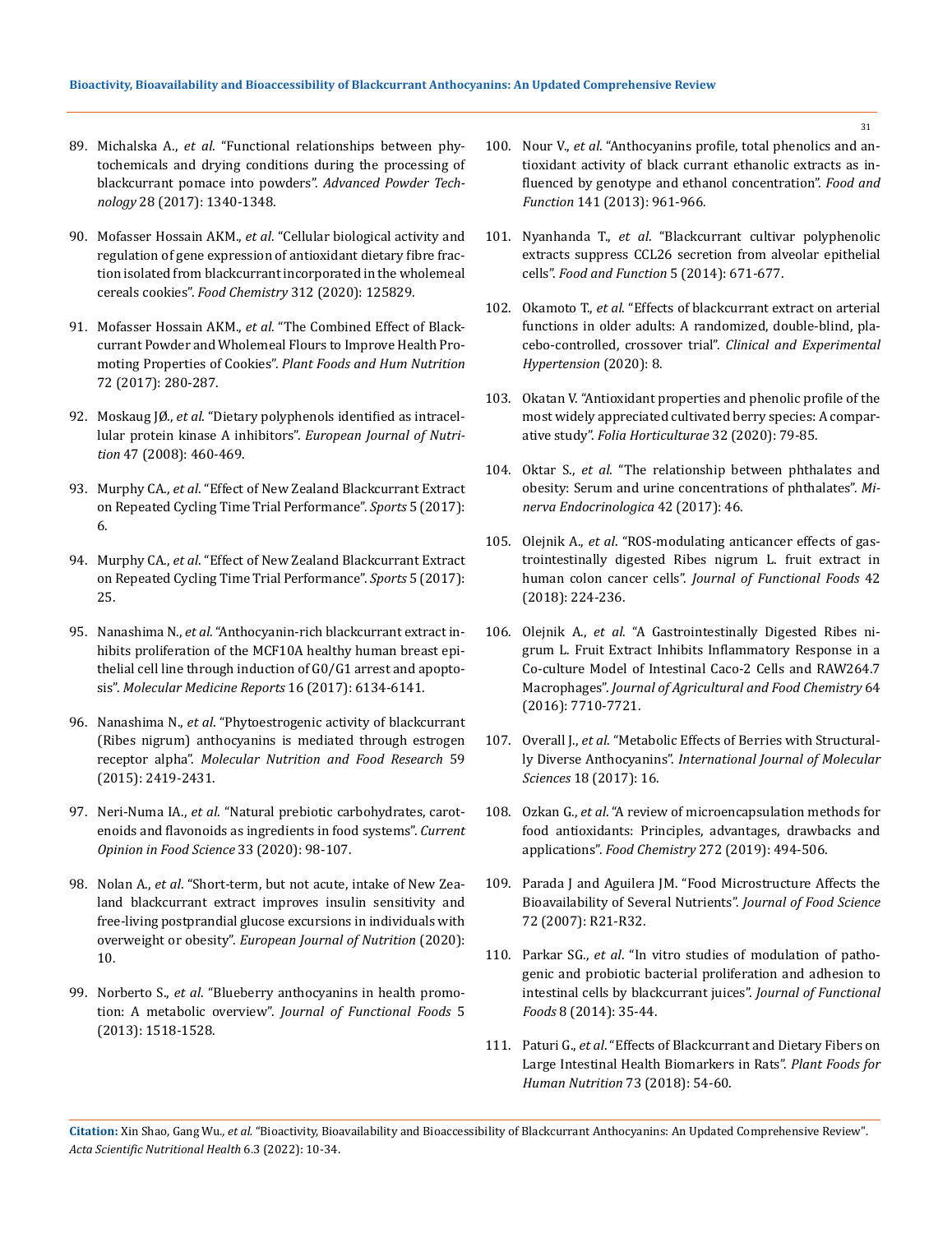- 112. [Piechowiak T and Balawejder M. "Impact of ozonation pro](https://content.iospress.com/articles/journal-of-berry-research/jbr190397)[cess on the antioxidant status in blackcurrant Ribes nigrum](https://content.iospress.com/articles/journal-of-berry-research/jbr190397)  L. fruit". *[Journal of Berry Research](https://content.iospress.com/articles/journal-of-berry-research/jbr190397)* 9 (2019): 575-585.
- 113. Potter JA., *et al*[. "Effects of New Zealand blackcurrant extract](http://eprints.chi.ac.uk/id/eprint/4861/)  on sport climbing performance". *[European Journal of Applied](http://eprints.chi.ac.uk/id/eprint/4861/)  Physiology* [120 \(2020\): 67-75.](http://eprints.chi.ac.uk/id/eprint/4861/)
- 114. Raudsepp P., *et al*[. "Antibacterial and antioxidative properties](https://pubmed.ncbi.nlm.nih.gov/30324724/)  [of different parts of garden rhubarb, blackcurrant, chokeber](https://pubmed.ncbi.nlm.nih.gov/30324724/)ry and blue honeysuckle". *[Journal of the Science of Food and](https://pubmed.ncbi.nlm.nih.gov/30324724/)  Agriculture* [99 \(2019\): 2311-2320.](https://pubmed.ncbi.nlm.nih.gov/30324724/)
- 115. Rechner AR., *et al*[. "The metabolism of dietary polyphenols](https://pubmed.ncbi.nlm.nih.gov/12592675/)  [and the relevance to circulating levels of conjugated metabo](https://pubmed.ncbi.nlm.nih.gov/12592675/)lites". *[Free Radical Biology and Medicine](https://pubmed.ncbi.nlm.nih.gov/12592675/)* 36 (2002): 1229- [1241.](https://pubmed.ncbi.nlm.nih.gov/12592675/)
- 116. Reissner AM., *et al*[. "Composition and physicochemical prop](https://www.researchgate.net/publication/326830623_Composition_and_physicochemical_properties_of_dried_berry_pomace)erties of dried berry pomace". *[Journal of the Science of Food](https://www.researchgate.net/publication/326830623_Composition_and_physicochemical_properties_of_dried_berry_pomace)  and Agriculture* [99 \(2019\): 1284-1293.](https://www.researchgate.net/publication/326830623_Composition_and_physicochemical_properties_of_dried_berry_pomace)
- 117. Rose PM., *et al*[. "Application of Anthocyanins from Blackcur](https://pubs.acs.org/doi/10.1021/acs.jafc.8b01044)[rant \(Ribes nigrum L.\) Fruit Waste as Renewable Hair Dyes".](https://pubs.acs.org/doi/10.1021/acs.jafc.8b01044)  *[Journal of Agricultural and Food Chemistry](https://pubs.acs.org/doi/10.1021/acs.jafc.8b01044)* 66 (2018): 6790- [6798.](https://pubs.acs.org/doi/10.1021/acs.jafc.8b01044)
- 118. Sadowska A., *et al*[. "Properties and microstructure of black](https://www.researchgate.net/publication/334071606_Properties_and_microstructure_of_blackcurrant_powders_prepared_using_a_new_method_of_fluidized-bed_jet_milling_and_drying_versus_other_drying_methods)[currant powders prepared using a new method of fluidized](https://www.researchgate.net/publication/334071606_Properties_and_microstructure_of_blackcurrant_powders_prepared_using_a_new_method_of_fluidized-bed_jet_milling_and_drying_versus_other_drying_methods)[bed jet milling and drying versus other drying methods".](https://www.researchgate.net/publication/334071606_Properties_and_microstructure_of_blackcurrant_powders_prepared_using_a_new_method_of_fluidized-bed_jet_milling_and_drying_versus_other_drying_methods)  *[CyTA- Food and Function](https://www.researchgate.net/publication/334071606_Properties_and_microstructure_of_blackcurrant_powders_prepared_using_a_new_method_of_fluidized-bed_jet_milling_and_drying_versus_other_drying_methods)* 17 (2019): 439-446.
- 119. Sakaki J., *et al*[. "Blackcurrant Supplementation Improves Tra](https://www.ncbi.nlm.nih.gov/pmc/articles/PMC6266496/)[becular Bone Mass in Young but Not Aged Mice".](https://www.ncbi.nlm.nih.gov/pmc/articles/PMC6266496/) *Nutrients* 10 [\(2018\): 12.](https://www.ncbi.nlm.nih.gov/pmc/articles/PMC6266496/)
- 120. Sandhu AK., *et al*[. "Metabolic fate of strawberry polyphenols](https://pubs.rsc.org/en/content/articlehtml/2018/fo/c7fo01843f)  [after chronic intake in healthy older adults".](https://pubs.rsc.org/en/content/articlehtml/2018/fo/c7fo01843f) *Food and Function* [9 \(2018\): 96-106.](https://pubs.rsc.org/en/content/articlehtml/2018/fo/c7fo01843f)
- 121. Schmidt C., *et al*[. "Blackcurrant pomace from juice processing](https://ifst.onlinelibrary.wiley.com/doi/abs/10.1111/ijfs.13639)  [as partial flour substitute in savoury crackers: dough char](https://ifst.onlinelibrary.wiley.com/doi/abs/10.1111/ijfs.13639)[acteristics and product properties".](https://ifst.onlinelibrary.wiley.com/doi/abs/10.1111/ijfs.13639) *International Journal of [Food Science and Technology](https://ifst.onlinelibrary.wiley.com/doi/abs/10.1111/ijfs.13639)* 53 (2018): 237-245.
- 122. Shaw OM., *et al*[. "Blackcurrant anthocyanins modulate CCL11](https://www.researchgate.net/publication/315880842_Blackcurrant_anthocyanins_modulate_CCL11_secretion_and_suppress_allergic_airway_inflammation)  [secretion and suppress allergic airway inflammation".](https://www.researchgate.net/publication/315880842_Blackcurrant_anthocyanins_modulate_CCL11_secretion_and_suppress_allergic_airway_inflammation) *Molec[ular Nutrition and Food Research](https://www.researchgate.net/publication/315880842_Blackcurrant_anthocyanins_modulate_CCL11_secretion_and_suppress_allergic_airway_inflammation)* 61 (2017): 7.
- 123. Shukitt-Hale B., *et al*[. "Dietary supplementation with fruit](https://pubmed.ncbi.nlm.nih.gov/23598603/)  [polyphenolics ameliorates age-related deficits in behavior](https://pubmed.ncbi.nlm.nih.gov/23598603/)  [and neuronal markers of inflammation and oxidative stress".](https://pubmed.ncbi.nlm.nih.gov/23598603/)  *Age* [27 \(2005\): 49-57.](https://pubmed.ncbi.nlm.nih.gov/23598603/)
- 124. [Slimestad R and Solheim H. "Anthocyanins from Black Cur](https://pubmed.ncbi.nlm.nih.gov/12009991/)rants (Ribes nigrum L.)". *[Journal of Agricultural and Food](https://pubmed.ncbi.nlm.nih.gov/12009991/)  Chemistry* [50 \(2002\): 3228-3231.](https://pubmed.ncbi.nlm.nih.gov/12009991/)
- 125. Smeriglio A., *et al*[. "Proanthocyanidins and hydrolysable](https://pubmed.ncbi.nlm.nih.gov/27646690/)  [tannins: occurrence, dietary intake and pharmacological](https://pubmed.ncbi.nlm.nih.gov/27646690/)  effects". *[British Journal of Pharmacology](https://pubmed.ncbi.nlm.nih.gov/27646690/)* 174 (2017): 1244- [1262.](https://pubmed.ncbi.nlm.nih.gov/27646690/)
- 126. Stanys V., *et al*[. "Management of anthocyanin amount and](https://agris.fao.org/agris-search/search.do?recordID=US201900152103)  [composition in genus Ribes using interspecific hybridisa](https://agris.fao.org/agris-search/search.do?recordID=US201900152103)tion". *[Scientia Horticulturae](https://agris.fao.org/agris-search/search.do?recordID=US201900152103)* 247 (2019): 123-129.
- 127. Strathearn KE., *et al*[. "Neuroprotective effects of anthocy](https://pubmed.ncbi.nlm.nih.gov/24502982/)[anin- and proanthocyanidin-rich extracts in cellular models](https://pubmed.ncbi.nlm.nih.gov/24502982/)  [of Parkinson's disease".](https://pubmed.ncbi.nlm.nih.gov/24502982/) *Brain Research* 1555 (2014): 60-77.
- 128. Strauss JA., *et al*[. "New Zealand blackcurrant extract en](https://pubmed.ncbi.nlm.nih.gov/29619595/)[hances fat oxidation during prolonged cycling in endurance](https://pubmed.ncbi.nlm.nih.gov/29619595/)trained females". *[European Journal of Applied Physiology](https://pubmed.ncbi.nlm.nih.gov/29619595/)* 118 [\(2018\): 1265-1272.](https://pubmed.ncbi.nlm.nih.gov/29619595/)
- 129. Strugala P., *et al*[. "Activity of Blackcurrant and Chokeberry](https://pubmed.ncbi.nlm.nih.gov/29624274/)  [Extracts and Two Major Cyanidin Glycosides Against Lipid](https://pubmed.ncbi.nlm.nih.gov/29624274/)  [Membrane Oxidation and Their Binding Proerties to Albu](https://pubmed.ncbi.nlm.nih.gov/29624274/)min". *[Acta Poloniae Pharmaceutica](https://pubmed.ncbi.nlm.nih.gov/29624274/)* 74 (2017): 679-687.
- 130. Suganyadevi P., *et al*[. "Characterization of anthocyanin from](https://journals.sagepub.com/doi/abs/10.1177/14690667211035720?journalCode=emsa)  [red sorghum \(Sorghum bicolor\) bran by liquid chromatogra](https://journals.sagepub.com/doi/abs/10.1177/14690667211035720?journalCode=emsa)[phy-electron spray ionization mass spectrometry analysis".](https://journals.sagepub.com/doi/abs/10.1177/14690667211035720?journalCode=emsa)  *[European Journal of Mass Spectrometry](https://journals.sagepub.com/doi/abs/10.1177/14690667211035720?journalCode=emsa)* 27 (2021): 107-114.
- 131. Tabart J., *et al*[. "The potency of commercial blackcurrant](https://pubmed.ncbi.nlm.nih.gov/29605764/)  [juices to induce relaxation in porcine coronary artery rings](https://pubmed.ncbi.nlm.nih.gov/29605764/)  [is not correlated to their antioxidant capacity but to their an](https://pubmed.ncbi.nlm.nih.gov/29605764/)thocyanin content". *Nutrition* [51-52 \(2018\): 53-59.](https://pubmed.ncbi.nlm.nih.gov/29605764/)
- 132. Talavéra S., *et al*[. "Anthocyanins are efficiently absorbed](https://www.researchgate.net/publication/8979745_Anthocyanins_Are_Efficiently_Absorbed_from_the_Stomach_in_Anesthetized_Rats)  [from the stomach in anesthetized rats".](https://www.researchgate.net/publication/8979745_Anthocyanins_Are_Efficiently_Absorbed_from_the_Stomach_in_Anesthetized_Rats) *The Journal of Nutrition* [133 \(2003\): 4178-4182.](https://www.researchgate.net/publication/8979745_Anthocyanins_Are_Efficiently_Absorbed_from_the_Stomach_in_Anesthetized_Rats)
- 133. Tani T., *et al*[. "Delphinidin 3-rutinoside-rich blackcurrant ex](https://www.researchgate.net/publication/315946148_Delphinidin_3-rutinoside-rich_blackcurrant_extract_ameliorates_glucose_tolerance_by_increasing_the_release_of_glucagon-like_peptide-1_secretion)[tract ameliorates glucose tolerance by increasing the release](https://www.researchgate.net/publication/315946148_Delphinidin_3-rutinoside-rich_blackcurrant_extract_ameliorates_glucose_tolerance_by_increasing_the_release_of_glucagon-like_peptide-1_secretion)  [of glucagon-like peptide-1 secretion".](https://www.researchgate.net/publication/315946148_Delphinidin_3-rutinoside-rich_blackcurrant_extract_ameliorates_glucose_tolerance_by_increasing_the_release_of_glucagon-like_peptide-1_secretion) *Food Science and Nutrition* [5 \(2017\): 929-933.](https://www.researchgate.net/publication/315946148_Delphinidin_3-rutinoside-rich_blackcurrant_extract_ameliorates_glucose_tolerance_by_increasing_the_release_of_glucagon-like_peptide-1_secretion)
- 134. Tian Y., *et al*[. "Compositional Diversity among Blackcurrant](https://pubs.acs.org/doi/10.1021/acs.jafc.9b00033)  [\(Ribes nigrum\) Cultivars Originating from European Coun](https://pubs.acs.org/doi/10.1021/acs.jafc.9b00033)tries". *[Journal of Agricultural and Food Chemistry](https://pubs.acs.org/doi/10.1021/acs.jafc.9b00033)* 67 (2019): [5621-5633.](https://pubs.acs.org/doi/10.1021/acs.jafc.9b00033)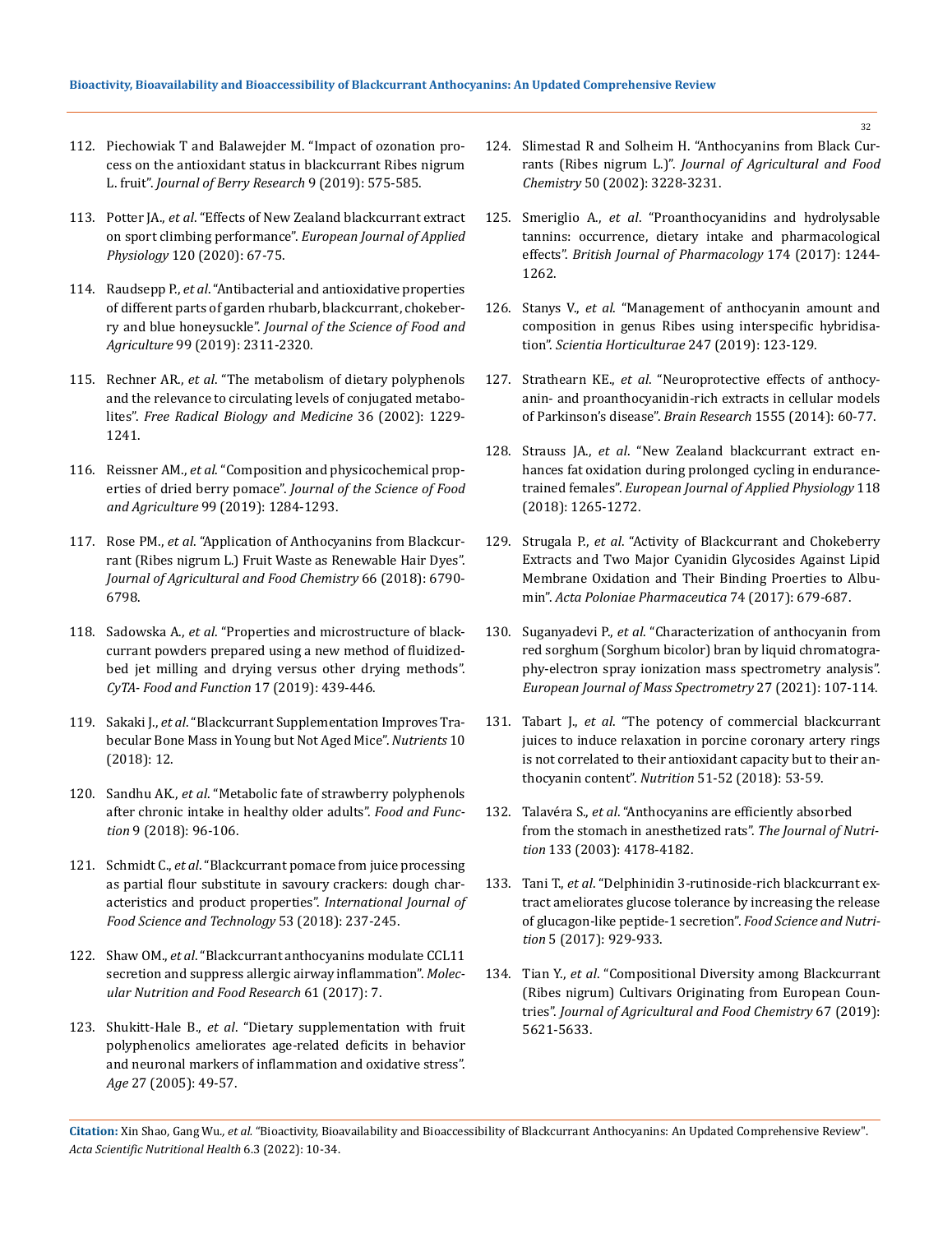- 135. Tomisawa T., *et al*[. "Effects of Blackcurrant Anthocyanin on](https://pubmed.ncbi.nlm.nih.gov/31775353/)  [Endothelial Function and Peripheral Temperature in Young](https://pubmed.ncbi.nlm.nih.gov/31775353/)  Smokers". *Molecules* [24 \(2019\): 4295.](https://pubmed.ncbi.nlm.nih.gov/31775353/)
- 136. Tomisawa T., *et al*[. "Effects of Blackcurrant Anthocyanin on](https://pubmed.ncbi.nlm.nih.gov/31775353/)  [Endothelial Function and Peripheral Temperature in Young](https://pubmed.ncbi.nlm.nih.gov/31775353/)  Smokers". *Molecules* [24 \(2019\): 10.](https://pubmed.ncbi.nlm.nih.gov/31775353/)
- 137. Torronen R., *et al*[. "Postprandial glycaemic response to berry](https://www.ncbi.nlm.nih.gov/pmc/articles/PMC5465854/)  [nectars containing inverted sucrose".](https://www.ncbi.nlm.nih.gov/pmc/articles/PMC5465854/) *Journal of Nutritional Science* [6 \(2017\): 7.](https://www.ncbi.nlm.nih.gov/pmc/articles/PMC5465854/)
- 138. Törrönen R., *et al*[. "Postprandial glycaemic response to berry](https://www.ncbi.nlm.nih.gov/pmc/articles/PMC5465854/)  [nectars containing inverted sucrose".](https://www.ncbi.nlm.nih.gov/pmc/articles/PMC5465854/) *Journal of Nutritional Science* [6 \(2017\): e4.](https://www.ncbi.nlm.nih.gov/pmc/articles/PMC5465854/)
- 139. Törrönen R., *et al*[. "Fortification of blackcurrant juice with](https://www.sciencedirect.com/science/article/abs/pii/S1756464612000722)  [crowberry: Impact on polyphenol composition, urinary phe](https://www.sciencedirect.com/science/article/abs/pii/S1756464612000722)[nolic metabolites, and postprandial glycemic response in](https://www.sciencedirect.com/science/article/abs/pii/S1756464612000722)  healthy subjects". *[Journal of Functional Foods](https://www.sciencedirect.com/science/article/abs/pii/S1756464612000722)* 4 (2012): 746- [756.](https://www.sciencedirect.com/science/article/abs/pii/S1756464612000722)
- 140. Torronen R., *et al*[. "Fortification of blackcurrant juice with](https://www.sciencedirect.com/science/article/abs/pii/S1756464612000722)  [crowberry: Impact on polyphenol composition, urinary phe](https://www.sciencedirect.com/science/article/abs/pii/S1756464612000722)[nolic metabolites, and postprandial glycemic response in](https://www.sciencedirect.com/science/article/abs/pii/S1756464612000722)  healthy subjects". *[Journal of Functional Foods](https://www.sciencedirect.com/science/article/abs/pii/S1756464612000722)* 4 (2012): 746- [756.](https://www.sciencedirect.com/science/article/abs/pii/S1756464612000722)
- 141. Trych U., *et al*[. "The Bioaccessibility of Antioxidants in Black](https://www.mdpi.com/1420-3049/25/15/3544)  [Currant Puree after High Hydrostatic Pressure Treatment".](https://www.mdpi.com/1420-3049/25/15/3544)  *Molecules* [25 \(2020\): 15.](https://www.mdpi.com/1420-3049/25/15/3544)
- 142. Vanzo A., *et al*[. "Uptake of grape anthocyanins into the rat](https://pubmed.ncbi.nlm.nih.gov/18655007/)  [kidney and the involvement of bilitranslocase".](https://pubmed.ncbi.nlm.nih.gov/18655007/) *Molecular [Nutrition and Food Research](https://pubmed.ncbi.nlm.nih.gov/18655007/)* 52 (2008): 1106-1116.
- 143. Walton MC., *et al*[. "Viscous Food Matrix Influences Absorp](https://pubmed.ncbi.nlm.nih.gov/19200098/)[tion and Excretion but Not Metabolism of Blackcurrant An](https://pubmed.ncbi.nlm.nih.gov/19200098/)thocyanins in Rats". *[Journal of Food Science](https://pubmed.ncbi.nlm.nih.gov/19200098/)* 74 (2009): H22- [H29.](https://pubmed.ncbi.nlm.nih.gov/19200098/)
- 144. Walton MC., *et al*[. "The Flavonol Quercetin-3-Glucoside In](https://pubmed.ncbi.nlm.nih.gov/16787048/)[hibits Cyanidin-3-Glucoside Absorption in Vitro".](https://pubmed.ncbi.nlm.nih.gov/16787048/) *Journal of [Agricultural and Food Chemistry](https://pubmed.ncbi.nlm.nih.gov/16787048/)* 54 (2006): 4913-4920.
- 145. Wang H., *et al*[. "Oxygen Radical Absorbing Capacity of An](https://pubs.acs.org/doi/pdf/10.1021/jf960421t)thocyanins". *[Journal of Agricultural and Food Chemistry](https://pubs.acs.org/doi/pdf/10.1021/jf960421t)* 45 [\(1997\): 304-309.](https://pubs.acs.org/doi/pdf/10.1021/jf960421t)
- 146. Watson AW., *et al*[. "Acute supplementation with blackcurrant](https://www.sciencedirect.com/science/article/abs/pii/S1756464615002893)  [extracts modulates cognitive functioning and inhibits mono](https://www.sciencedirect.com/science/article/abs/pii/S1756464615002893)[amine oxidase-B in healthy young adults".](https://www.sciencedirect.com/science/article/abs/pii/S1756464615002893) *Journal of Functional Foods* [17 \(2015\): 524-539.](https://www.sciencedirect.com/science/article/abs/pii/S1756464615002893)
- 147. Watson AW., *et al*[. "The impact of blackcurrant juice on atten](https://pubmed.ncbi.nlm.nih.gov/29343201/)[tion, mood and brain wave spectral activity in young healthy](https://pubmed.ncbi.nlm.nih.gov/29343201/)  volunteers". *[Nutritional Neuroscience](https://pubmed.ncbi.nlm.nih.gov/29343201/)* 22 (2019): 596-606.
- 148. Watson AW., *et al*[. "The pharmacodynamic profile of "Black](https://pubmed.ncbi.nlm.nih.gov/30289026/)[adder" blackcurrant juice effects upon the monoamine axis](https://pubmed.ncbi.nlm.nih.gov/30289026/)  [in humans: A randomised controlled trial".](https://pubmed.ncbi.nlm.nih.gov/30289026/) *Nutritional Neuroscience* [23 \(2020\): 516-525.](https://pubmed.ncbi.nlm.nih.gov/30289026/)
- 149. Willems ME., *et al*[. "Beneficial Effects of New Zealand Black](https://www.ncbi.nlm.nih.gov/pmc/articles/PMC5968887/)[currant Extract on Maximal Sprint Speed during the Lough](https://www.ncbi.nlm.nih.gov/pmc/articles/PMC5968887/)[borough Intermittent Shuttle Test".](https://www.ncbi.nlm.nih.gov/pmc/articles/PMC5968887/) *Sports* 4 (2016): 42.
- 150. Willems MET., *et al*[. "Effect of New Zealand Blackcurrant](https://pubmed.ncbi.nlm.nih.gov/30884866/)  [Extract on Cycling Performance and Substrate Oxidation in](https://pubmed.ncbi.nlm.nih.gov/30884866/)  [Normobaric Hypoxia in Trained Cyclists".](https://pubmed.ncbi.nlm.nih.gov/30884866/) *Sports* 7 (2019): 9.
- 151. Willems MET., *et al*[. "Beneficial effects on fasting insulin](https://ffhdj.com/index.php/ffhd/article/view/335)  [and postprandial responses through 7-day intake of New](https://ffhdj.com/index.php/ffhd/article/view/335)  Zealand blackcurrant powder". *[FFHD - Functional Foods in](https://ffhdj.com/index.php/ffhd/article/view/335)  [Health and Disease](https://ffhdj.com/index.php/ffhd/article/view/335)* 7 (2017): 483-493.
- 152. Xiong S., *et al*[. "Stability and antioxidant activity of black cur](https://pubmed.ncbi.nlm.nih.gov/16910708/)[rant anthocyanins in solution and encapsulated in glucan](https://pubmed.ncbi.nlm.nih.gov/16910708/)  gel". *[Journal of Agricultural and Food Chemistry](https://pubmed.ncbi.nlm.nih.gov/16910708/)* 54 (2006): [6201.](https://pubmed.ncbi.nlm.nih.gov/16910708/)
- 153. Xue J., *et al*[. "Enhanced Stability of Red-Fleshed Apple An](https://dialnet.unirioja.es/servlet/articulo?codigo=6955606)[thocyanins by Copigmentation and Encapsulation".](https://dialnet.unirioja.es/servlet/articulo?codigo=6955606) *Journal [of the Science of Food and Agriculture](https://dialnet.unirioja.es/servlet/articulo?codigo=6955606)* 99 (2018): 3381-3390.
- 154. Yang W., *et al*[. "Enzymatic acylation of blackcurrant \(Ribes](https://www.scilit.net/article/383fc2fd228106ceb62a2dbe67976756?action=show-references)  [nigrum\) anthocyanins and evaluation of lipophilic proper](https://www.scilit.net/article/383fc2fd228106ceb62a2dbe67976756?action=show-references)[ties and antioxidant capacity of derivatives".](https://www.scilit.net/article/383fc2fd228106ceb62a2dbe67976756?action=show-references) *Food Chemistr*y [281 \(2019\): 189-196.](https://www.scilit.net/article/383fc2fd228106ceb62a2dbe67976756?action=show-references)
- 155. Yang W., *et al*[. "Effects of Latitude and Weather Conditions on](https://pubs.acs.org/doi/abs/10.1021/acs.jafc.9b06031)  [Proanthocyanidins in Blackcurrant \(Ribes nigrum\) of Finn](https://pubs.acs.org/doi/abs/10.1021/acs.jafc.9b06031)ish Commercial Cultivars". *[Journal of Agricultural and Food](https://pubs.acs.org/doi/abs/10.1021/acs.jafc.9b06031)  Chemistry* [67 \(2019\): 14038-14047.](https://pubs.acs.org/doi/abs/10.1021/acs.jafc.9b06031)
- 156. Zhang JT., *et al*[. "Chemical compositions and alpha-glucosi](https://www.sciencedirect.com/science/article/abs/pii/S0308814619312075)[dase inhibitory effects of anthocyanidins from blueberry,](https://www.sciencedirect.com/science/article/abs/pii/S0308814619312075)  [blackcurrant and blue honeysuckle fruits".](https://www.sciencedirect.com/science/article/abs/pii/S0308814619312075) *Food Chemistry* [299 \(2019\): 11.](https://www.sciencedirect.com/science/article/abs/pii/S0308814619312075)
- 157. Zheng X., *et al*[. "Anthocyanin-Rich Blackcurrant Extract At](https://www.liebertpub.com/doi/10.1089/jmf.2015.0148)[tenuates Ovariectomy-Induced Bone Loss in Mice".](https://www.liebertpub.com/doi/10.1089/jmf.2015.0148) *Journal of Medicinal Food* [19 \(2016\): 390-397.](https://www.liebertpub.com/doi/10.1089/jmf.2015.0148)